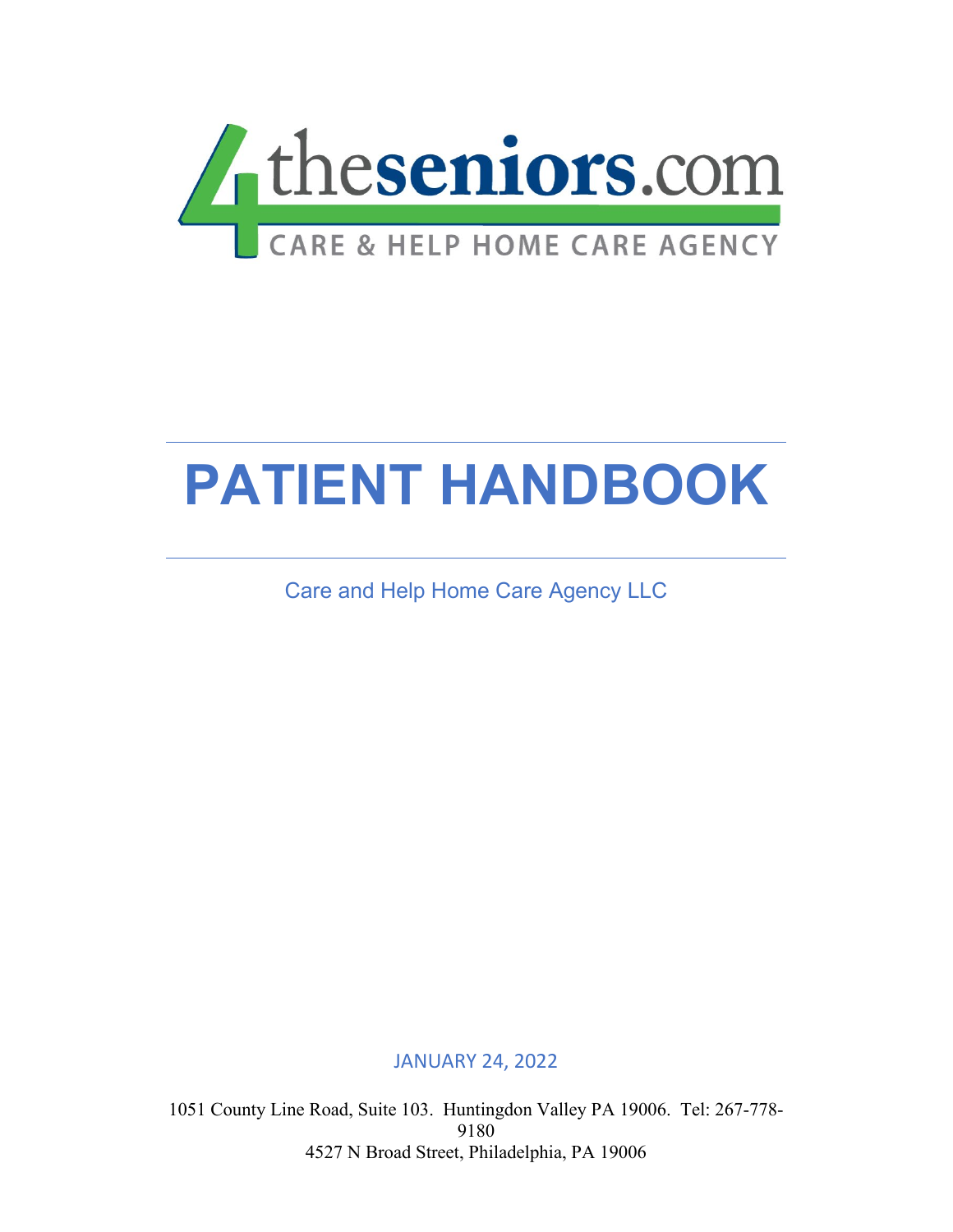## **What You Need to Know about Home Care Services**

What is Home Care Services?

Simply, home care is a set of health services brought to you at home in order to maintain or restore your health and well-being. This broad definition includes a wide range of home care services that are available, not just those services reimbursed by Medicare.

Home Care Services can consist of a range of services provided by various caregivers. Generally, home care fall into the following categories:

*Acute Care-* Services are designed to provide care to clients whose medical condition is unstable or is expected to fluctuate significantly as rehabilitation is achieved. Clients receive a variety of intensive services (meal preparation, laundry, light housekeeping). The goal is to keep the client as independent at home for as long as possible. This may or may not be paid by insurance.

*Assistive Technology* is a unique service that uses technological advances to help improve a client's ability to act independently in carrying out activities of daily living such as eating, dressing, talking, walking and cooking.

### **Who Makes Up the Home Care Services Team?**

*Physician-* We work with your attending physical that prescribes the care, medication and special equipment necessary for your recovery or maintenance of your health.

*Homemaker/ Home Care Aide-* Provides personal care services for example assisting with bathing, dressing, personal care/hygiene, respite, light homemaking services, and meal preparation.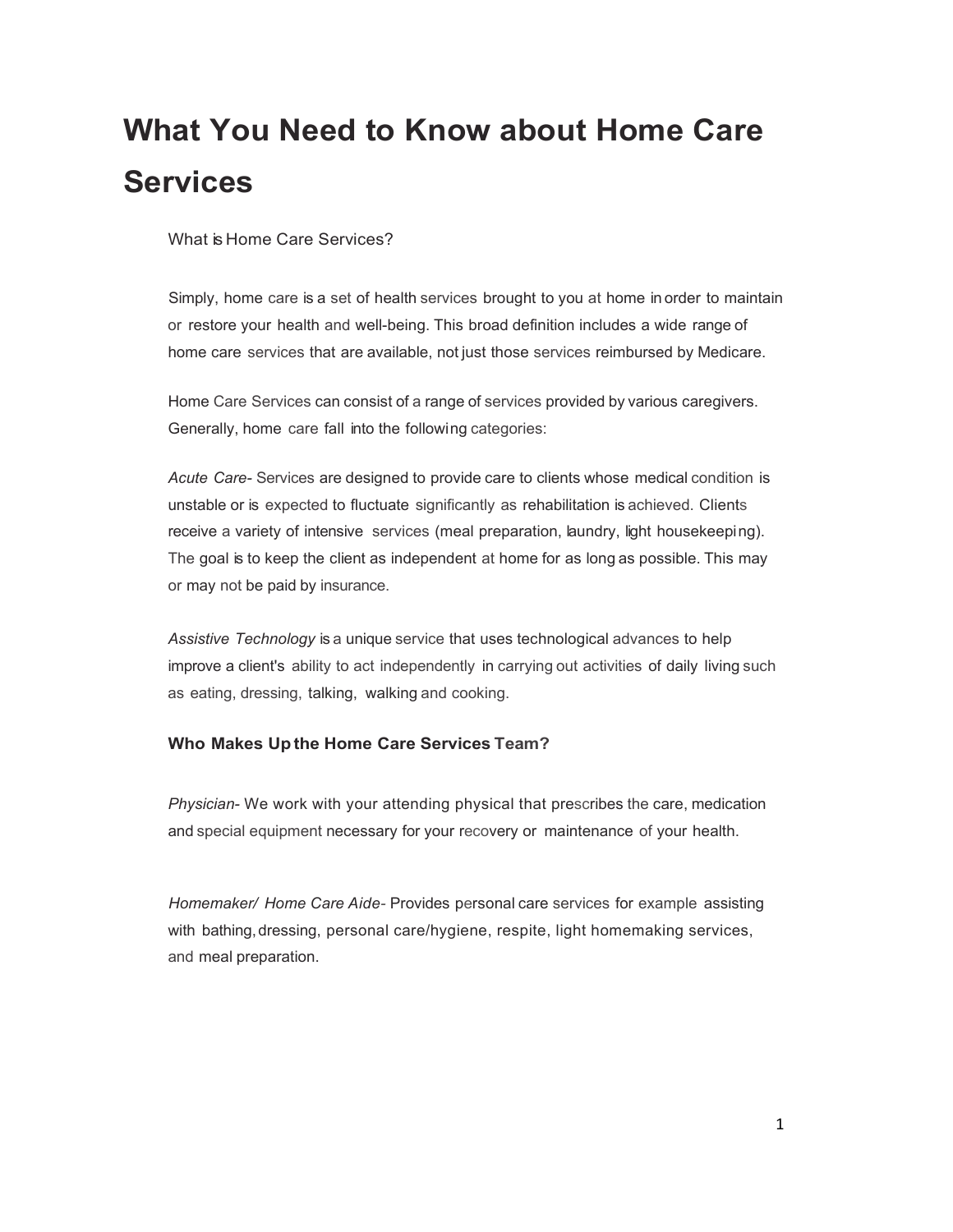### **Client's Bill of Rights**

The CARE AND HELP HOME CARE AGENCY LLC protects and promotes your rights as a client under its care. You may exercise these rights at any time while under our care, or you may have a family member or guardian exercise these rights if you are unable. You have the following rights to:

- 1. Receive written information and be fully informed of all your rights and responsibilities while under our care.
- 2. Be treated with dignity and to have your property treated with respect at all times.
- 3. Receive services without regard to race, color, creed, national origin, religion or disability.
- 4. Receive a comprehensive assessment including evaluation of comfort, nutrition and pain management.
- 5. Privacy and to have all of your records pertaining to your care treated in a confidential manner.

Information concerning your care will not be released without your written consent or as required by law.

- 6. Refuse care within the confines of the law and be informed of the consequences of your actions.
- 7. Right to request a change in caregiver without fear of reprisal or discrimination.
- 8. Make decisions about your medical care, including the use of advanced directives.
- 9. Receive care without regard to whether you have or have not executed an advanced directive. 10. Be fully informed of our policies and charges for service, including eligibility for third party
- 10. reimbursement and the extent to which payment may be required from you.
- 11. Be fully informed, within 30 days of the date we become aware, of any changes in your payment responsibility.
- 12. Participate in the planning of your care and to receive information necessary to give informed consent prior to the start of your care.
- 13. Be informed of and participate in planning changes in your plan of care prior to the change being made.
- 14. Know who the persons are who will be providing are, what their roles are in your care, what type(s) of care each will provide and the frequency of care.
- 15. Right to receive ten (10) calendar days advance notice of termination of service(s). Less than 10 days written notice if consumer has failed to pay, despite notice and more than 14 days in arrears; or if the health or welfare of the direct care worker is at risk.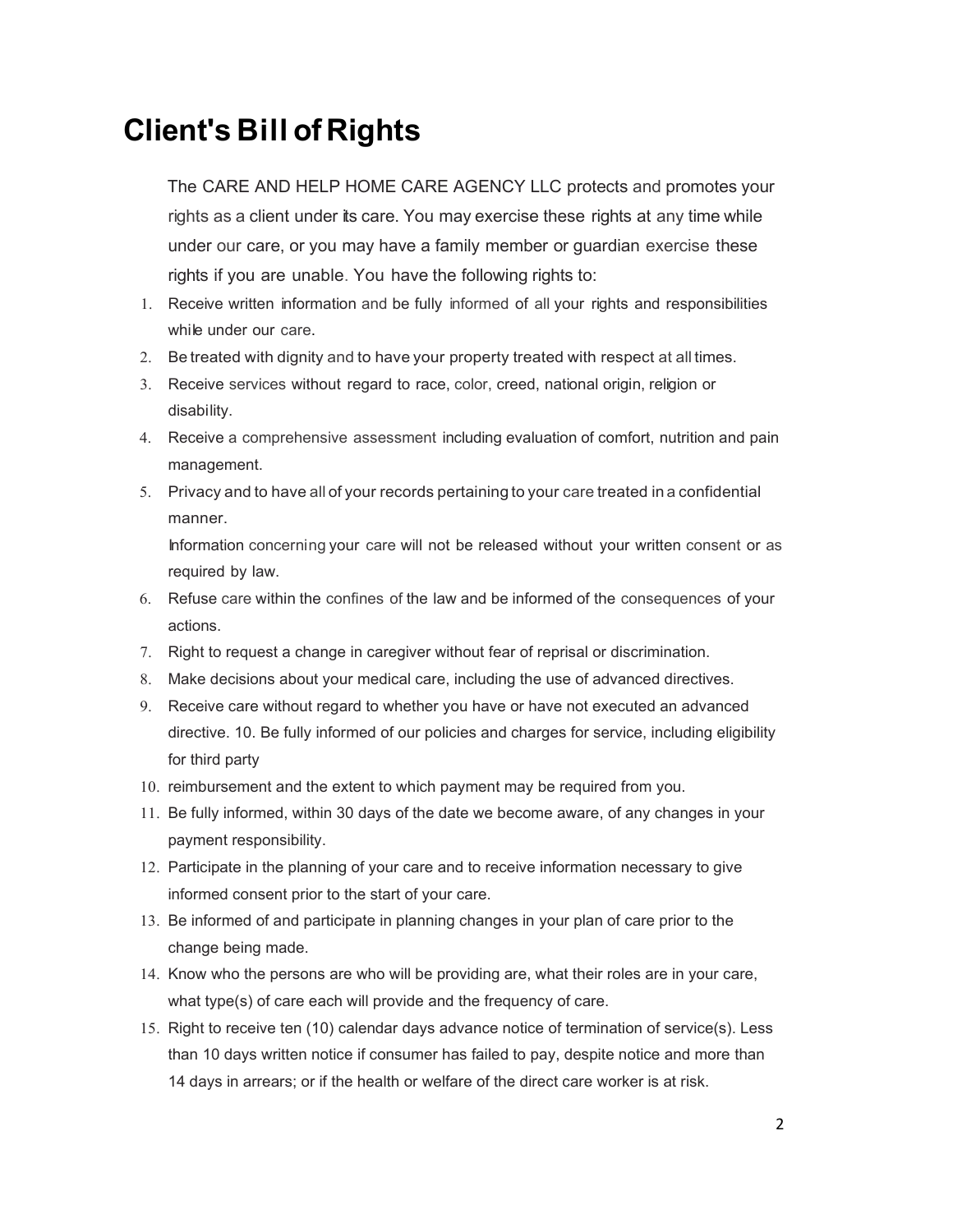- 16. Voice grievances regarding care that is (or fails to be) provided, or regarding a lack of respect to your property without fear of reprisal or discrimination. To lodge a complaint with us, call (267)778-9180, and ask for Administrator.
- 17. Be informed about the disposition of your grievance or complaint.
- 18. Be informed of the availability of the Pennsylvania Home Health Agency Hotline (1- 800-222- 0989) to communicate complaints or question about the home care agency. This service is available Monday through Friday from 8:30 a.m. to 4:30 p.m. After hours, weekends and holidays a message may be left on an answering machine for a response the next working day.
- 19. Be informed about OLTL program participant Help Line 1-800-757-5042- a centralized line that assists participants who are enrolled in OLTL program, with unresolved concerns regarding their OLTL program services. Be informed of the availability of the CHAP Accreditation of Health Care Organizationas a resource for patient safety and quality concerns. Care and Help Home Care Agency LLC encourages patients and families/ significant others to share concerns about patient safety and quality of care with the organization. If these concerns are not addressed, The Home Care Network recommends that the organization's management to be contacted. Concerns that cannot be resolved through this manner may be communicated to the CHAP Accreditation of Health Care Organizations at a toll-free hotline number (1-800-656-9656). The line is available 24 hours a day, 7 days a week. Staff members are available to answer this number weekdays between 8:30 a.m. – 4:30 p.m. Eastern Standard Time

### **Client Responsibilities**

CARE AND HELP HOME CARE AGENCY LLC protects and promotes your rights as a client under its care. As a home care client/caregiver you have the responsibility to:

- Give accurate and complete health information concerning your past illnesses, hospitalizations, medications, allergies, present complaints, and other pertinent items.
- Inform your caregiver of perceived risks and/or changes inyour health status including any problems you are experiencing with the use of medication.
- Assist in providing and maintaining a safe and healthy environment
- Inform us when you will not be able to keep a home care visit.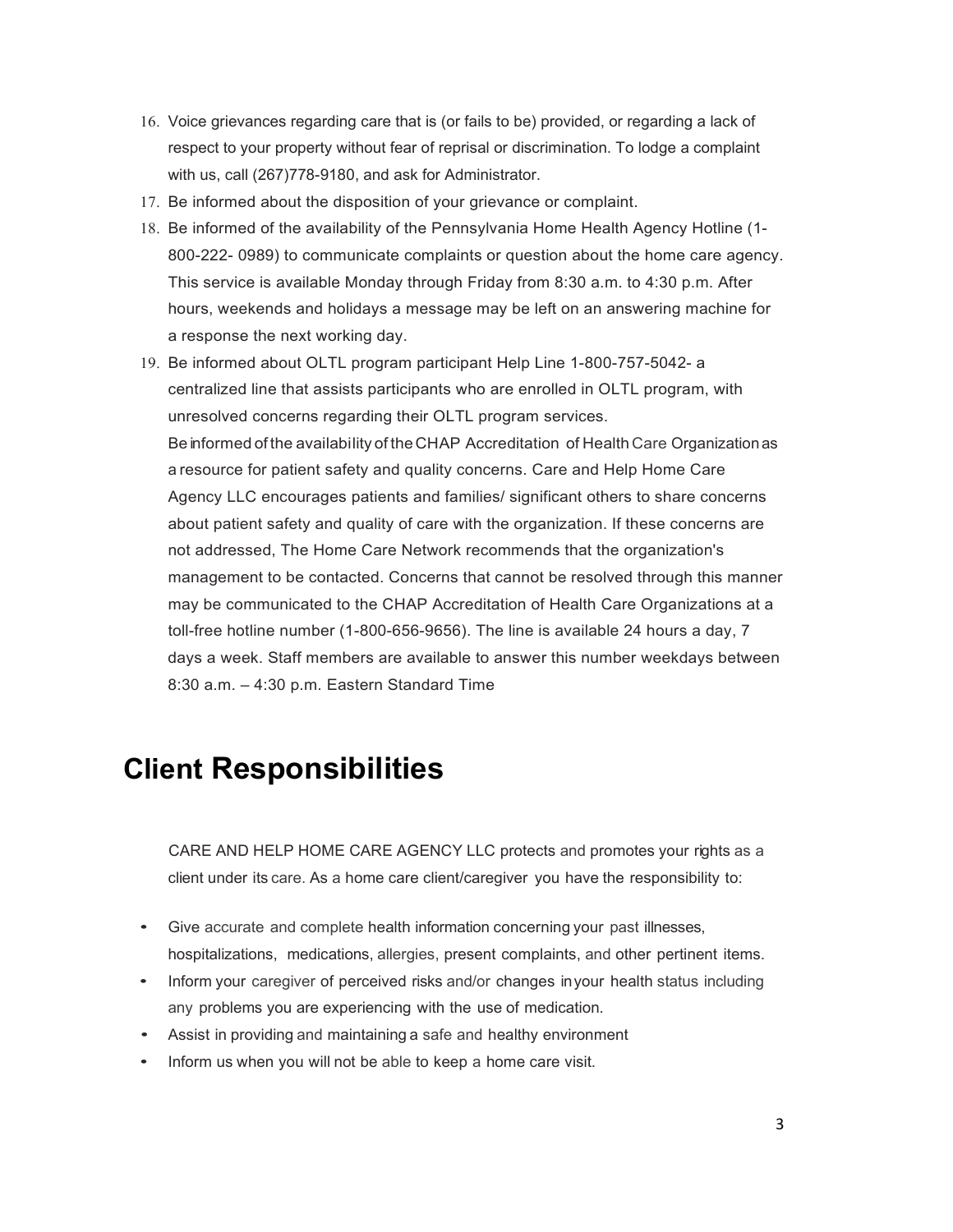- Participate in the planning of your care and make decision about your medical care including the use of advanced directives.
- Follow your care plan and inform us of any concerns about your ability
- Accept consequences for your outcome if you do not follow the care, treatment, and service plan.
- Request further information concerning anything you do not understand.
- Give information regarding concerns or problems you are experiencing to your caregiver.
- Inform us of any changes you make inyour health insurance coverage. Failure to notify the Agency may result in services not being covered by your insurance. You will be billed for these services.
- Meet any financial obligation agreed to with the CARE AND HELP HOME CARE AGENCY LLC LLC.
- Follow our rules and regulations.
- Show respect and consideration for home care staff and property.
- Bring your medication list with you to all health care settings, including doctor visits, emergency department, or to any other change inyour site of health care.

Please ask your nurse or therapist if you need further information about your responsibilities as a home health care client.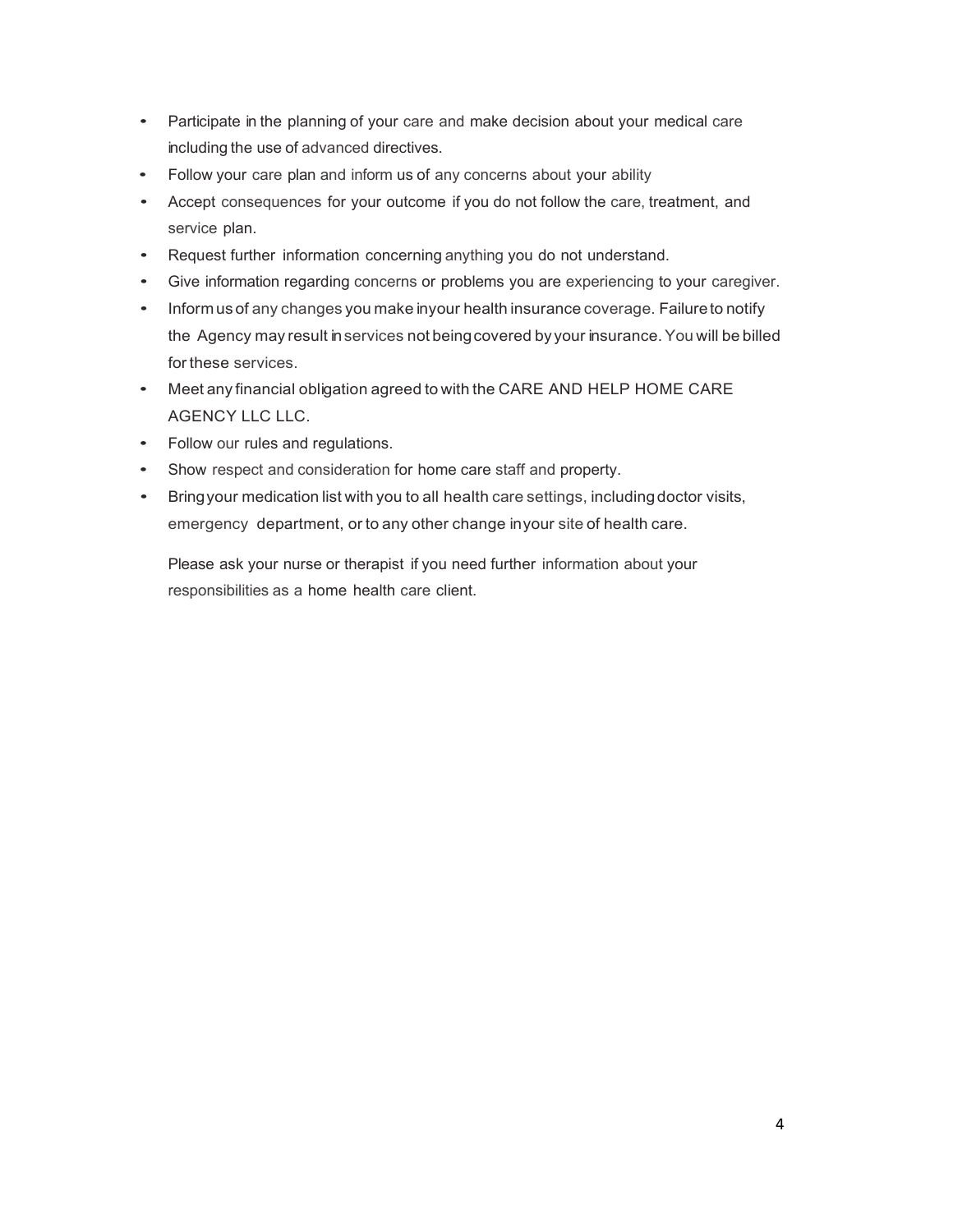### **Who Pays for H ome Care?**

If you are entitled to Medicaid benefits, you may qualify for covered home care and related services **if** you meet the following criteria:

- 1. You are under the care of physician who determines you need home care and sets up a home care plan for you.
- 2. You are confined to your home (homebound). See page 6.
- 3. The home care services participates in Medicaid (MCO: PA Health and Wellness, UPMC, and Keystone Community Health Choices (which CARE AND HELP HOME CARE AGENCY LLC does).

CARE AND HELP HOME CARE AGENCY LLC accepts many other types of health insurance such as Medical Assistance, Health Pass, Blue Cross, as well as many Managed Care Organizations ( MCO's). Your home care benefits are a contract between you and your insurance company. You will ultimately be responsible for any charges not paid by your insurance company . This includes services provided by out-of-network providers. Deductibles and co-insurance amounts will be billed to you according to your individual insurance plan.

Fee Schedule for Private Pay: Home care Aid \$22 per hour. Fees for home care services can be adjusted for those in need.

### **Homebound Status**

Community Health Choices waiver requires that patients receiving home care services have a medical condition and be restricted to the home. A "home" may be an apartment, a relative's home or a home for the aged. However, a hospital or a skilled nursing facility is NOT considered a home.

Inorder for the patient to receive home care services, the law says that a doctor must confirm that the patient cannot leave his/her home. In other words leaving the home would REQUIRETAXING EFFORT.

Usually, a patient will be considered homebound if leaving the home: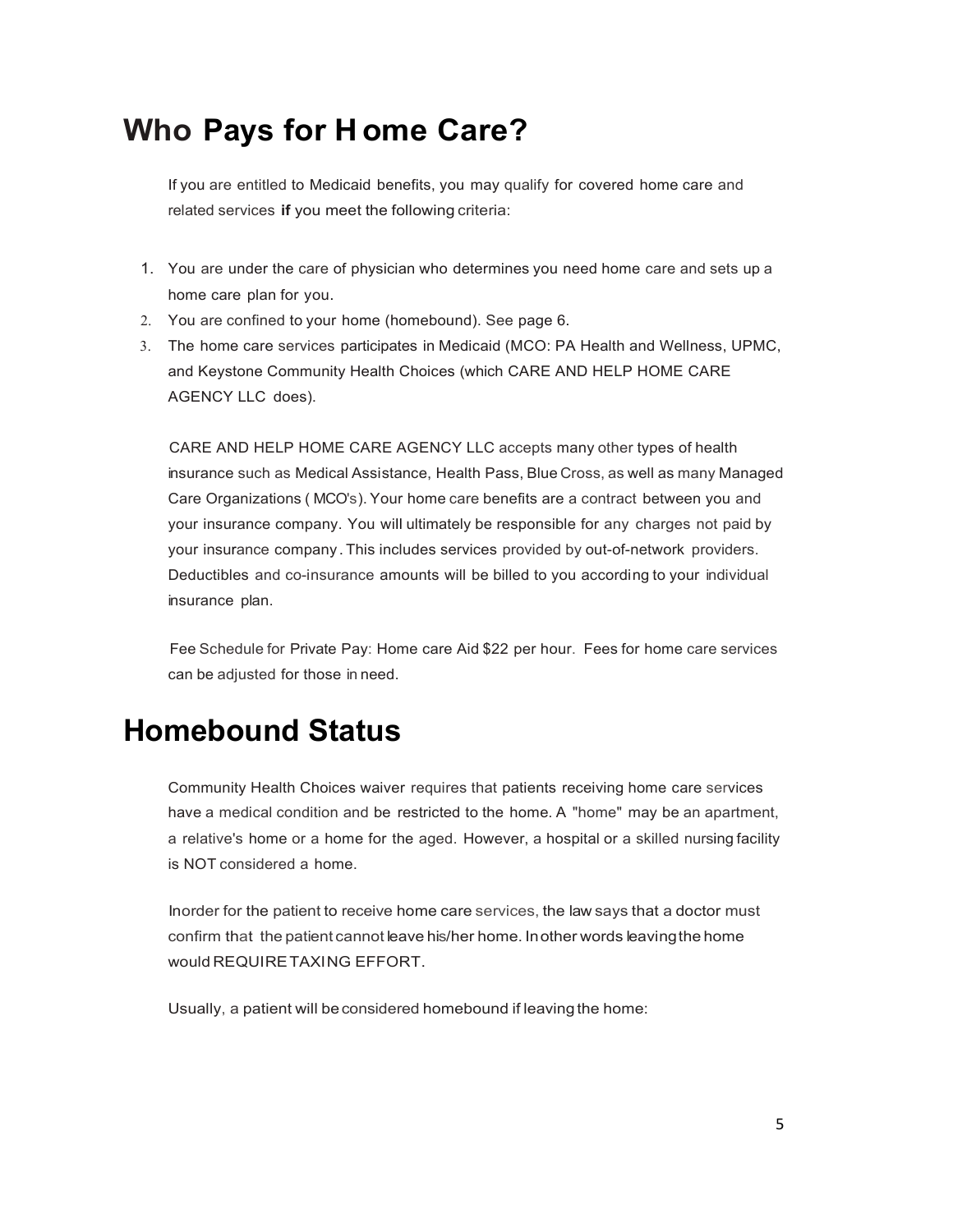• REQUIRES THE AID OF MEDICAL EQUIPMENT such as crutches, canes, wheelchairs, walkers, AND THE USE OF SPECIAL TRANSPORTATI ON, or Requires the help of another person, or **b** medically unsafe

Even if the patient leaves the home, he/ she may still be homebound if he/ she leaves INFREQUENTLY for a short amount of time or is receiving MEDICAL TREATMENT (for example: chemotherapy, radiation therapy, and kidney dialysis).

## **Statement of Patient Privacy Rights for Medicaid and Medicare Patients**

*Outcome and Assessment / Information Set (OASIS)*

*As a home care patient, you have the privacy rights listed below:*

- You have the right to know why we need to ask you questions. We are required by law to collect health information to make sure:
- You get quality health care, and
- Payment for Medicare and Medicaid patients is correct.
- You have the right to have your personal health care information kept confidential
- You may be asked to tell us information about yourself so that we will know which home care services will be best for you. We keep anything we learn about you confidential. This means, only those who are legally authorized to know, or who have a medical need to know, will see you personal health information.
- You have the right to refuse to answer questions
- We may need your help in collecting your health information. If you choose not to answer, we will fill in the information as best we can. You do not have to answer every question to get services.
- You have the right to look at your personal health information
- We know how important it is that the information we collect about you is correct. If you think we made a mistake, ask us to correct it.
- If you are not satisfied with our response, you can ask the Center for Medicare and Medicaid Services, the federal Medicare and Medicaid agency, to correct your information.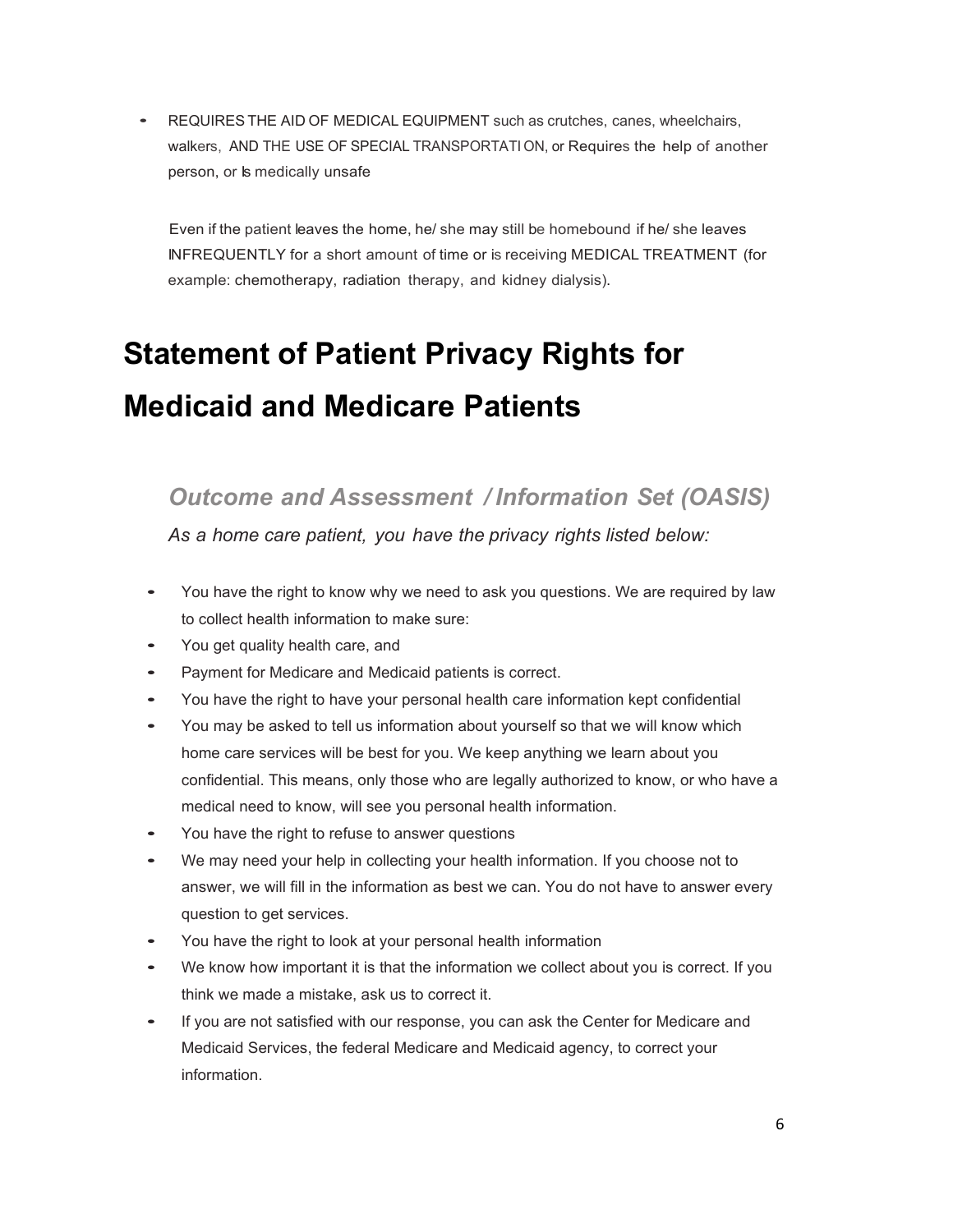You can ask the Center for Medicare and Medicaid Services to see, review, copy, or correct your personal health information which that Federal agency maintains in its HHA OASIS System of Records. See page 9 for CONTACT INFORMATION. Ifyou want a more detailed description ofPRIVACY ACT STATEMENT - HEALTH CARE RECORDS.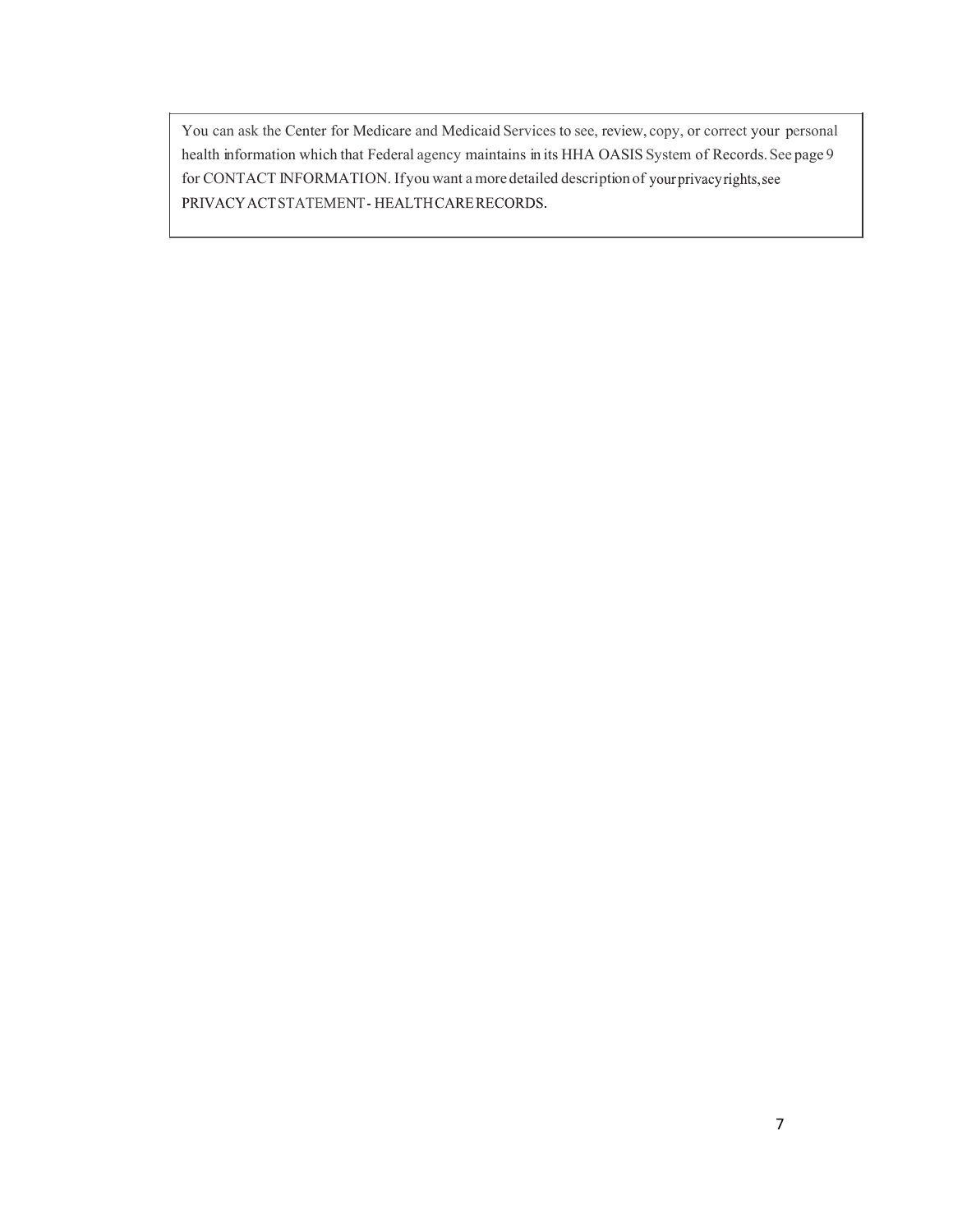### **Privacy Act Statement-Health Care Records**

This statement gives you advice required by law (the Privacy Act of 1974)

This statement is not a consent form. It will not be used to release or to use your health care information.

- I. Authority for collection of your information, including your social security number, and whether or not you are required to provide information for this assessment. Sections 11 02(a), 1154, 1 861(0), 1861(z), 1863, 1864, 1865, 1866, 1871, 1891(b) of the Social Security Act. Medicare and Medicaid participating home care agencies must do a complete assessment that accurately reflects your current health and accurately reflects your current health and includes information that can be used to show your progress toward your health goals. The home care agency must use the "Outcome and Assessment Information Set" (OASIS) when evaluating your health. To do this, the agency must get information from every patient. This information is used by the Center for Medicare and Medicaid Services (CMS, the federal Medicare and Medicaid agency) to be sure that the home care agency meets quality standards and gives appropriate health care to its patients. You have the right to refuse to provide information for the assessment to the home care agency.If your information is included in an assessment, it is protected under the federal Privacy Act of 1974 and the "Home Health Agency Outcome and Assessment Information Set" (HHA OASIS) System of Records. You have the Right to see, copy, review, and request correction of your information in the HHA OASIS System of Records.
- II. Principal purposes for which your information is intended to be used The information collected will be entered into the Home Health Agency Outcome and Assessment Information Set (HHA OASIS) System No. 09-70-9002. Your health care information in the HHA OASIS System of Records will be used for the following purposes:
	- Support litigation involving the Center for Medicare and Medicaid Services ;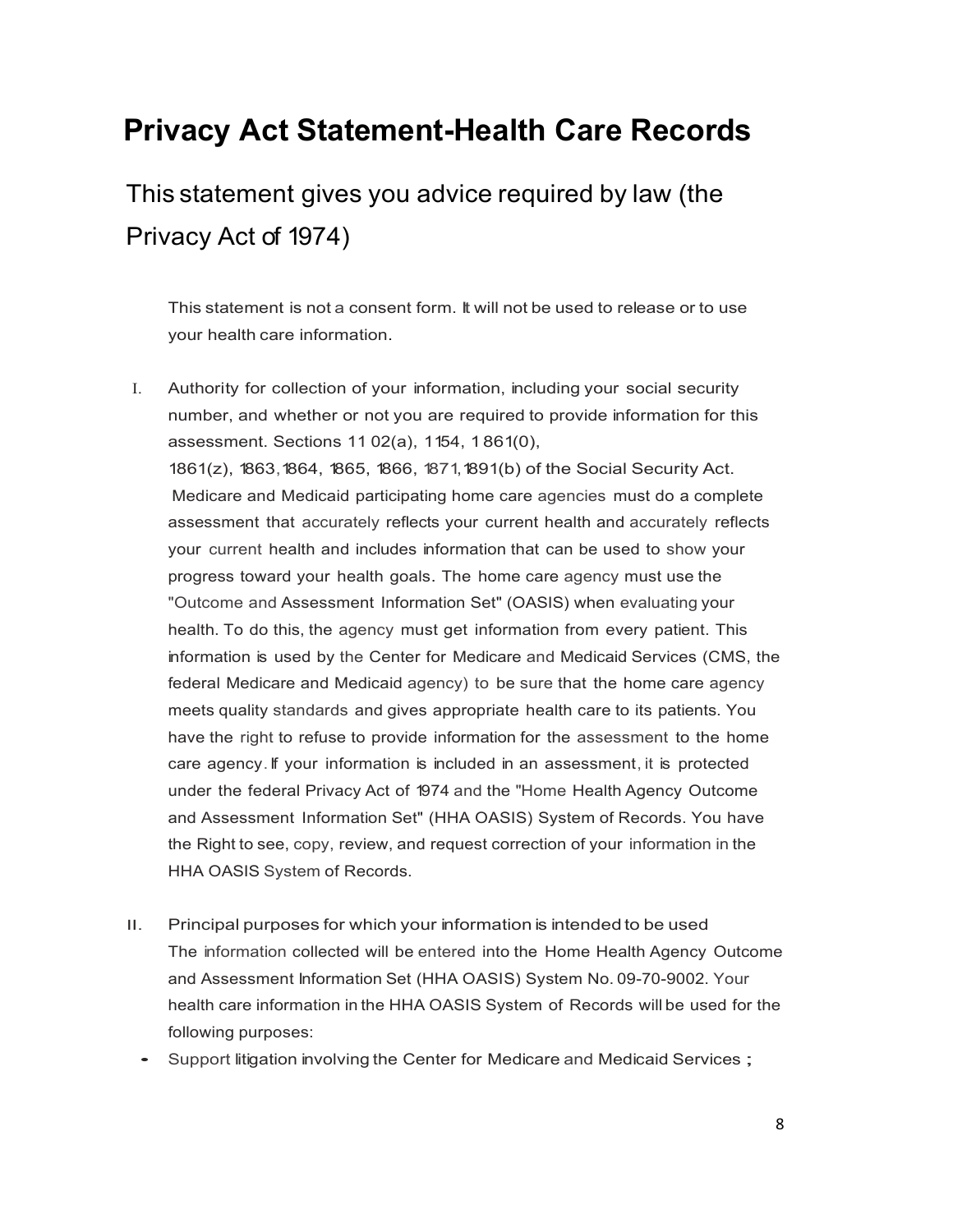- Support regulatory, reimbursement, and policy functions performed within the Center for Medicare and Medicaid Services or by a contractor or consultant;
- Study the effectiveness and quality of care provided by those home care agencies;
- Survey and certification of Medicare and Medicaid home care agencies;
- Provide for development, validation, and refinement of <sup>a</sup> Medicare prospective payment system;
- Enable regulators to provide home care agencies with data for their internal quality improvement activities;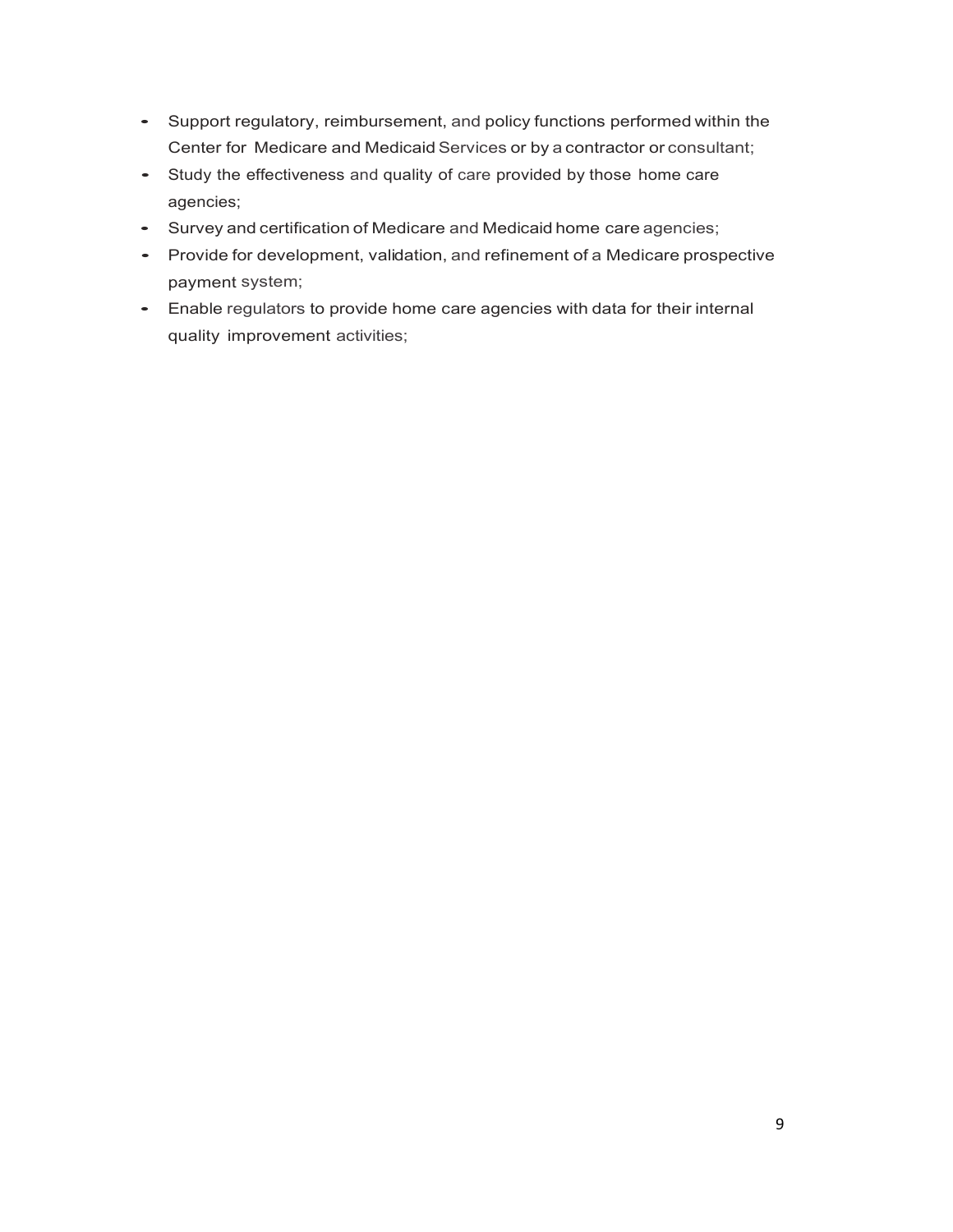- Support research, evaluation, or epidemiological projects related to the prevention of disease or disability, or the restoration or maintenance of health, and for health care payment related projects; and
- Support constituent requests made to a Congressional representative.

### **Ill. Routine Uses**

These "routine uses" specify the circumstances when the Center for Medicare and Medicaid Services may release your information from the HHA OASIS System of Records without your consent.Each prospective recipient must agree in writing to ensure the continuing confidentiality and security of your information. Disclosures of the information may be to:

- 1. The federal Department of Justice for litigation involving the Center for Medicare and Medicaid Services:
- 2. Contractors or consultants working for the Center for Medicare and Medicaid Services to assist in the performance of a service related to this system of records and who need to access these records to perform the activity;
- 3. An agency of aState government for purposes of determining, evaluating, and/ or assessing cost, effectiveness, and/ or quality of health care services provided inthe State; for developingand operating Medicaid reimbursement systems; or for the administration of Federal/State home care agency programs within the State;
- 4. Another Federal or State agency to contribute to the accuracy of the Center for Medicare and Medicaid Services' health insurance operations (payment, treatment and coverage) and/ or to support State agencies in the evaluations and monitoring of care provided by HHAs;
- 5. Peer Review Organizations, to perform Title XI or Title XVIII functions relating to assessing and improving home care agency quality of care;
- 6. And individual or organization for a research, evaluation, or epidemiological project related to the prevention of disease or disability, the restoration or maintenance of health, or payment related projects;
- 7. A congressional office in response to a constituent inquiry made at the written request of the constituent about some the record is maintained.

### **III. Effect onyou, if you do not provide information**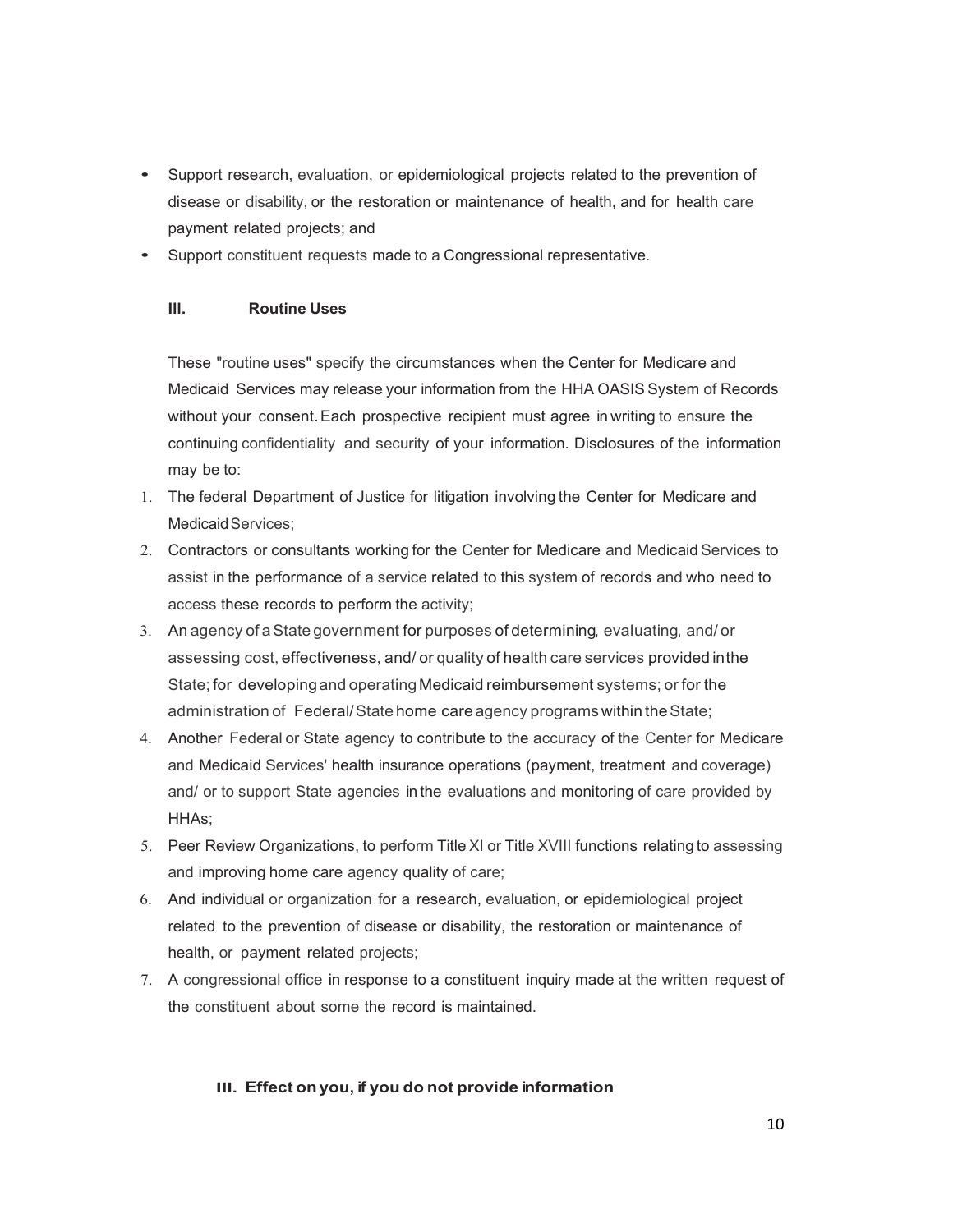The home care agency needs the information contained in the Outcome and Assessment Information Set in order to give you quality care. It is important that the information is correct. Incorrect information could result in payment errors. Incorrect information also could make it hard to be sure that the agency is giving you quality services. Ifyou choose not to provide information, there isno federal requirement forthe home care agency to refuse you services.

Note: This statement may be included in the admission packet for all new home care agency admissions.Home care agencies may request you or your representative to sign this statement to document that this statement was given to you. Your signature is NOT required. If you or your representative sign the statement, the signature merely indicates that you received this statement. You or your representative must be supplied with a copy of his statement.

### *Contact Information*

If you want to ask the Center for Medicare and Medicaid Services to see, review, copy, or correct your personal healthinformationwhichthat Federal agency maintains in its HHA OASIS System of Records call 1800-638-6833, toll free, for assistance in contacting the HHA OASIS System Manager. TIY for the hearing and speech impaired call 1-800- 820-1202.

## **Notice about Privacy for Patients who Do Not Have Medicare or Medicaid Coverage**

## *Outcome and Assessment Information Set (OASIS)*

- As a home care patient, there are few things that you need to know about our collection of your personal health care information.
- Federal and State governments oversee home care to be sure that we furnish quality home care services, and that you, in particular, get quality home care services.
- We need to ask you questions because we are required by law to collect health information to make sure that you get quality health care services.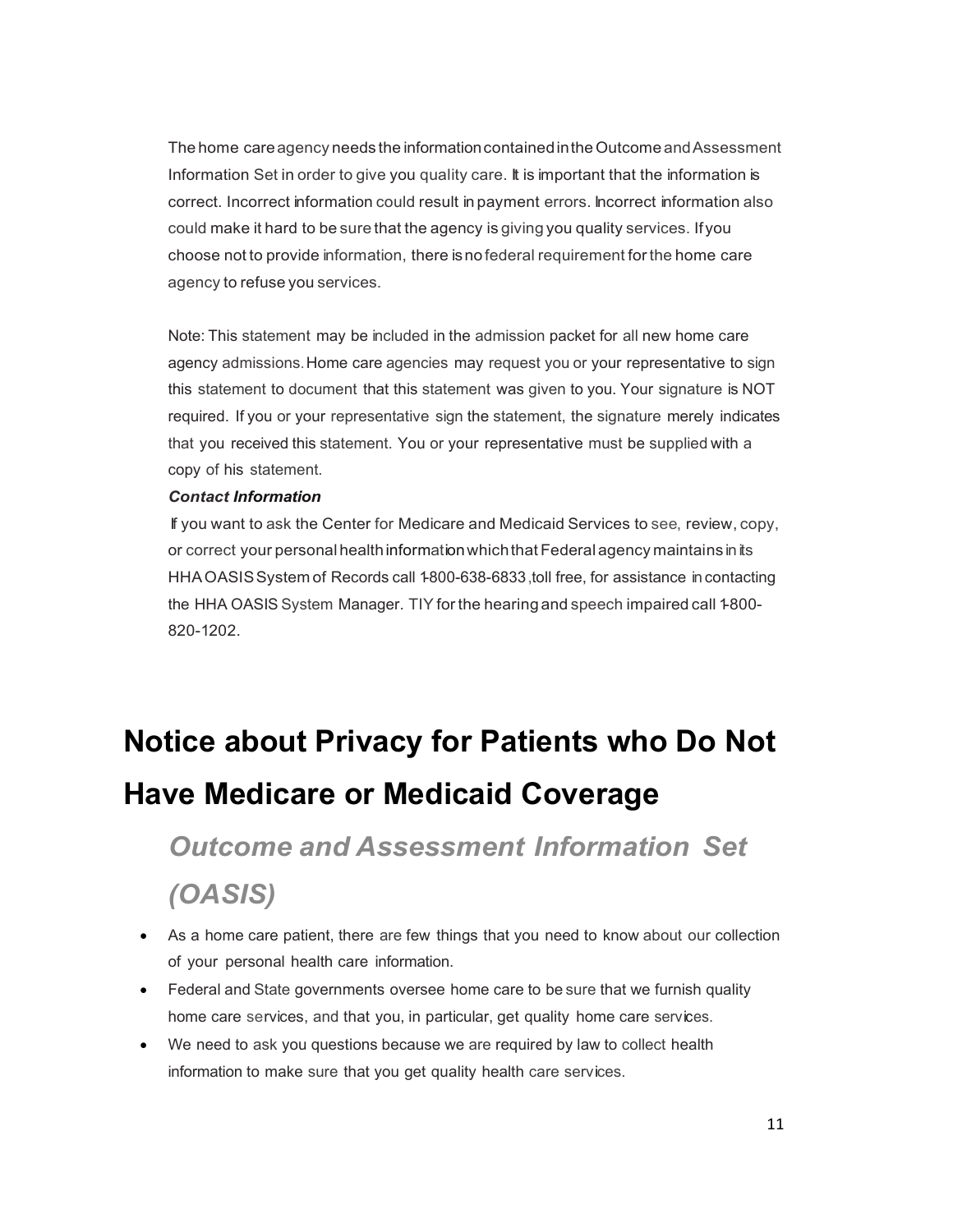- We will make your information anonymous. That way, the Center for Medicare and Medicaid Services, the federal agency that oversees this home care agency, cannot know that the information is about you.
- We keep anything we learn about you confidential.

## **What You Need to Know about Home Care Aides**

*Home care Aide Service*

Home Care Aide service is available to help provide personal care. The aide's duties are based on the client's individual needs. Your visiting nurse and/ or therapist determines what assistance is needed and develops the Home care Aide Care Plan which will be followed by your Aide. The Aide only performs those tasks which have been indicated on the care plan.

If an emergency arises duringthe home care aide visit, please call 9-1-1.

CARE AND HELP HOME CARE AGENCY LLC has a central scheduling office which schedules your Aide visits. Please allow 2 days for us to set up the Aide service. You will receive a telephone call from us when your Aide's schedule has been coordinated and confirmed.

The usual duration of the home care aide visit is up to one hour. We try our best to accommodate requests for specific times for the home care aide visit; however, requests for specific time periods usually result indelays in starting the service. We encourage you to accept an available time and we will make every effort to accommodate your needs as soon the requested time isavailable.

For Home Care Aide service to be covered by your insurance, you must meet certain qualifying criteria. Our Patient Intake Coordinator will review insurance guidelines. If you do not qualify under your insurance, or wish additional hours, we can provide for your needs on a fee for service basis. Please inform your coordinator or call the scheduling manager directly at 267-778-9180.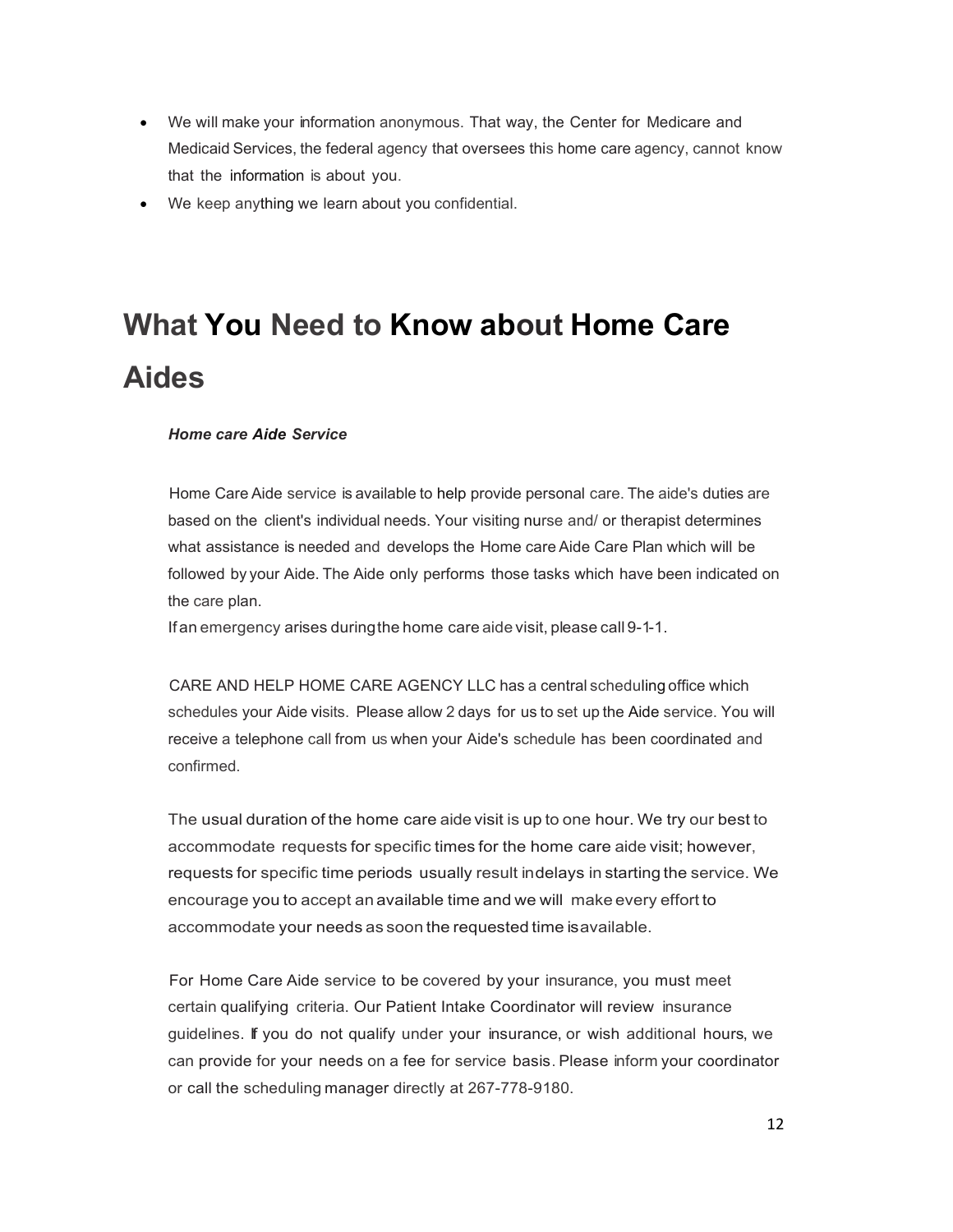## **Our Commitment to You**

CARE AND HELP HOME CARE AGENCY LLC is committed to helping you gain access to all of the home care services necessary to maintain your independence and comfort at home.

### *What Help is Available?*

In addition to services you are receiving while covered by your health insurance, or if you wish to continue receiving services after your coverage ends, we can provide:

- Personal Care visits to help with bathing and activities of daily living
- Respite Care to enable your family caregiver to have "time off"
- Private Duty Home care Aides that can help from <sup>4</sup> to <sup>24</sup> hours <sup>a</sup> day

CARE AND HELP HOME CARE AGENCY LLC can also help with special financial arrangements that may reduce the cost of care for individuals who meet eligibility criteria for programs made available through CARE AND HELP HOME CARE AGENCY LLC.

### *How Can I Get Help?*

Help is available 24 hours a day, seven days a week. If you have an immediate need, call 267-778-9180.

### *Our Promise*

The staff of CARE AND HELP HOME CARE AGENCY LLC iscommitted to providingservices to individuals whose medical needs can be treated effectively and safely intheir homes; to insuring continuity of professionally coordinated care; and to offering services which meet the highest quality standards.

Feel free to talk about the care you need with your visiting nurse. Our professional staff is available to answer any questions you may have and to assist you with making arrangements for care.

All personnel are bonded and carefully screened through a personal interview and reference check.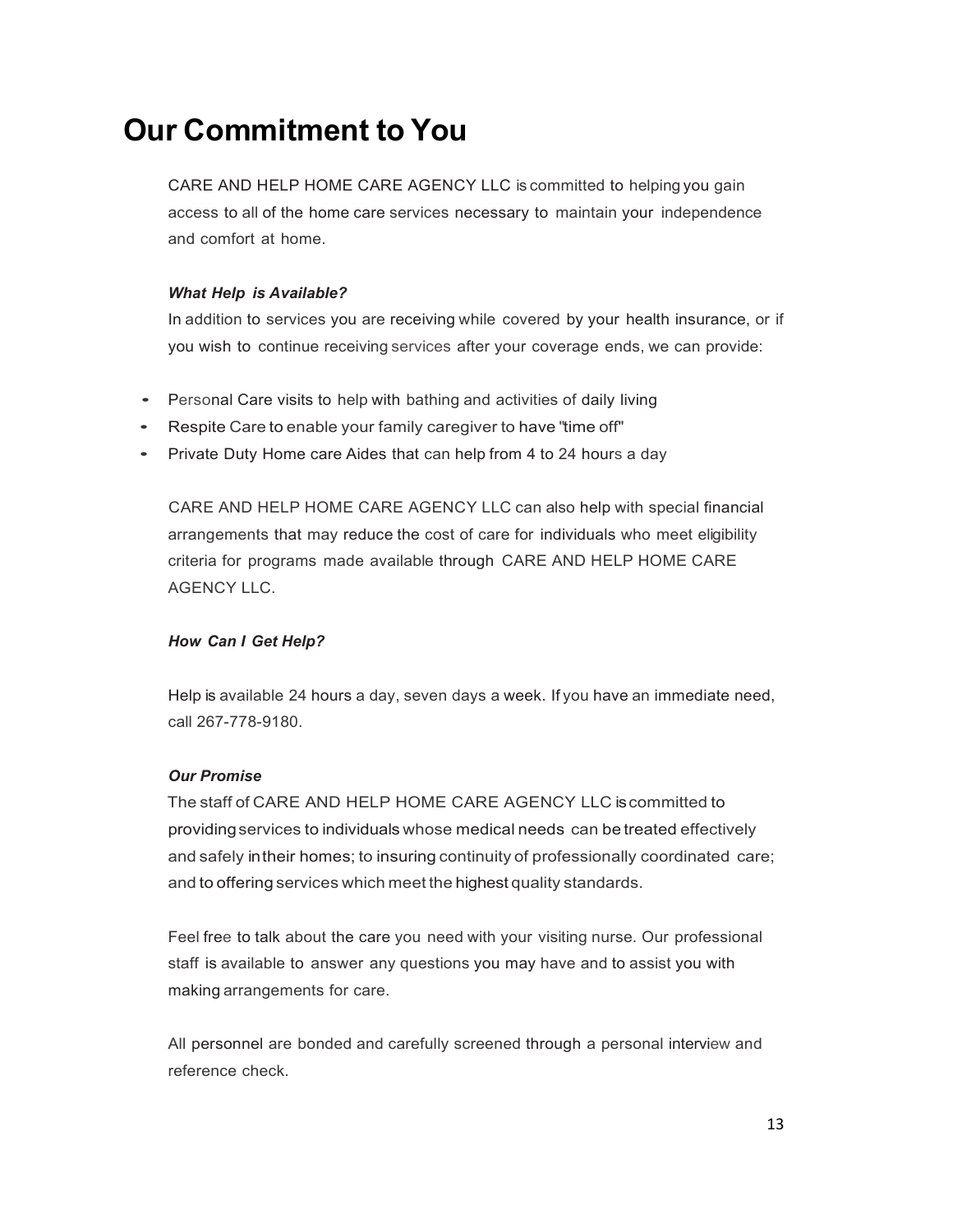## **HIPPA NoticeofPrivacyPractices for Care and Help Home Care Agency LLC LLC**

*Effective Date: 12/18/05*

**This notice describes how medical information about you may be used and disclosed and howyou canget access tothis information. Please review itcarefully.**

### **I. Introduction to the Privacy Notice**

Your medical information is a private matter. Your medical information (often referred to as your "medical record") includes the collections of paper, film and electronic files containing private information regarding your health care visits. Legislation referred to as HIPAA (Health Insurance Portability and Accountability Act) requires health care organizations to notify patients of their privacy practices. This notice describes how medical information about you may be used and disclosed and how you can get access to this information. Please review this carefully.

This notice describes our home care's practices and that of;

- Any health care professional authorized to enter information into CARE AND HELP HOME CARE AGENCY LLC's (CARE AND HELP HOME CARE) client record
- All departments, units and programs of the health system.
- Any member of <sup>a</sup> volunteer group we allow to helpyou while you are under our services
- All employees, staff and other health system personnel.
- All CARE AND HELP HOME CARE entities, sites and locations follow the terms of this notice.

In addition, these entities, sites and locations may share medical information with each other for treatment, payment of health care operations, or other purposes described in this notice.

### **II. Our Duties to Safeguard your Private Health Information**

We understand that medical information about you and your health is personal and we are committed to protecting medical information about you. We create a record of the care and services you receive at CARE AND HELP HOME CARE which is used to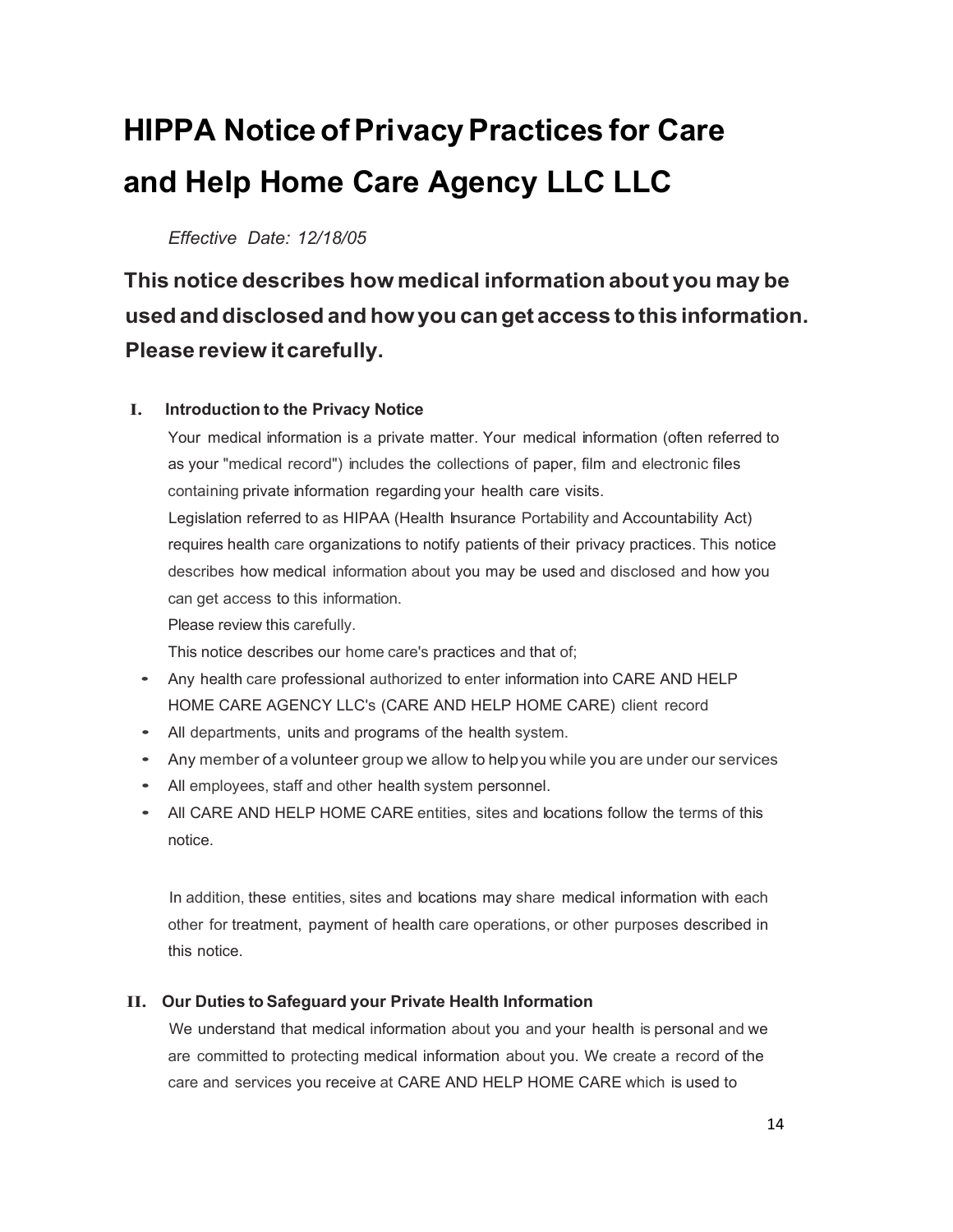provide you with quality care and to comply with certain legal requirements. This notice applies to all of the records of your care generated by the health system or any of its entities. Your personal doctor may have different policies or notices regarding the doctor's use and disclosure of your medical information created in the doctor's office. This Notice will tell you about the ways in which we may use and disclose your medical information. We also describe your rights and certain obligations we have regarding the use and disclosure of your medical information.

We are required by law to:

- Make sure that medical information that identifies you is kept private;
- Give you this Notice of our legal duties and privacy practices with respect to your medical information about you; and
- Follow the terms of the Notice that is currently ineffect.

### **III. How CARE AND HELP HOME CARE AGENCY LLC MayUse and Disclose Medical Informationabout you**

The following categories describe different ways that we use and disclose medical info:

- **For Treatment.** We may use medical information about you to provide you with medical treatment or services.We may disclose medical information about you to doctors, nurses, therapists, medical students, nursing students, or other home care personnel who are involved intaking care of you. We also may disclose medical information about you to people outside the home care setting who may be involved in your medical care when you are discharged from CARE AND HELP HOME CARE AGENCY LLC.
- For Payment. We may use and disclose medical information about you either prior to or following your care so that the treatment and services you receive from home care may b billed to and payment may be collected from you, and insurance company or a third party. We may also tell your health plan about a treatment you are going to receive to obtain prior approval or to determine whether your plan will cover the treatment.
- For Health Care Operations.

We may use and disclose medical information about you for home care operations. These include:

- o Review of our treatment and services
- o Treatment alternatives
- o Treatment effectiveness
- o Teaching and learning purposes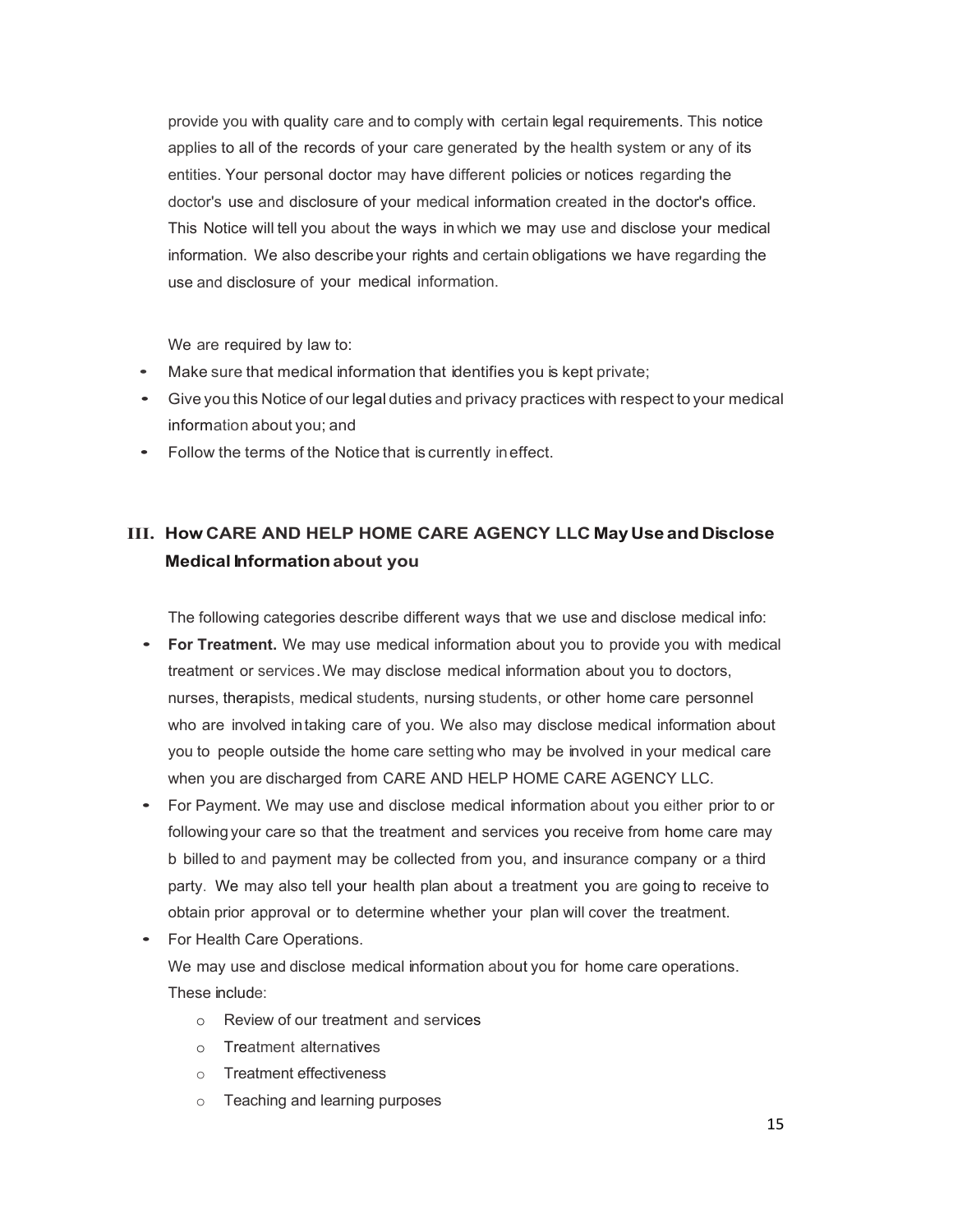- o Health related benefits or services that may be of interest
- o Appointment reminders
- o Fundraising activities

(2) Disclosure to Relatives and Close Friends. We may disclose your PHI to a family member, other relative, a close personal friend or any other person if we (1) obtain your agreement; provide you with the opportunity to object to the disclosure; or, (3) we can reasonably infer that you do not object to the disclosure.

• Marketing. We may use or disclose Protected Health Information to identify healthrelated services and products that may be beneficial to your health and then contact you about those products and services. If you do not wish to receive information of this type, please contact CARE AND HELP HOME CARE at: CARE AND HELP HOME CARE AGENCY LLC.

1051 County Line Road, Suite 103 Huntingdon Valley, PA 19006

• Research. Usually, we will ask for your permission or authorization before using your PHI for research purposes.However, we may use and disclose your PHI without your authorization if our Institutional Review Board (IRB) has waived the authorization requirement .An IRB is a

committee that oversees and approves research involving human subjects.

- **Disaster Relief Efforts.** We may disclose medical information about you to an entity assisting in a disaster relief effort so that your family can be notified about your condition, status and location.
- As Required by Law. We will disclose medical information about you when required to do so by federal, state or local law.
- To Avert <sup>a</sup> Serious Threat to Health or Safety. We may use and disclose medical information about you when necessary to prevent a serious threat to your health and safety or the health and safety of the public or another person. Any disclosure, however, would only be to someone able to help prevent the threat.

### **IV. Special Situations inWhichWe May Use or DiscloseYour Medical Information**

• Organ and Tissue Donation. If you are an organ donor, we may release medical information to organizations that handle organ procurement or organ, eye or tissue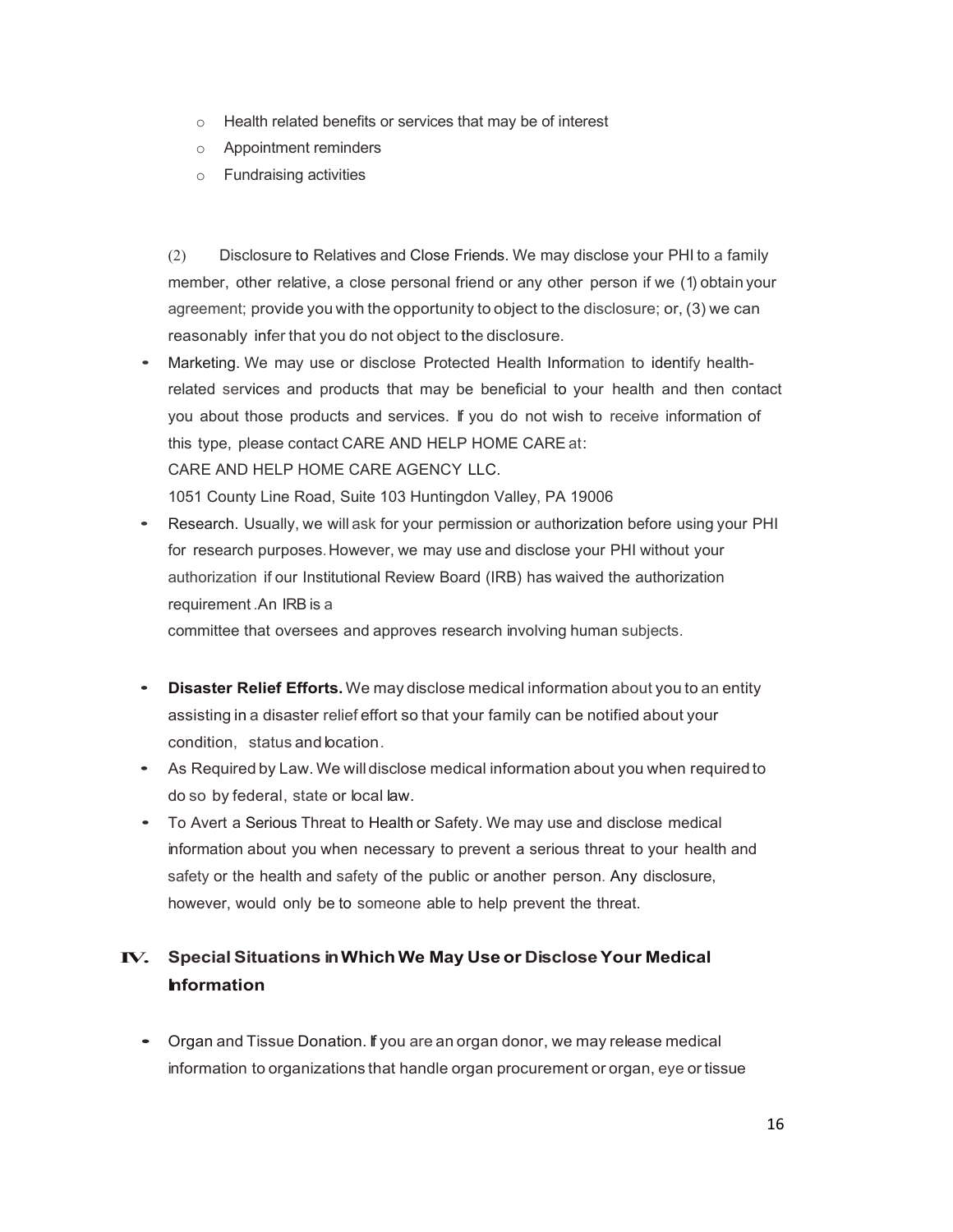transplantation or to an organ donation bank, as necessary to facilitate organ or tissue donation and transplants.

- Military and Veterans. If you are a member of the armed forces, we may release medical information about you as required by military command authorities.
- Workers Compensation. We may release medical information about you for workers' compensation or similar programs. These programs provide benefits for workrelated injuries or illnesses.
- Public Health Risks. We may disclose medical information about you inaccordance with laws or regulations for public health activities .These activities generally include the following:
- To prevent or control disease, injury or disability;
- To report births and deaths;
- To report child abuse or neglect;
- To report reactions to medication or problems with products;
- To notify people of recalls for products they may be using;
- To notify people who may have been exposed to a disease or may be at risk for contracting or spreading a disease or condition;
- To notify the appropriate government authority if we believe a patient has been the victim of abuse, new will only make this disclosure if you agree or when required or authorized by law.
- Health Oversight Activities. We may disclose medical information to a health oversight agency for activities authorized by law. These oversight activities include, for example, audits, investigations, inspections, and licensure.
- Lawsuits and Disputes.Ifyou are involved ina lawsuit or <sup>a</sup> dispute, we may disclose medical information about you inresponse to a court or administrative order, a subpoena, a discovery request, or other lawful process by someone else involved ina dispute.
- Law Enforcement. We may release medical information if asked to do so by <sup>a</sup> law enforcement official:
- In response to a court order, subpoena, warrant, summons or similar process;
- To identify or locate a suspect, fugitive, material witness, or missing person;
- About the victim of a crime if, under certain limited circumstance, we are unable to obtain the person's agreement;
- About a death we believe may be the result of criminal conduct;
- About criminal conduct at the CARE AND HELP HOME CARE;
- In emergency circumstances to report a crime; the location of the crime or victims; or the identity, description or location of the person who committed the crime.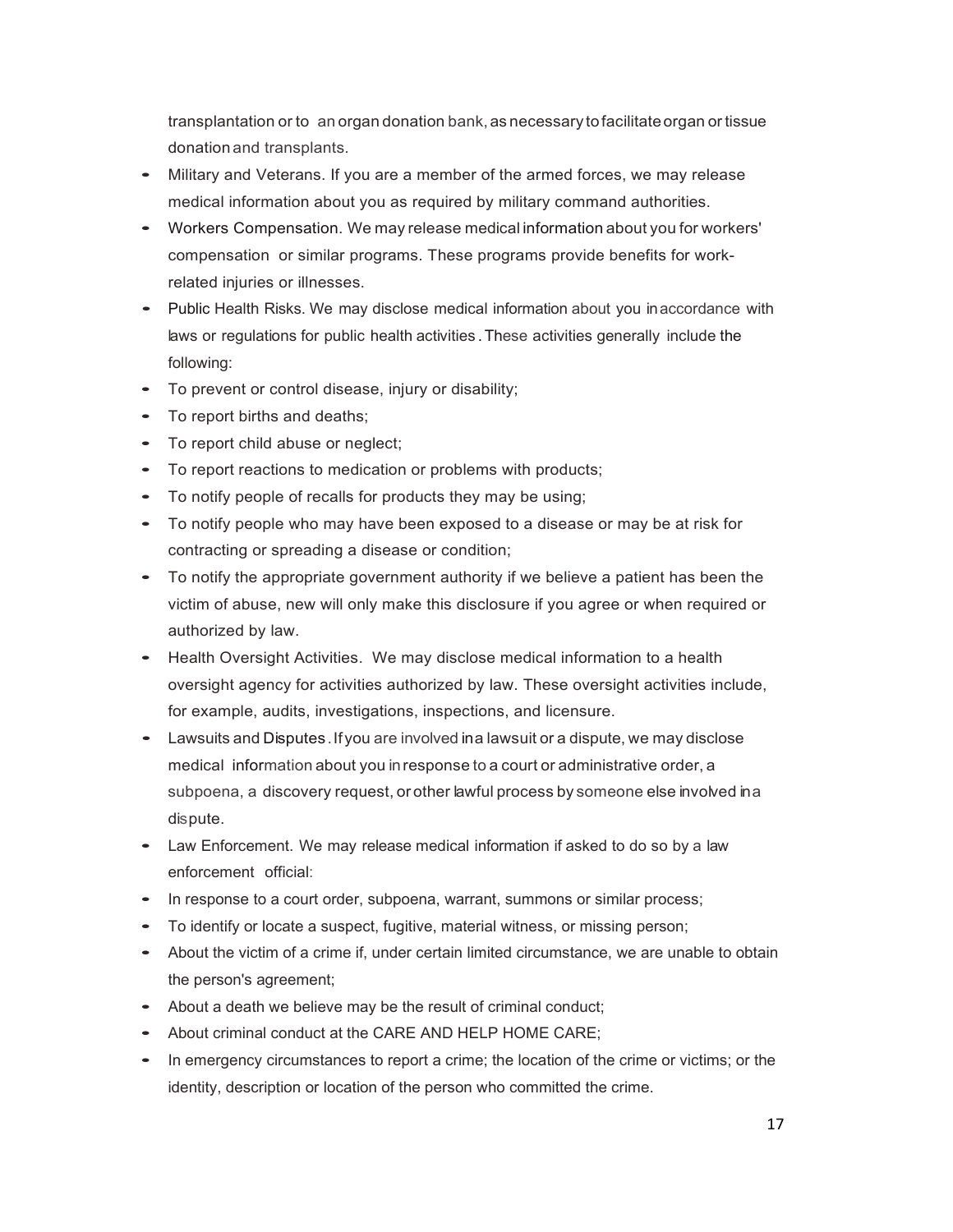- National Security and Iintelligence Activities. We may release your medical information to authorized federal officials for intelligence, counterintelligence, and other national security activities authorized by law. We may also disclose your medical information to authorized federal officials so they may provide protection to the President, other authorized persons or foreign heads of state or conduct special investigation.
- Coroner, Medical Examiners and Funeral Directors. We may release medical information to a coroner or medical examiner. We may also release medical information about patients of the CARE AND HELP HOME CARE to funeral directors as necessary to carry out their duties.
- Inmates. If you are an inmate of <sup>a</sup> correctional institution or under the custody of <sup>a</sup> law enforcement official, we may release medical information about you to the correctional institution or law enforcement official.

### **V. You Rights Regarding Medical Information About You You have the following rights regarding medical information we maintain about you:**

• Right to Inspect and Copy. You have the right to inspect and copy medical information that maybeusedtomakedecisionsaboutyourcareexcludingpsychotherapy notes.

To inspect and copy medical information that may be used to make decisions about you, you must submit your request in writing to CARE AND HELP HOME CARE. If you request a copy of the information,

we may charge a fee for the costs of copying, mailing or other supplies associated with your request.

We may deny your request to inspect and copy incertain very limited circumstances. You may request that the denial bereviewed.Another licensed health care professional chosen by the CARE AND HELP HOME CARE will review your request and the denial. The person conductingthe review will not be the person who denied your request. We will comply with the outcome of the review.

• Right to Amend. If you feel that medical information we have about you is incorrect or incomplete, you may ask us to amend the information. You have the right to request an amendment for as longas the information is kept by or for the CARE AND HELP HOME CARE.

To request an amendment, your request must be made inwriting and submitted to CARE AND HELP HOME CARE AGENCY LLC at 1051 County Line Road, Suite 103.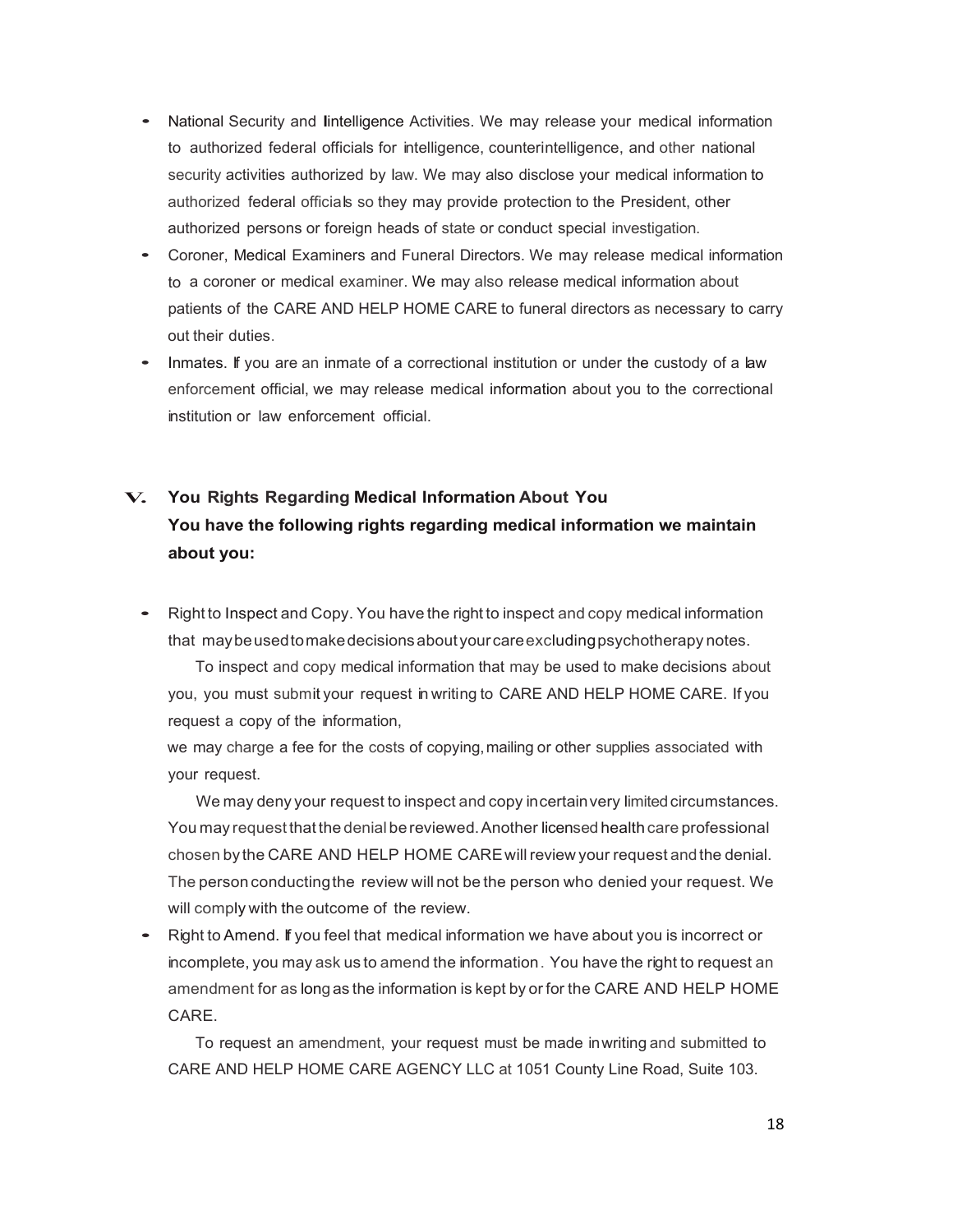Huntingdon Valley, PA 19006. You must also provide a reason that supports your request.

- We may deny your request for an amendment if it is not in writing or does not include a reason to support the request. In addition, we may deny your request if you ask us to amend information that:
- Was not created by us, unless the person or entity that created the information is no longer available to make the amendment;
- Is not part of the medical information kept by or for the CARE AND HELP HOME CARE;
- Is not part of the information which you would be permitted to inspect and copy; or Is accurate and complete.
- Right to an Accounting of Disclosures. You have the right to request an "accounting of disclosures." This is a list of the disclosures we made of medical information about you. To request this list or accounting of disclosures, you must submit your request in writing to Care and Help Home Care Agency LLC at 1051 County Line Road, Suite 103. Huntingdon Valley, PA 19006. Your request must state a time period which may not be longer than six years and may not include dates before 12/18/2017. Your request should indicate in what form you want the list (for example, on paper, electronically). The first list you request within a 12 month period will be free. For additional lists, we may charge you for the costs of providing the list. We will notify you of the cost involved and you may choose to withdraw or modify your request at that time before any costs are incurred.
- Right to Request Restrictions. You have the right to request <sup>a</sup> restriction or limitation on the medical information we use or disclose about you for treatment, payment or health care operations.

We are not required to agree to your request. If we do agree, we will comply with your request unless the information isneeded to provide you emergency treatment.

To request restrictions, you must make your request inwriting to CARE AND HELP HOME CARE AGENCY LLC at 1051 County Line Road, Suite 103. Huntingdon Valley, PA 19006. In your request, you must tell us (l)what information you want to limit; (2) whether you want to limit our use, disclosure or both; and

(3) to whom you want the limits to apply, for example, disclosures to your spouse.

• Right to Request Confidential Communications. You have the right to request that we communicate with you about medical matters in a certain way or at a certain location. To request confidential communications, you must make your request in writing to CARE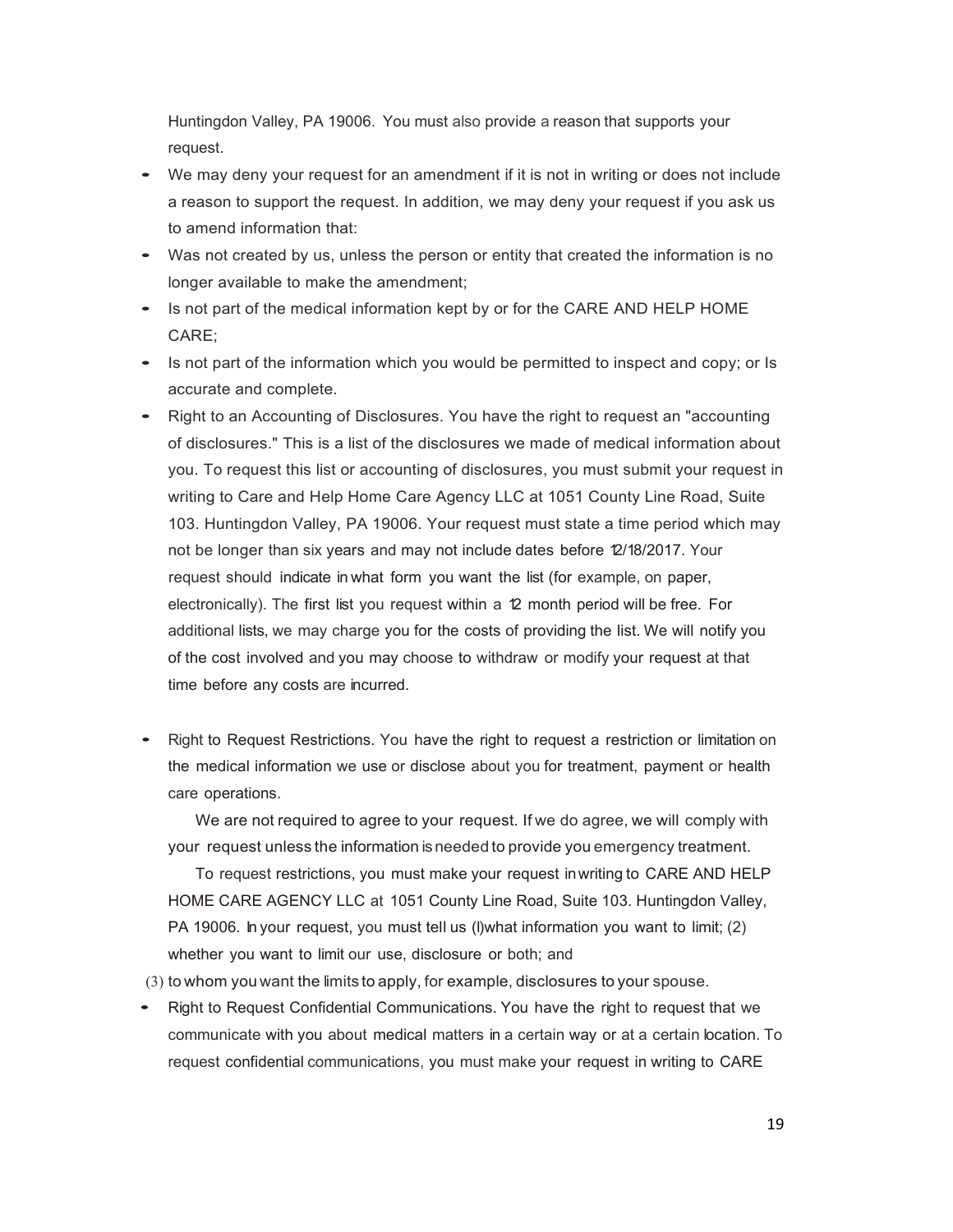AND HELP HOME CARE AGENCY LLC at 1051 County Line Road, Suite 103. Huntingdon Valley, PA 19006. We will accommodate all reasonable requests.

### **VI. Changes to This Notice**

• We reserve the right to change this notice. We reserve the right to make the revised or changed notice effective for medical information we already have about you as well as any information we receive in the future. You may request a copy by calling 267-778- 9180 and ask to have the privacy practice brochure mailed to you.

### **VII. Complaints**

If you believe your privacy rights have been violated, you may file a complaint with the Care and Help Home Care or with the Secretary of the Department of Health and Human Services. To file a complaint with the CARE AND HELP HOME CARE, send your complaint in writing to 1051 County Line Road, Suite 103. Huntingdon Valley, PA 19006. All complaints must be submitted in writing You will not be penalized for filing a complaint.

### **VIII. Other Uses of Medical Information**

Other uses and disclosures of medical information not covered by this notice or the laws that apply to us will be made only with you written permission. If you provide us permission to use or disclose medical information about you, you may revoke that permission, in writing, at any time. If you revoke your permission, we will no longer use or disclose medical information about you for the reasons covered by your written authorization. You understand that we are unable to take back any disclosures we have already made with your permission, and that we are required to retain our records of the care that we provided to you.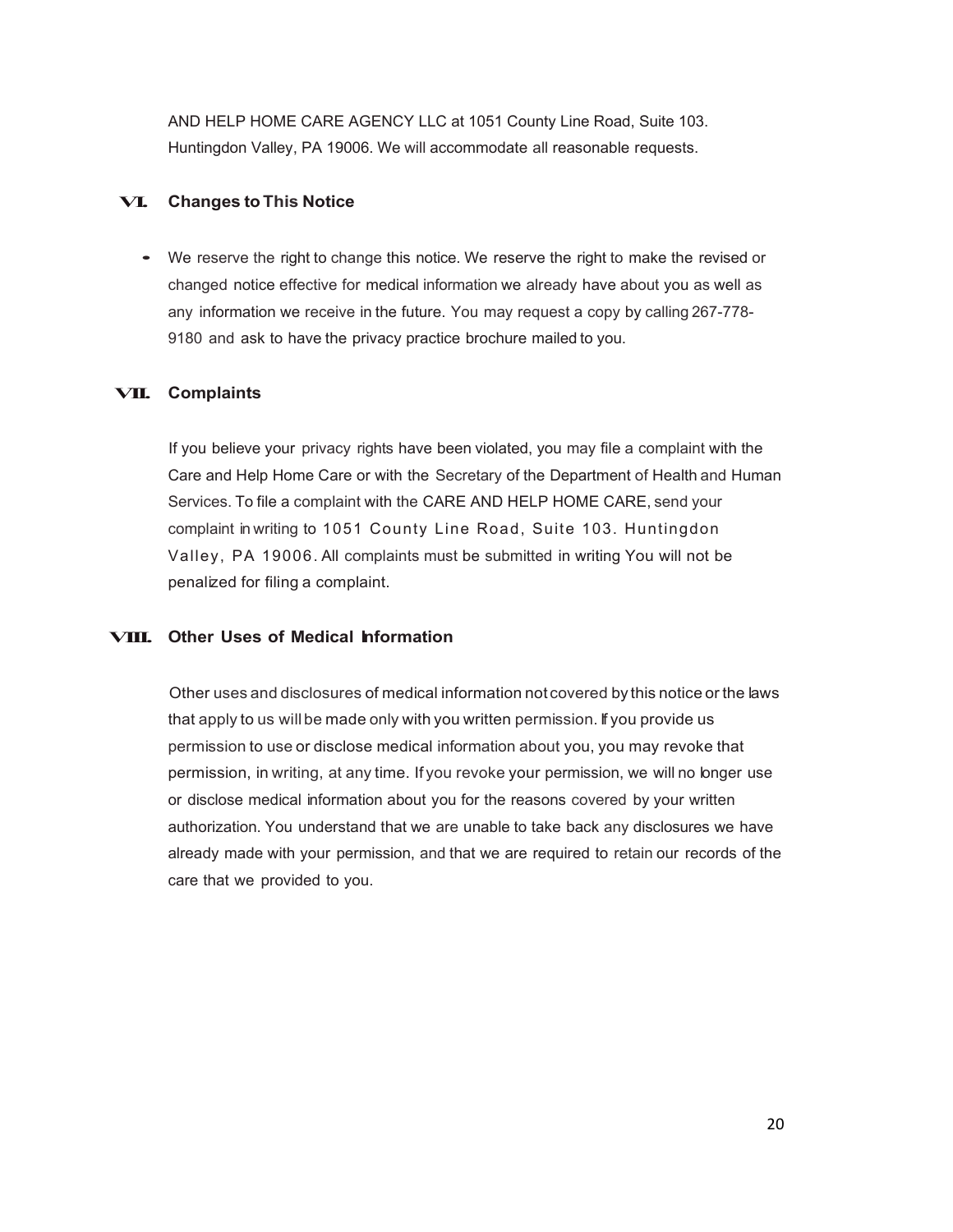## **What you need to know about Personal Care Services**

*What do you mean by personal care or home care aide services in the home?*

Personal care means assistance with routine activities of daily living, such as toileting, bathing, dressing, eatingand exercising. *Who provides these personal care services in the home?*

Though titles may vary, it's usually someone called a home health aide, companion or attendant.

*Where can I find a home care aide?*

They are available either through well-known community-based home care organizations, like CARE AND HELP HOME CARE AGENCY LLC or through employment agencies and registries.

#### *What's the difference?*

An employment agency or registry, for a fee, will refer and place personnel inyour home. However, YOU assume full responsibility as the employer. *What do I have to do as the employer?*

Like any employer, you become legally responsible for certain payroll taxes such as Social Security and unemployment. You may also be responsible for fees to cover Workers' Compensation or other insurances. If you hire help on your own, you face the potential liability for the costs and damages of a lawsuit when you fail to maintain these coverages. On the other hand, CARE AND HELP HOME CARE AGENCY LLC employs the aides they place inyour home. With an organization like CARE AND HELP HOME CARE AGENCY LLC you get additional benefits, too.

### *What are these benefits?*

: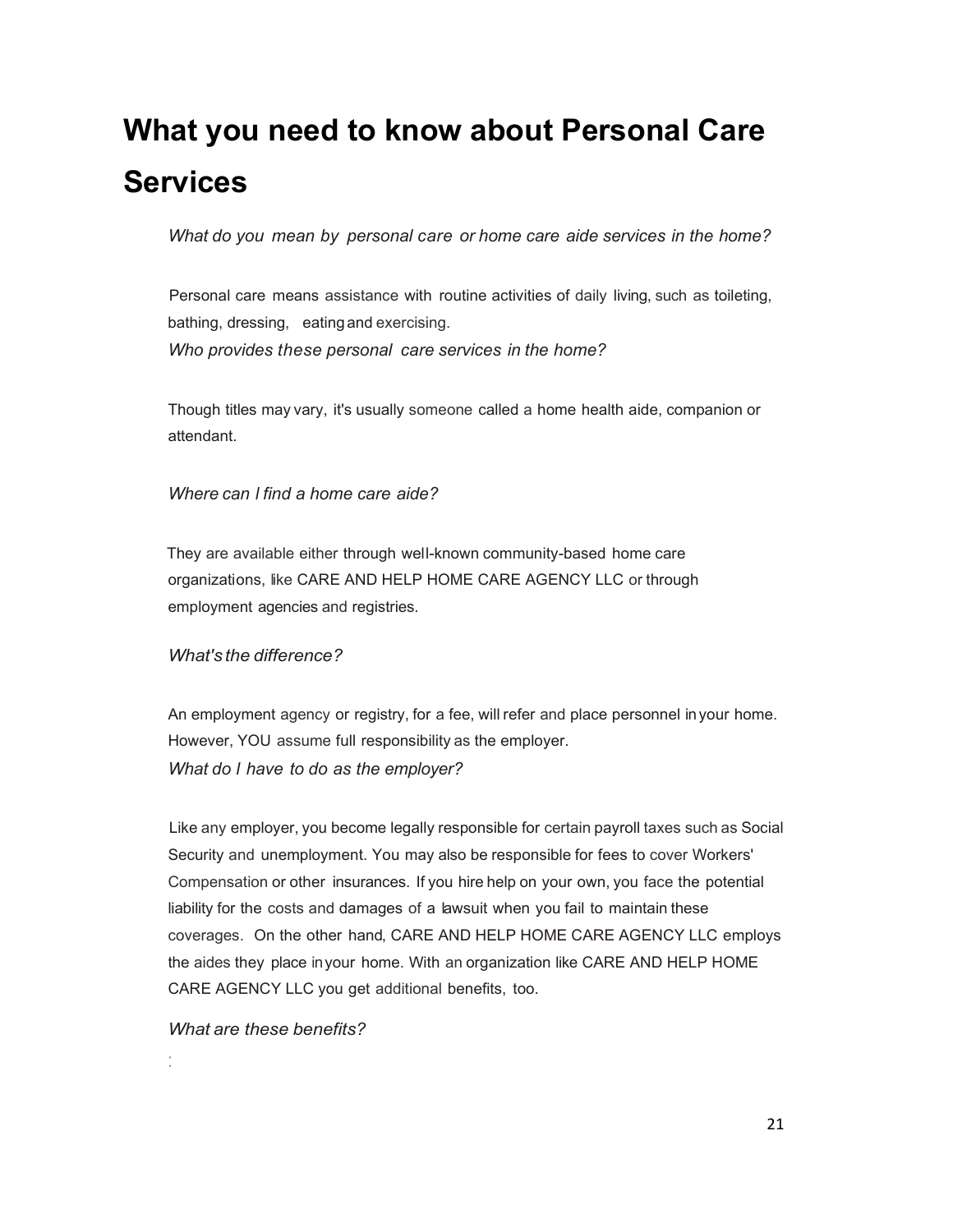A CARE AND HELP HOME CARE AGENCY LLC provides supervision, via a registered nurse, of all personnel it sends into your

home. The first in-home visit by a supervisor normally takes place within the first week of service, and thereafter, at least every three months. Between visits, the supervisor is always available by telephone.

CARE AND HELP HOME CARE AGENCY LLC will also carefully evaluate your home situation and develop a plan of service with you that matches your health, social and financial needs. This plan helps you maintain or regain your independence, while helpingyou control, even reduce, the cost of your care. As a rule, the organization will be accredited, and will provide staff that are boded and appropriately trained.

*What are bonded personnel?*

Bonded personnel have protection (or"insurance") against claims.Therefore, ifyou havea problem with a bonded employee-theft for example - and take court action, the bond will reimburse you for your loss. While such "bonding"is typically provided by recognized home care organizations, it is rare for individual employees or registries to bond themselves.

#### *What type of training should an aide receive?*

CARE AND HELP HOME CARE AGENCY LLCs ensures that their aides meet specific standards through completion of a training program. Many home care organizations provide a training program that meets the recommended criteria of the National Home Caring Council. These training programs provide seventy-five hours of classroom and practical instruction in such areas as personal care skills, home management skills, and communicating with the elderly.

### *Professional Standards of Care*

All personal care services provided by CARE AND HELP HOME CARE AGENCY LLC will conform to standard policies and procedures and meet the highest professional and ethical standards of care.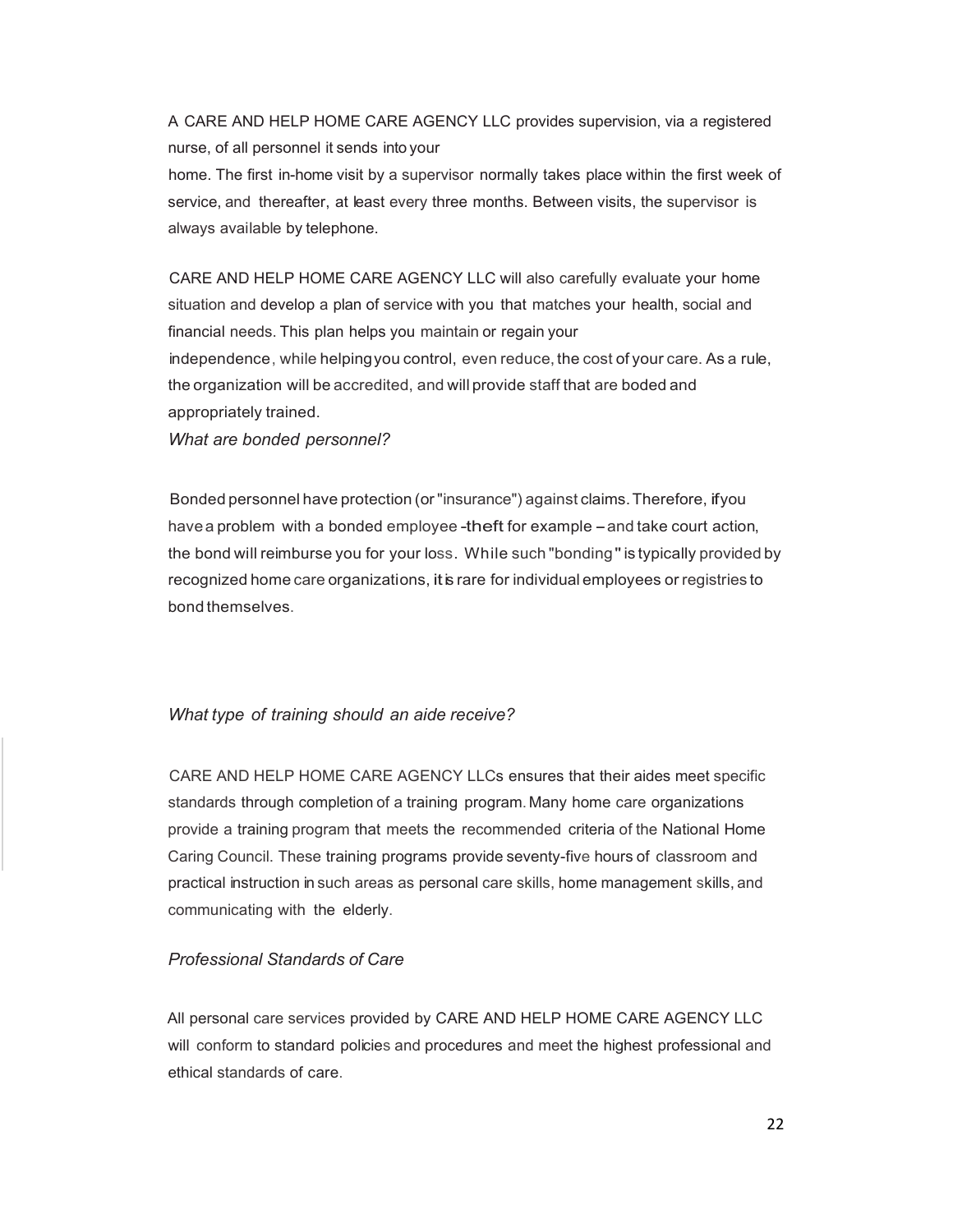### *How do I pa y for personal care services in the home?*

Generally, you have to pay for these services privately, or "out of your pocket." Very few insurance companies cover them. Make sure you get complete information about fees.

Ask about charges for overtime, travel and equipment. Find out how often you will be billed. Ask how many bills you will receive- registries often bill separately for aide services and administrative fees. Be sure to ask if there is a minimum number of hours per visit requirement, regardless of your specific needs.

Also, when a registered nurse form a CARE AND HELP HOME CARE AGENCY LLC visits you to develop a plan of care, she or he will discuss with you other services for which you may be eligible under Medicare or other sources of funding.

### *What rights am I entitled to?*

CARE AND HELP HOME CARE AGENCY LLC recognizes that you have rights as a consumer. Most organizations can furnish you with a patient bill of rights (see page 3), so be sure to inquire about you rights.

### *What if I have more questions?*

Call CARE AND HELP HOME CARE AGENCY LLC at your convenience during normal business hours at 267-778-9180.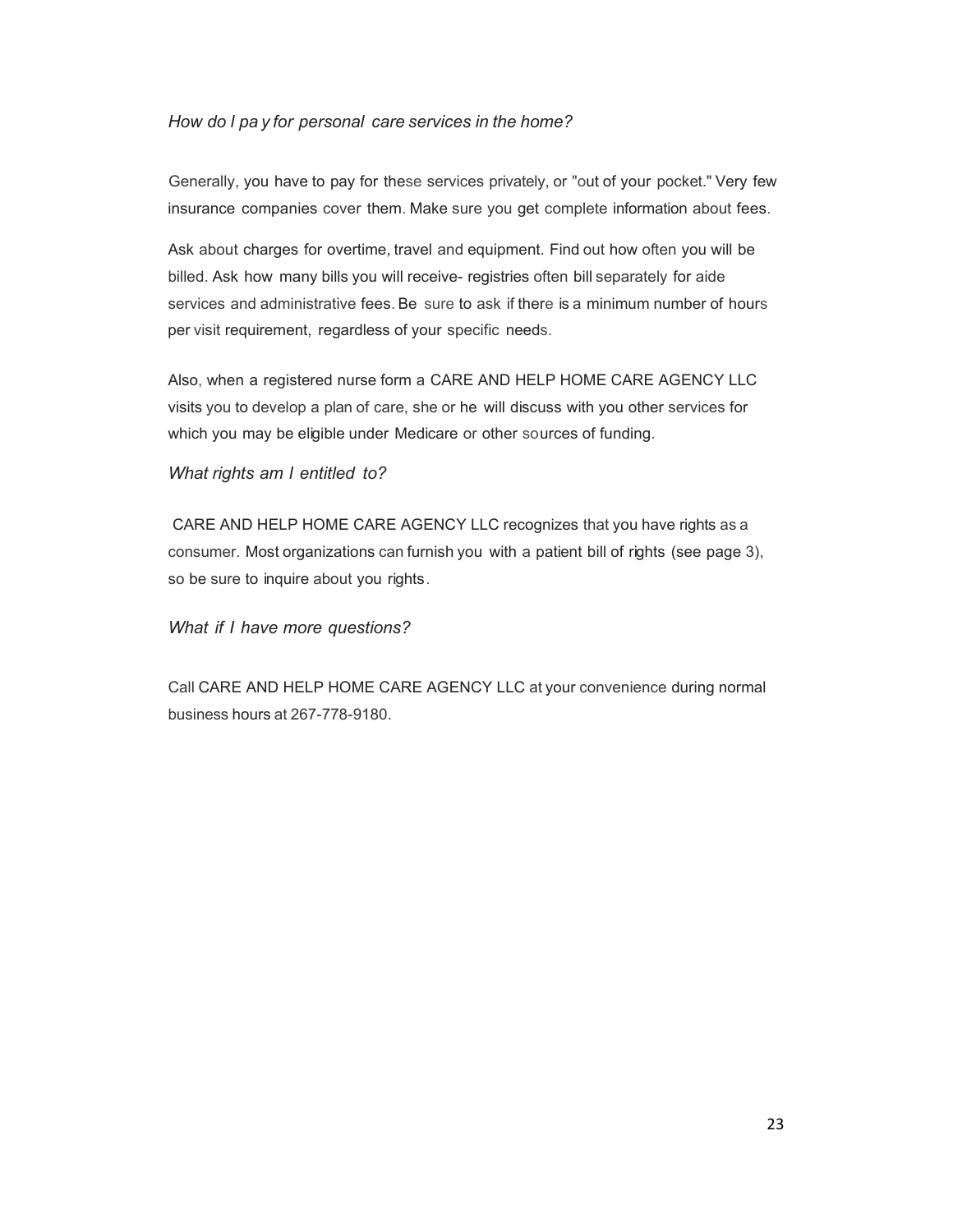### **Advance Directives**

CARE AND HELP HOME CARE honors your right to make informed decisions and to formulate these decisions through and advance directive. Information on advanced directives is provided to you before care is provided. If you are incapacitated at the time of admission or start of care, information on advanced directives will be provided once you are no longer incapacitated.

Upon admission, you will be asked ifyou have formulated an advance directive, If you do not have one but wish to have further information, the nurse will refer you to the appropriate resource. You will be provided with a copy of "It's Upto You" and asked to sign a Client Consent form which acknowledges your receipt of the guide.

If you have advanced directives, your nurse will request a copy of the advance directive and/ or durable power of attorney.

CARE AND HELP HOME CARE will inform all appropriate staff of the existence of the advance directive, including a lovingwill or designationof surrogate decision maker. All employees will respect the advance directive. It will be noted on your plan of care that you have advanced directives or that you are requestingnottoberesuscitated(DNR). Our staff will honor the request after obtaining a signed physician's order. Inthe case of an emergency, however, when it is not possible to contact the doctor before acting, if you verbalize that you want something other than that which is indicated on the advance directive, the CARE AND HELP HOME CARE AGENCY LLC employee will follow good judgment and abide by your immediate wishes.

Ifyou are discharged or transferred to another organization, the existence of any advance directive will becommunicated tothat agency.

You may revoke or change an advance directive at any time. Your physician should be contacted so that new orders can be written or old orders destroyed. You should notify everyone who has a copy of the Advance Directive, of the change, including CARE AND HELP HOME CARE.

In the event that an ethical issue arises in regard to decisions made about you care, CARE AND HELP HOME CARE AGENCY LLC will consult with you, employees involved in your care, family members and the referring physician, and if necessary, the Ethics Committee.

If an employee cannot honor the advance directive, due to his/her own conscience and ethical standard, the employee will be removed from the case and another employee will be assigned. In the event that CARE AND HELP HOME CARE cannot honor your desires, due to ethical concerns, CARE AND HELP HOME CARE will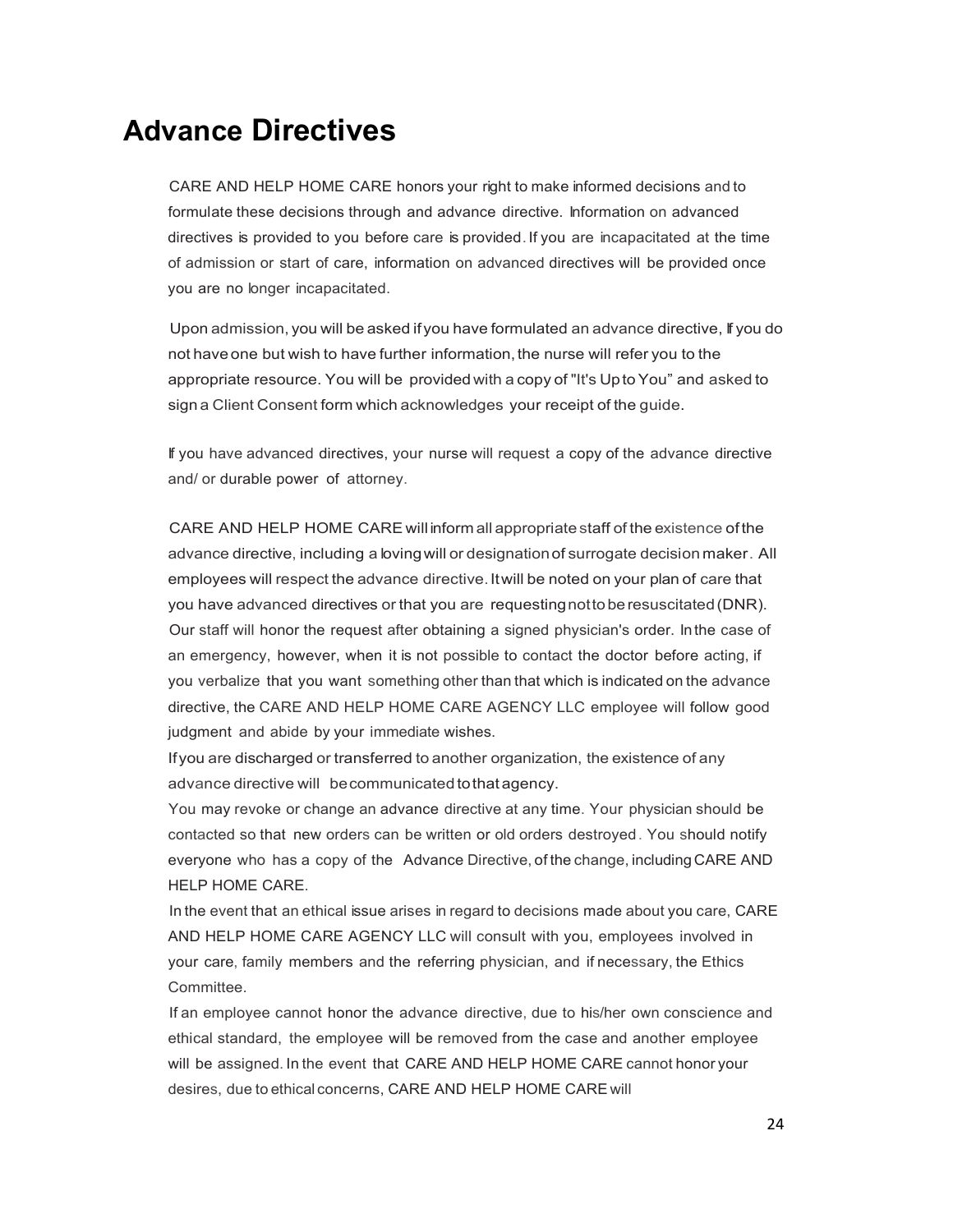discuss this openly with you, and assist you intransferring to another home care agency, with whom the same conflict does not exist.

CARE AND HELP HOME CARE refrains from conditioning the provision of care and does not discriminate against an individual based on whether or not the client has executed any advanced directive. Should you have any concern that your wishes in regard to advance directives or DNR status are not being followed by CARE AND HELP HOME CARE,youhavethe righttocontacttheHomeHealthAgency Hotlineat **267-778-9180**. Their hours of operation are: **Monday- Friday, 8:30 AM -5:0 PM.**

## **Managing Your Medications**

Medicines are powerful chemical used to treat disease, heal injuries, and relieve pain. Used properly, they can treat everything from headaches to heart disease. If used carelessly, medicines can cause unexpected danger. Instead of relieving symptoms, they can cause poisoning and, in some cases, death.

The medicines you should know about include herbal preparations, over-the-counter drugs, (those you can buy without prescription) and prescription drugs (chosen by your physician and sold by a pharmacist). Before you use any medicine, your doctor, nurse, or pharmacist should be told if you ever had an allergic or unusual reaction to any medicine or food.

#### *Be sure you understand*

- The medication's name.
- Why you are taking it.
- How much medication you should take and how to take the medication.
- Side effects and the symptoms of side affects you should report to your doctor.
- Activities you should avoid while taking certain medications.

#### *Follow Instructions*

- Do not take anyone else's medications.
- Do not take over-the-counter medications unless they are approved by your doctor.
- Do follow any special safety precautions.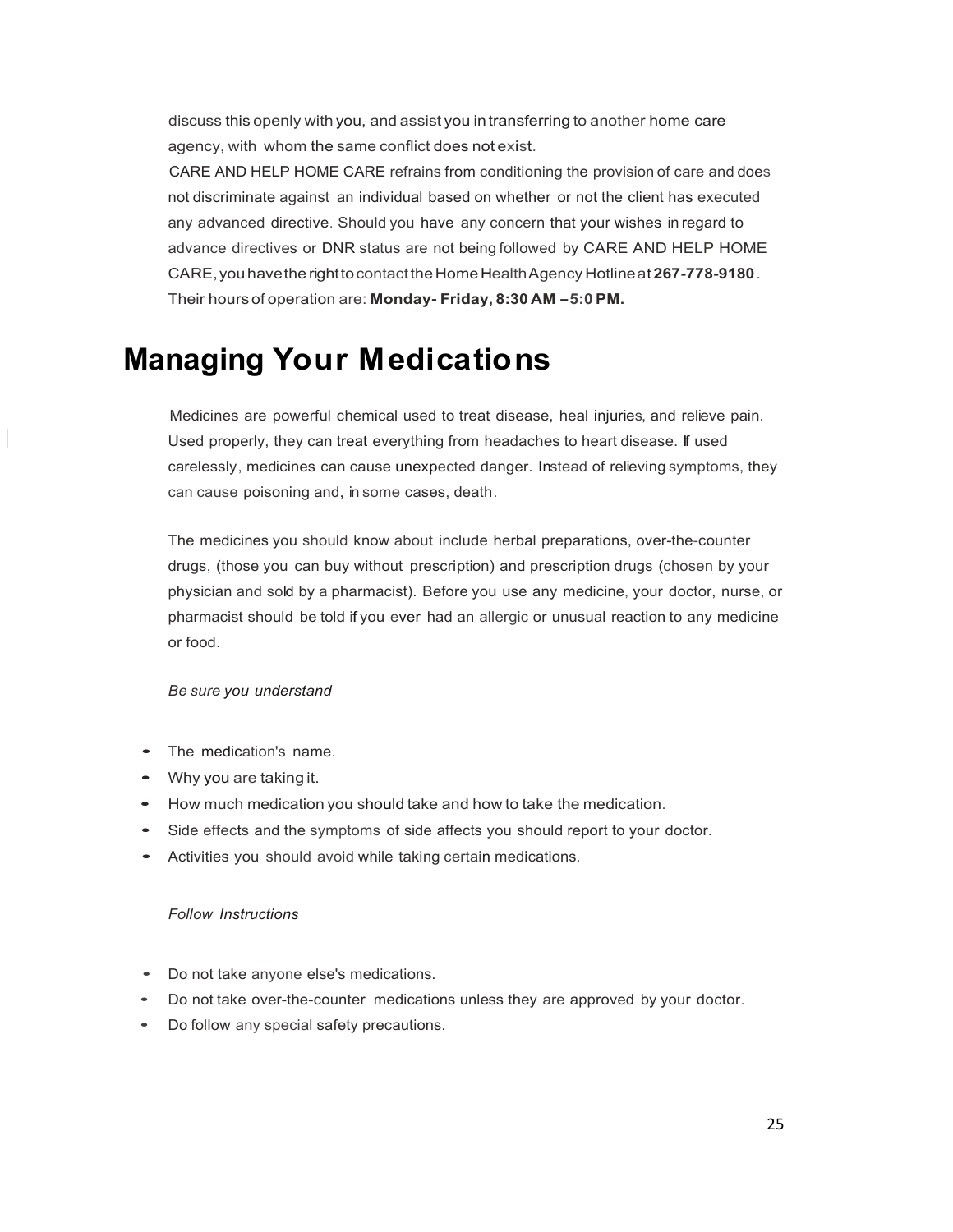### *Hints*

- Always ask your doctor or nurse about any questions you have.
- Ask for an easy open container if you find that childproof containers are too hard to open.
- Discard any expired medications by flushing them down the toilet.
- Turn on <sup>a</sup> light when taking any drug at night so you can read the label.
- Store medications away from heat, moisture and direct sunlight. Keep out of reach of children.
- Avoidstoringyourmedicationinthebathroommedicinecabinet.
- When traveling, carry your medications on your person; do not put them in your luggage. Carry your doctor's name and phone numbers with you.

#### *Develop aSystem*

It might be helpful to keep tabs on your medicines. Here are a few ways to make a chart:

- *Basic Medicine Chart*-On <sup>a</sup> large sheet of paper, write down what medicines to take and what times to take them. Also note how the medicine should be taken.
- *Color-Coded Chart*-Foryour ease, you can color code your medication containers, using colored markers, pens, pencils, etc.
- *Check-Off Chart-* List your medicines for each day of the week. Write down what times each day to take them. Cross out the time when you've taken the medicine.

*If you need more information about medications and how to take them, please discuss your concerns with your nurse.*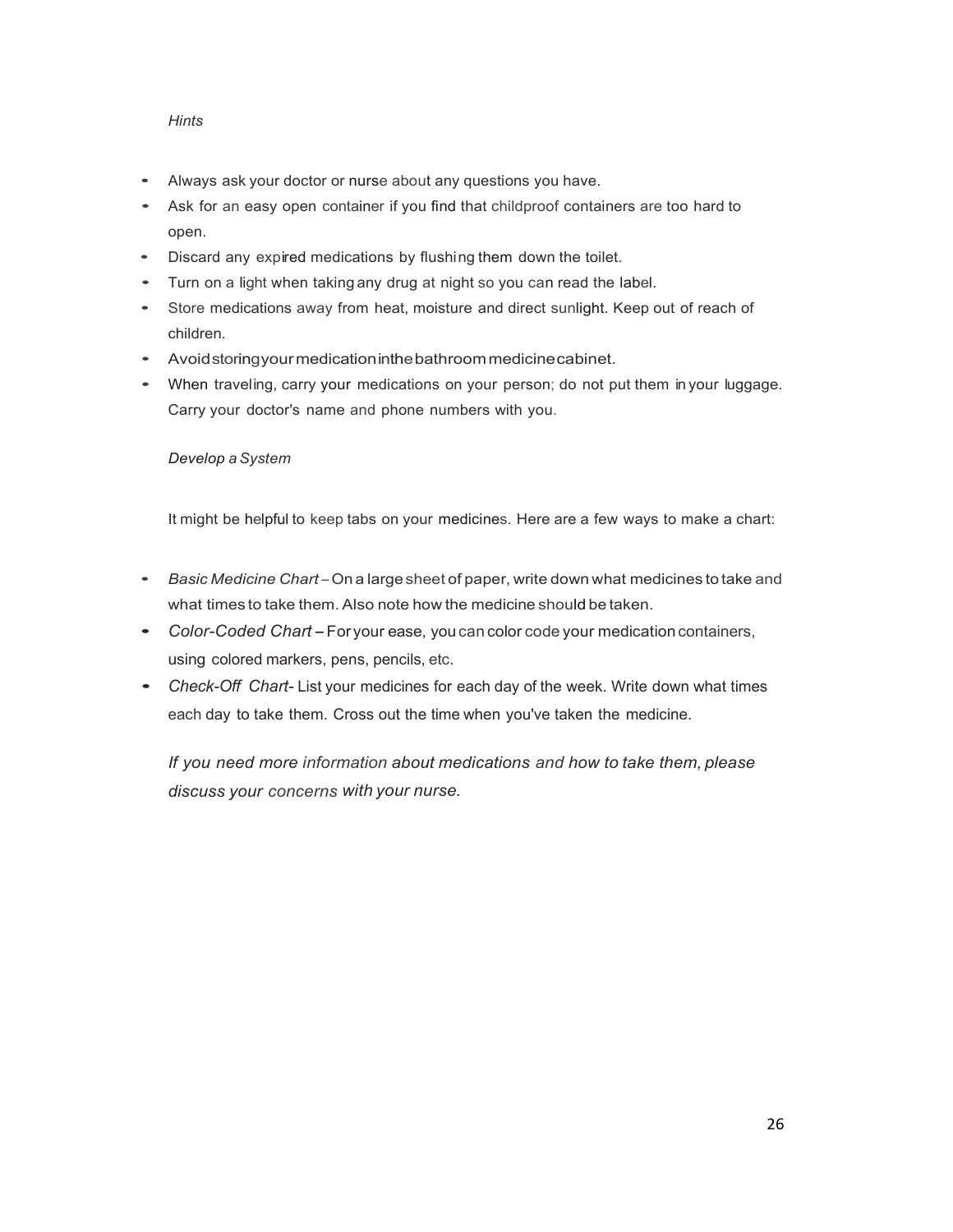## **Proper Disposal of Prescription Drugs**

### *Guidelines*

- Take unused, unneeded, or expired prescription drugs out of their original containers and throw them inthe trash.
- Mixing prescription drugs with an undesirable substance, such as used coffee grounds or kitty litter, and putting them in impermeable, non -descript containers, such as empty cans or sealable bags, will further ensure the drugs are not diverted.
- Flush prescription drugs down the toilet only if the label or accompanying patient information specifically instructs doing so (see box).
- Take advantage of community pharmaceutical take-back programs that allow the public to bring unused drugs to a central location for a proper disposal. Some communities have pharmaceutical take-back programs or community solid-waste programs that allow the public to bring unused drugs to a central location for a proper disposal. Where these exist, they are a

good way to dispose of unused pharmaceuticals.

The FDA advises that the following drugs be flushed down the toilet instead of thrown in the trash: Actiq (fentanyl citrate) Daytrana Transdermal Patch (methylphenidate} Ouragesic Transdermal System (fentanyl} OxyContinTablets (oxycodone} Avinza Capsules (morphine sulfate} Baraclude Tablets (entecavir) Reyataz Capsules(atazanavirsulfate} Tequin Tablets (gatifloxacin) Zerit for Oral Solution (stavudine) Merepidine HCITablets Percocet (Oxycodone and Acetaminophen) Xyrem (Sodium Oxybate} Fentora (fentanyl buccal tablet}Note: Patients should always refer to printed material accompanying theirmedication for specific instructions.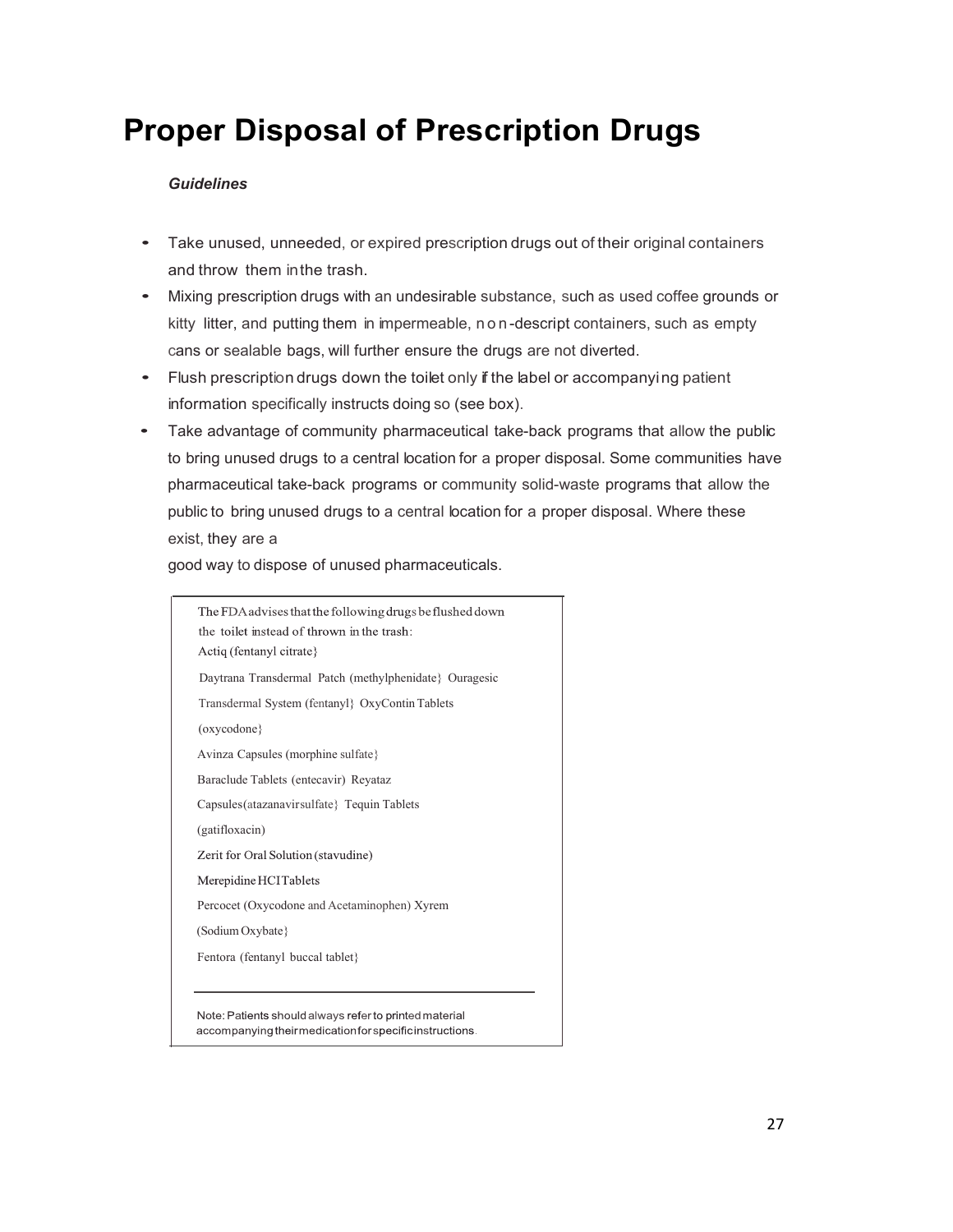## **Handwashing**

*Why wash your hands?*

Hand washing is the easiest and most effective way of preventing infection.

*When should you wash your hands?*

- Before you provide care for your loved one.
- After caringfor your loved one (even if you have used gloves).
- Before meals, including preparation.
- After toileting.

*How?*

- Place your hands under running water.
- Rub soap on your hands and wrists to loosen skin oils and surface dirt.
- Point your hands downward and rinse off soap under runningwater.
- Dry your hands with <sup>a</sup> clean towel.

*Note: If hands become reddened or dry because offrequent washing, apply a hand lotion.*

## **Sharp Object Disposal**

You can help prevent injury, illness, and pollution by following some simple steps when you dispose of the sharp objects and contaminated materials you use in administering health care in your home. You should place:

- **Needles**
- Syringes
- Other sharp objects

*in a hard plastic or metal container with a screw-on tightly secured lid.* Containers with sharps are not recyclable.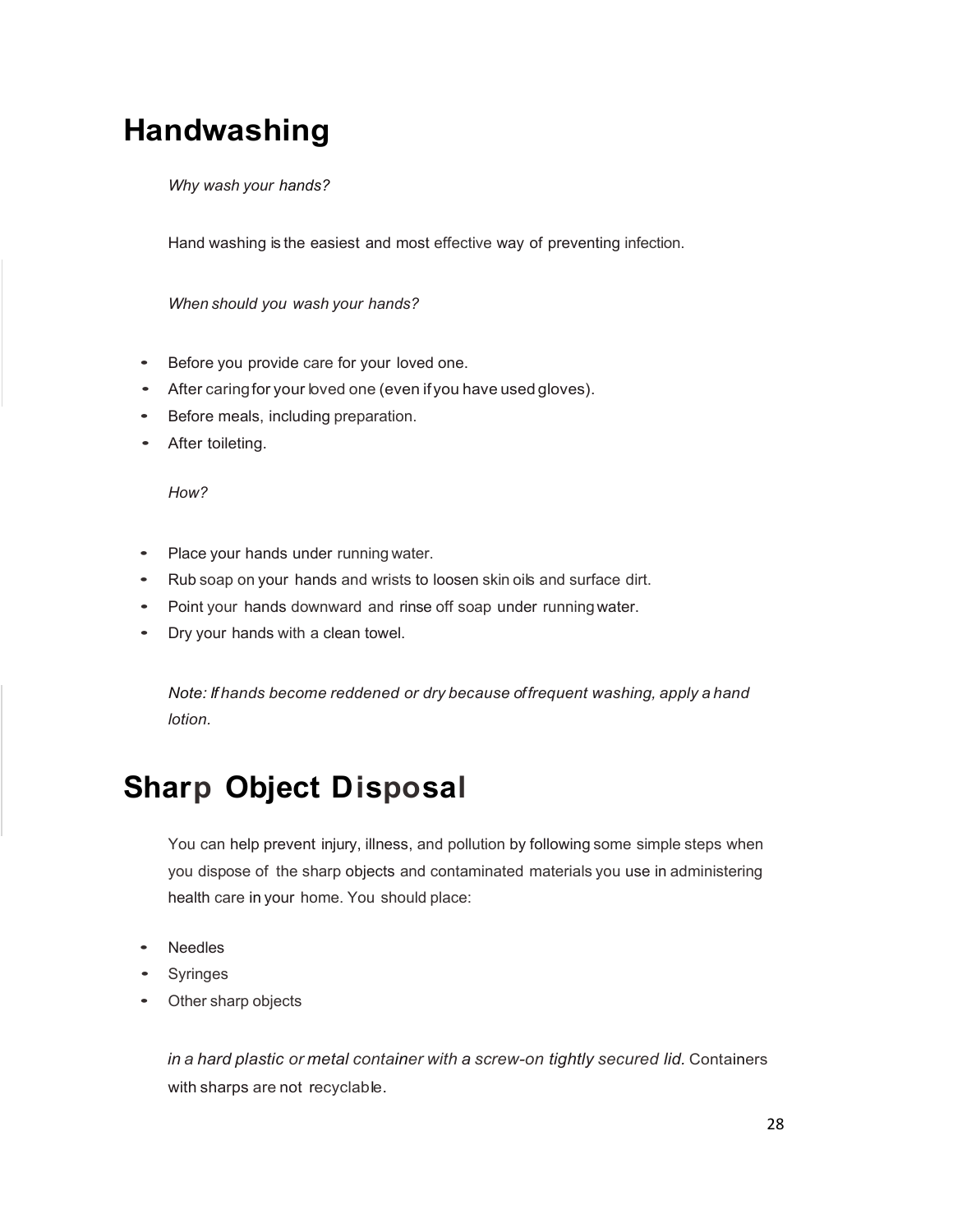Many containers found in the household willdo, or you may purchase containers specifically designed for the disposal of medical waste sharps. Before discarding a container, be sure to reinforce the lid with heavy-duty tape. Do not put sharp objects in any container you plan to recycle or return to a store, and do not use glass or clear plastic containers. Finally, make sure that you keep all containers with sharp objects out of reach of children and pets. We also recommend that:

- Soiled bandages
- Disposable sheets
- Medical gloves

be placed in securely fastened plastic bags before you put them in the garbage can with your other trash.

#### **Preventing Injury and Pollution**

The EPA promotes all recycling activities, and therefore encourages you to discard medical waste sharps medical waste sharps, make sure that you don't mix the container with other materials to be recycled. Since the sharps impair a container's recyclability, a container holding your medical waste sharps, properly belongs with the regular household trash. You may even want to label the container, "NOT FOR RECYCLING." These steps go a long way toward protecting workers and others form possible injury. Although disposing of recyclable containers removes them from the recycling stream, the expected impact is minimal.

Your state or community environment programs may have other requirements or suggestions for disposing of your medical waste. Please ask your nurse ifyou have any question about disposal of the sharp objects and contaminated materials used inyour health care at home.

## **Emergency and Disaster Planning Home Safety Tips**

During times of severe weather or emergency conditions, you will be provided with care based on priority of need. Scheduled patients will be contacted by phone and informed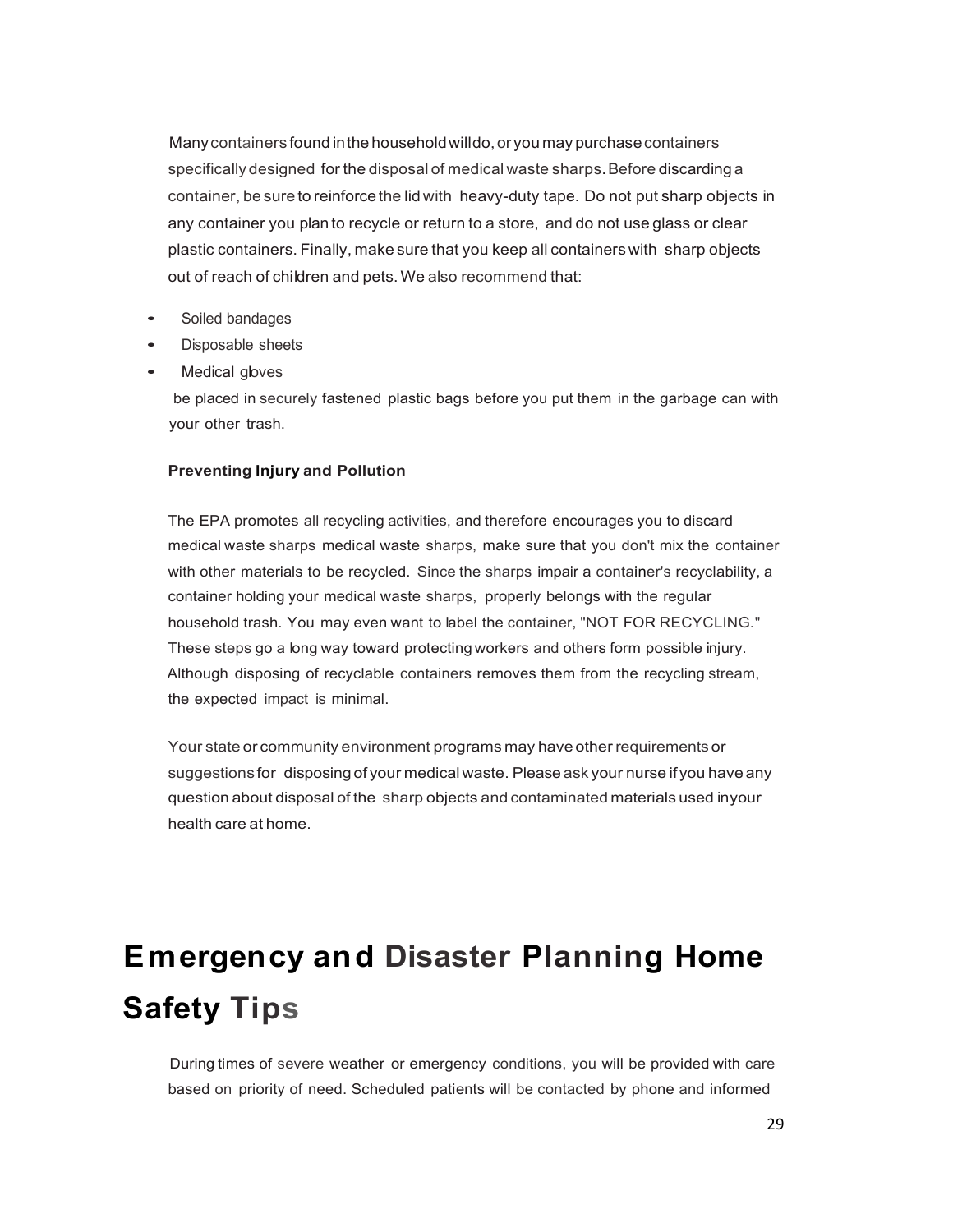of the emergency plan in progress. Twenty-four hour telephone assistance is available by calling the phone number identified on the back page. In the event that you are in need of immediate medical attention, please activate the Emergency Medical Services by calling 911.

### **GENERAL DISASTER PREPAREDNESS**

PLANAHEAD-Discuss emergency management tips with your nurse or the rapist. If an emergency arises you will be prepared and you will stay calm. KEEP INFORMED -Have <sup>a</sup> battery-operated radio available. Time in for local emergency reports. KEEP INTOUCH - Identify a neighbor who can give assistance in an emergency. CONTACTTHEAGENCY- Ifyouhaveconcernsordoubtsaboutyouremergency plan, call CARE AND HELP HOME CARE AGENCY LLC at **267-778-9180** CALL YOU LOCAL RED CROSS to receive a free copy of Your Family "Disaster Supplies" Kit

brochure

#### **SNOWAND ICE STORMS**

Can be predictable and unpredictable. Vary from community to community . Heed warnings. Gather supplies:

- Food, water, flashlights or candles, batteries, rock, salt or car litter.
- Supplies as needed to perform you care. Make arrangements for:
- Snow and ice removal.
- Someone to get or to deliver groceries.
- Someone to check on your safety. FIRE SAFETY

If you are disabled, protect yourself by notifying the local fire department about your special needs.

#### **WINDSTORM**

Heed warnings and take cover.Gather supplies:

- Water, food, first aid kit, flashlight, any special equipment needed for your care.
- Close curtains or drapes.
- Expect utility loss and the need to shut off utilities. FLOODING
- Can be caused by heavy rain, burst water pipes, backed up sewers or burst dam. Usually sudden, conditions can vary and response can vary:
- Local floor wetting move furniture, equipment and supplies as needed. If the floor is wet, DO NO TOUCH appliances, fixtures of switches.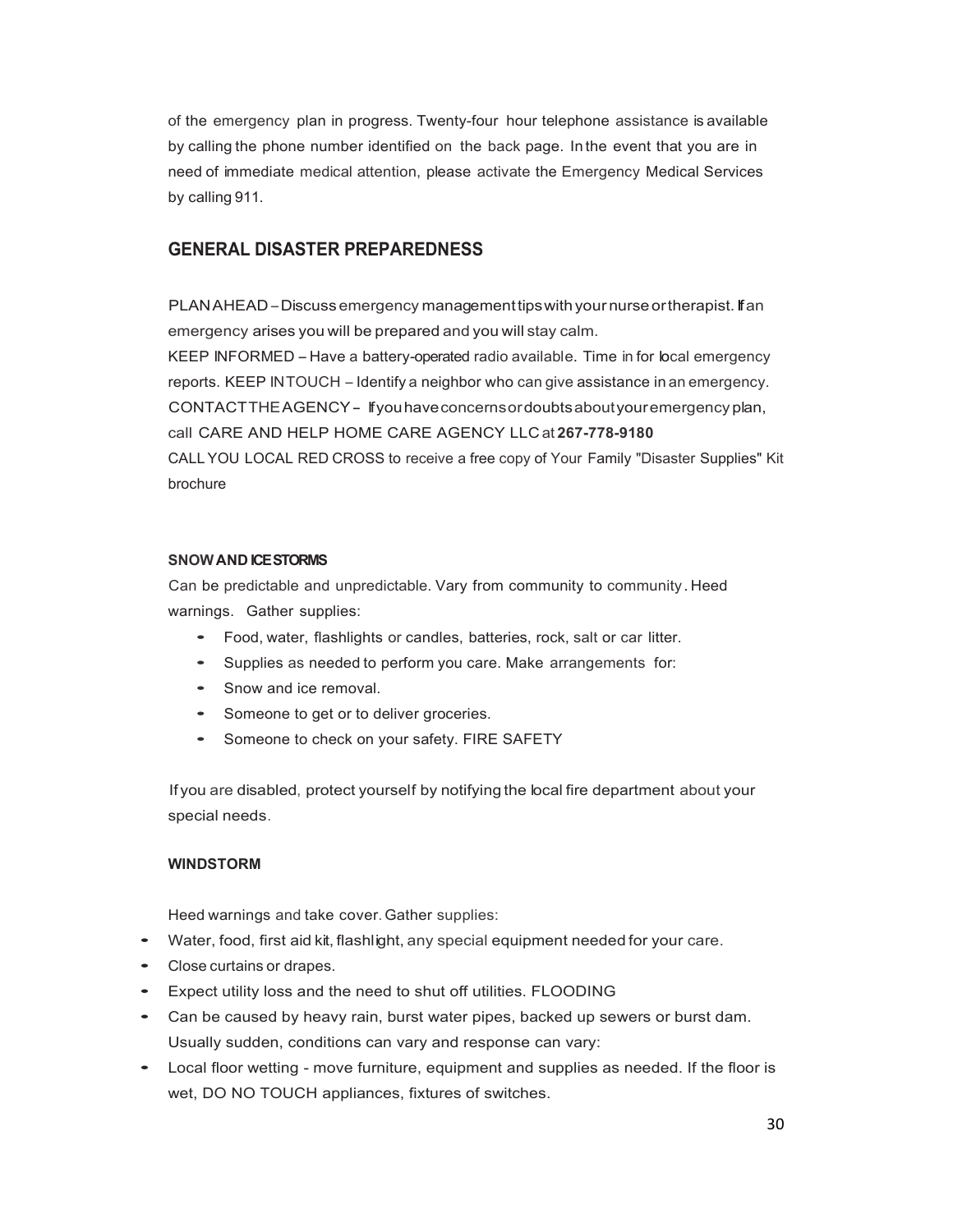• Deep water - plan for evacuation, plan for what equipment or supplies must be evacuated.

### **UTILITY LOSS**

Loss of electricity, heat, water or other vital services. Call the emergency numbers for the utility companies with which you do business!

- $\bullet$  PECO Energy Company  $-1-800-841-4141$
- Philadelphia Gas Works -1-215-235-2050 Gas Leak Emergencies Only: 1-215-235-1212
- Aqua Pennsylvania (water): 1-800-711-4779 Emergencies between 5:00 p.m. and 7:30a.m., weekends and holidays:1-610-525- 1402
- Water Service- Refer to the Blue Pages of your phone book for the water company providing service inyour area.

### **TERRORISM**

Create an emergency communications plan

- Choose an out of town contact your family will call or e-mail to check on each other. The contact should be far enough away that they will not be affected by the same event. Establish a meeting place
- Have <sup>a</sup> predetermined meeting place away from your home should your home be affected or the area evacuated; include pets, since pets are not permitted in shelters. Establish a disaster supplies kit
- Prepare <sup>a</sup> disaster supplies kit in an easy-to carry container such as duffel bag.
- Include first aid supplies (including prescription and medications) a change of clothing, sleeping bag, battery operated radio, food, and bottled water.
- Include some cash and copies of important family documents (birth certificates, licenses) If Disaster Strikes
- Listen to your radio or TV for news and instructions.
- Follow the advice of local emergency officials.
- If disaster strikes near your home, check for damage using a flashlight do not light matches or candles or turn on electrical switches.
- Check for fires and gas leaks; shut off any damaged utilities.
- Call your family contact.
- Evacuation
- Wear long-sleeved shirts, long pants, and sturdy shoes.
- Take your disaster supplies kit.
- Take pets with you.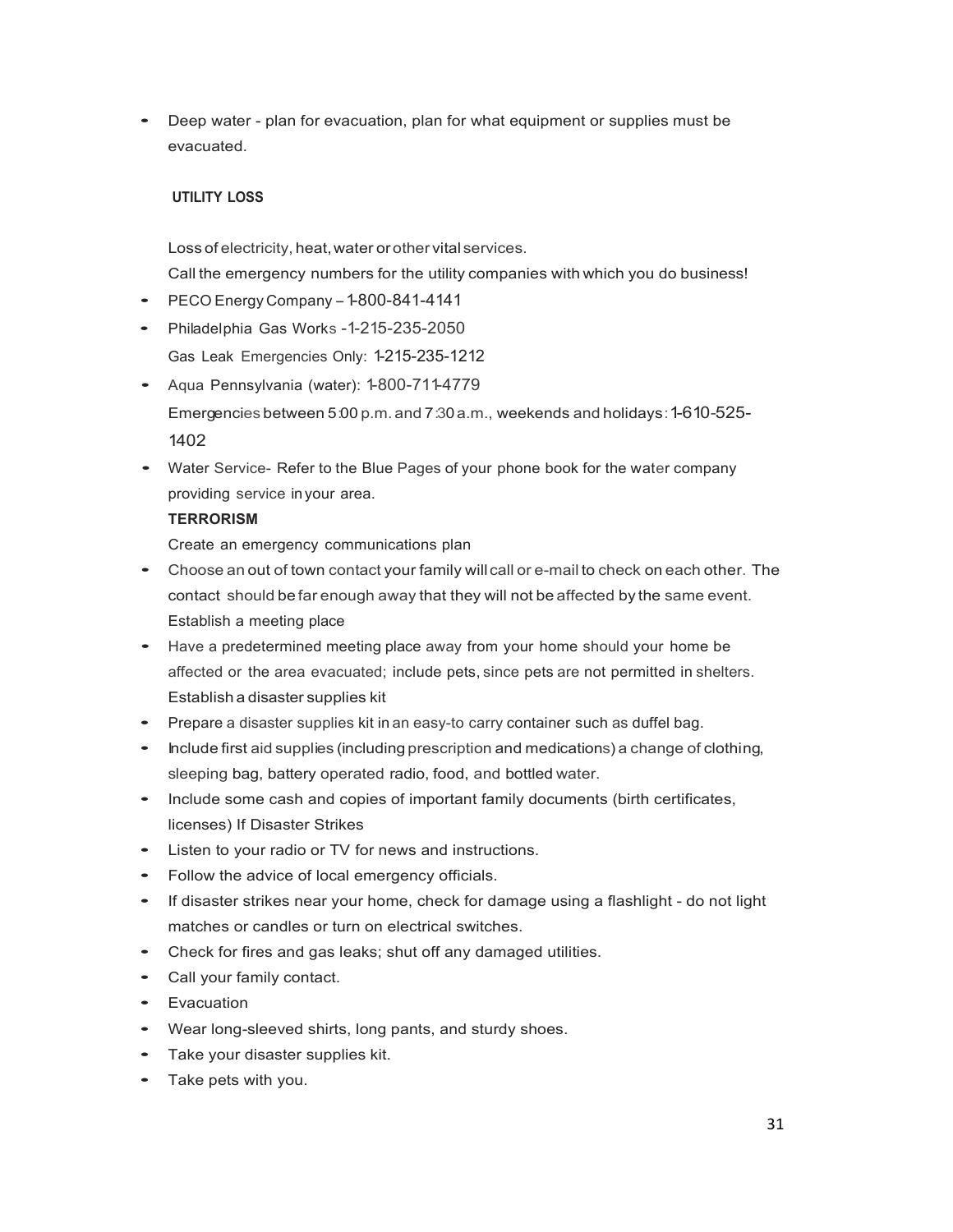- Lock your home.
- Use travel routes specified by local authorities.
- Stay away from downed power lines.

## **Falls Risk Checklist**

Falls in adults over the age of 65 are the third leading cause of disability. Infact, one in four people over the age of 65 have a fall. The effects of aging, injury, disease, medication changes or even recent surgery can lead to balance problems and cause falls. Answer the questions below to see if you are at risk for falling.

| Questions                            | Yes                                                | No | Action {what you should do if YES)                                         |
|--------------------------------------|----------------------------------------------------|----|----------------------------------------------------------------------------|
| Have you fallen in<br>the past year? |                                                    |    | Your risk of falling is much higher if you have fallen in<br>the past year |
|                                      |                                                    |    | Having a better awareness of your risks can help                           |
|                                      |                                                    |    | prevent a future fall                                                      |
|                                      |                                                    |    |                                                                            |
| Do you have                          |                                                    |    | A recent hospital stay or illness can cause weakness                       |
| trouble getting out                  |                                                    |    | and a decline in your balance.                                             |
| of a chair or feel                   |                                                    |    | Tightness in your ankles, hips, knees from arthritis or                    |
| unsteady when you                    |                                                    |    | a Total Joint Replacement can also increase your                           |
| walk? OR                             |                                                    |    | risk.                                                                      |
| Do you have any                      |                                                    |    | Talk with your nurse or therapist about ways to                            |
| problems with your                   |                                                    |    | D<br>increase strength flovibility andurance and                           |
| Do you take 4 or                     |                                                    |    | Some medications increase your risk more than others                       |
| more medications                     |                                                    |    | for having a fall especially if they are new for you.                      |
| including                            |                                                    |    | Talk to your nurse or doctor to learn any risks and to                     |
| medications for?                     |                                                    |    | follow recommended precautions.                                            |
| 1. Sedatives                         |                                                    |    |                                                                            |
| 2. Pain medications                  |                                                    |    |                                                                            |
| 3. Diuretics                         |                                                    |    |                                                                            |
| 4. Laxatives                         |                                                    |    |                                                                            |
| Do you feel dizzy                    |                                                    |    | Talk to your nurse or therapist to learn how to prevent                    |
| when you get up                      |                                                    |    | a fall.                                                                    |
| from a bed or                        |                                                    |    | Report any dizziness to your doctor, nurse or therapist.                   |
| chair?                               | Your nurse or therapist can show you how to get up |    |                                                                            |
|                                      |                                                    |    | from a bed or chair safely.                                                |
|                                      |                                                    |    |                                                                            |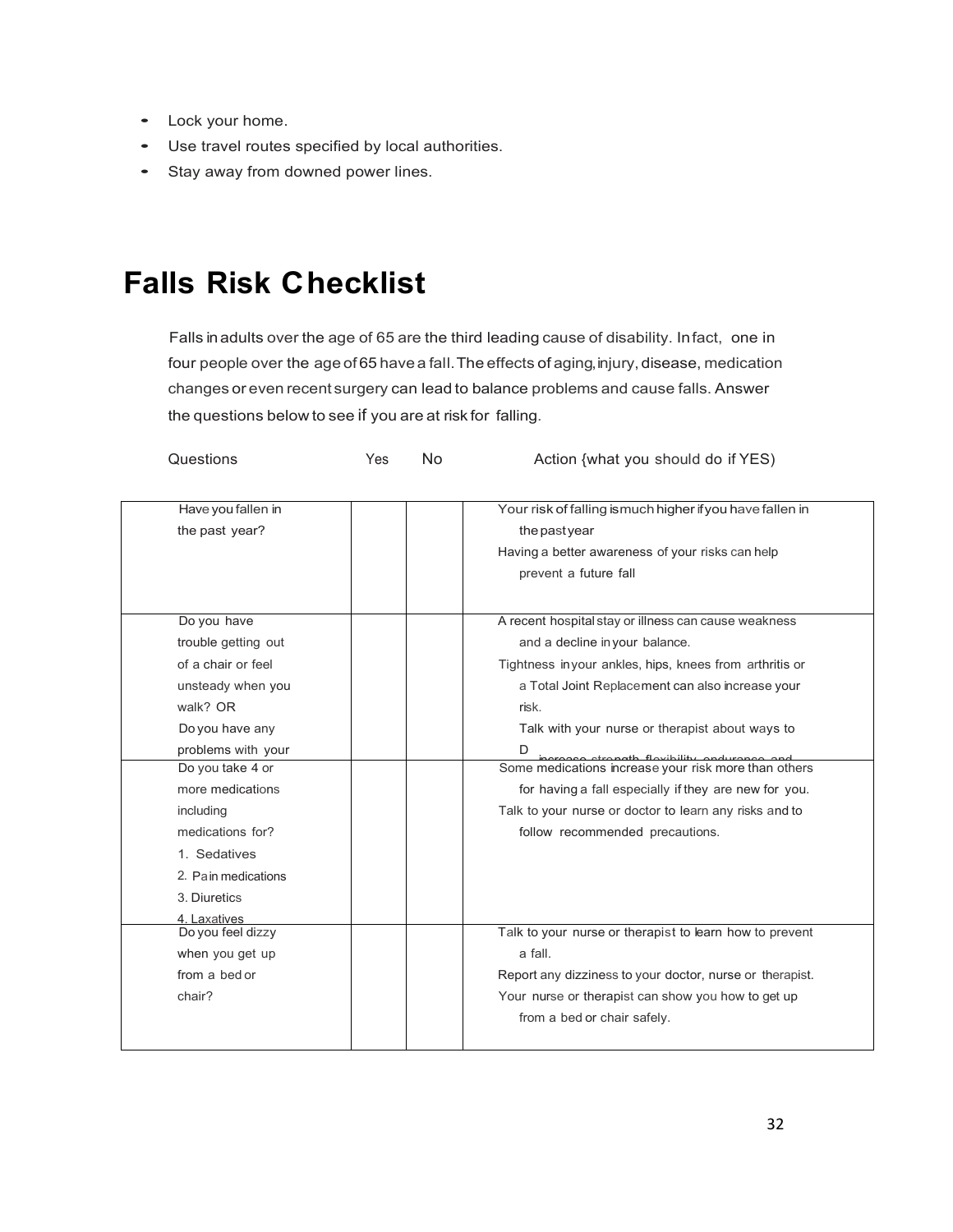| Talk to your nurse or therapist about ways to make |  |
|----------------------------------------------------|--|
| your home safer.                                   |  |
| Minor lighting changes in hallways, stairways,     |  |
|                                                    |  |
|                                                    |  |
|                                                    |  |
|                                                    |  |
|                                                    |  |
|                                                    |  |
|                                                    |  |
|                                                    |  |
|                                                    |  |

## **Home Safety: Preventing Falls**

*Check Clutter* to prevent tripping and falling

- Keep clutter out of pathways
- Keep electrical cords out of the flow of traffic
- Check All Rugs, Runners, and Mats to prevent slipping or tripping
- Rugs and runners tend to slide. Double-faced adhesive carpet tape or rubber mats can be used to prevent rugs from sliding. Tack down carpet edges to avoid tripping.
- Watch your step as you move to different surfaces.
- Check the telephone so you can get help
- Locate a telephone where it is accessible in the event of an accident that leaves you unable to stand.
- Consider buying a cordless phone to keep with you as you move about.
- Post emergency numbers near the phone.
- Consider using a medical alert call button system. It is a good safety feature to have.
- Check Cupboards and Closets to ensure safe storage
- Organize cupboards and closets. Place frequently used items on shelves between waist and shoulder level. Then you don't have to climb or stoop and risk a fall.
- If you need to reach a high shelf, use a sturdy step stool.
- Avoid hyper-extending (arching back) your neck to reach high items. You may become dizzy or fall.
- Check the Bathroom to prevent slips and falls
- Equip bathtubs and showers with non-skid mats and adhesive strips to prevent slipping.
- Install grab bars. They help you get in and out of the tub or shower safely. They also help prevent falls.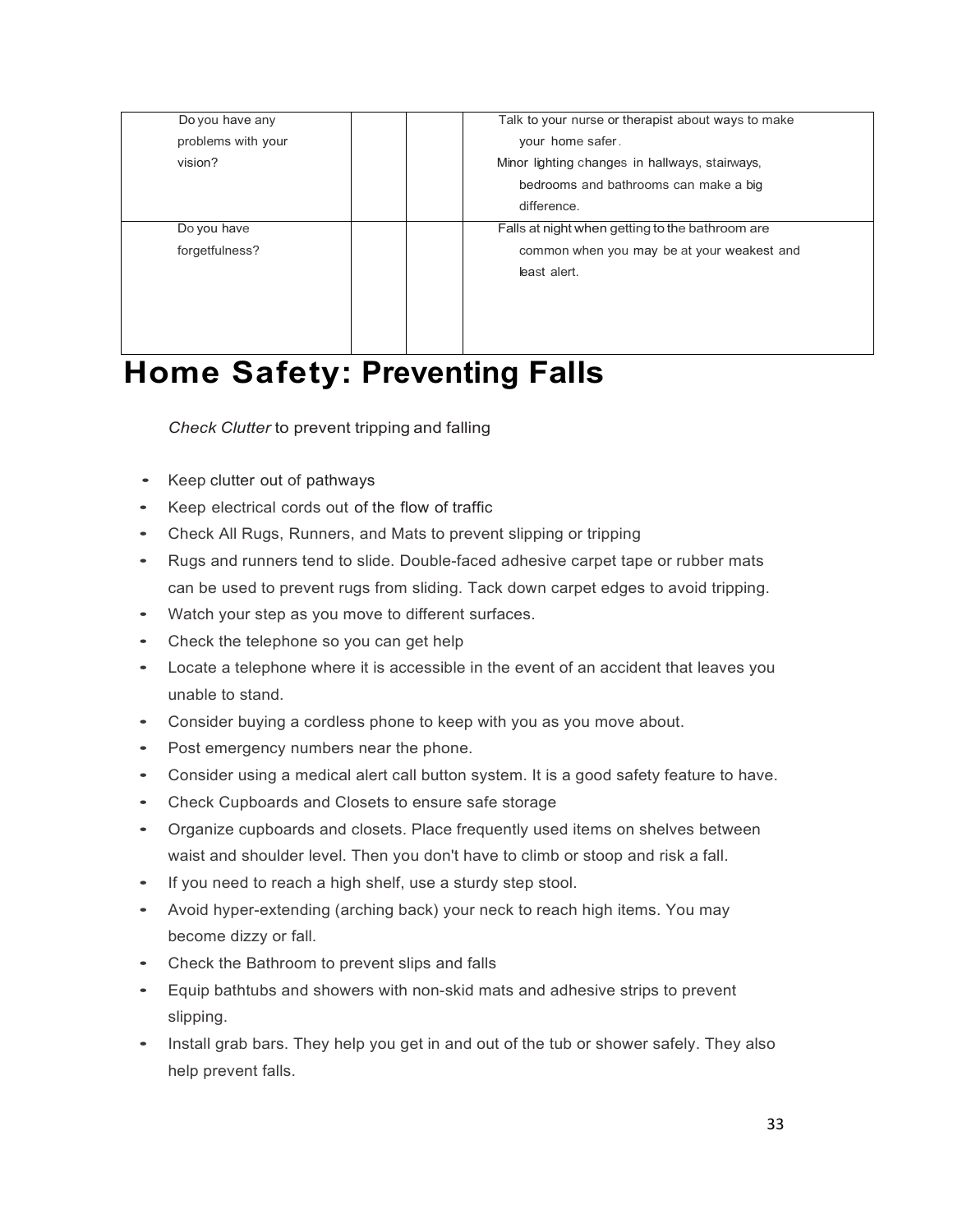- Locate a light switch (a glowing switch that can be seen in the dark) near the entrance of the bathroom. Night lights are helpful too.
- Try sitting on a shower bench to bathe.
- Check the Bedroom to prevent tripping hazards
- Locate lamps, switches, or night lights close to each bed and use them when getting up at night.
- Keep a telephone beside the bed.
- Check Stair and Passageways to prevent trips and falls
- Be sure that stairs and hallways are well lighted and free of clutter to reduce the risk of tripping.
- Hand rails should be on both sides of the stairways for support.
- Avoid wearing only socks or smooth-soled shoes or slippers to avoid slipping and falling; wear well-fitting shoes with low heels instead.
- To prevent stumbling, carry small loads that do not block your vision and allow you a free hand.
- Check pets are not in your way/
- Check yourself for dizziness before you start to move; stand up slowly and walk carefully.

## **Home Safety: Preventing Fires and Burns**

- 
- Keep cords from beneath furniture and rugs.
- Check All cords
- Overloaded extension cords may cause fires.
- Make sure that cords are in good condition, not frayed or cracked
- Check Smoke Detectors
- Fire department recommend one smoke detector be located on each floor of the home.
- Develop an evacuation plan to exit the dwelling in the event of fire or other emergency.
- Test your smoke detector every month and change the batteries every 6 months.
- Notify the fire department if you or a family member has a disability that prevents you evacuation.
- Check the Bathroom
- Always check the water temperature before entering the bath or shower.
- Check the Bedroom
- DO NOT smoke in bed.
- Check the Basement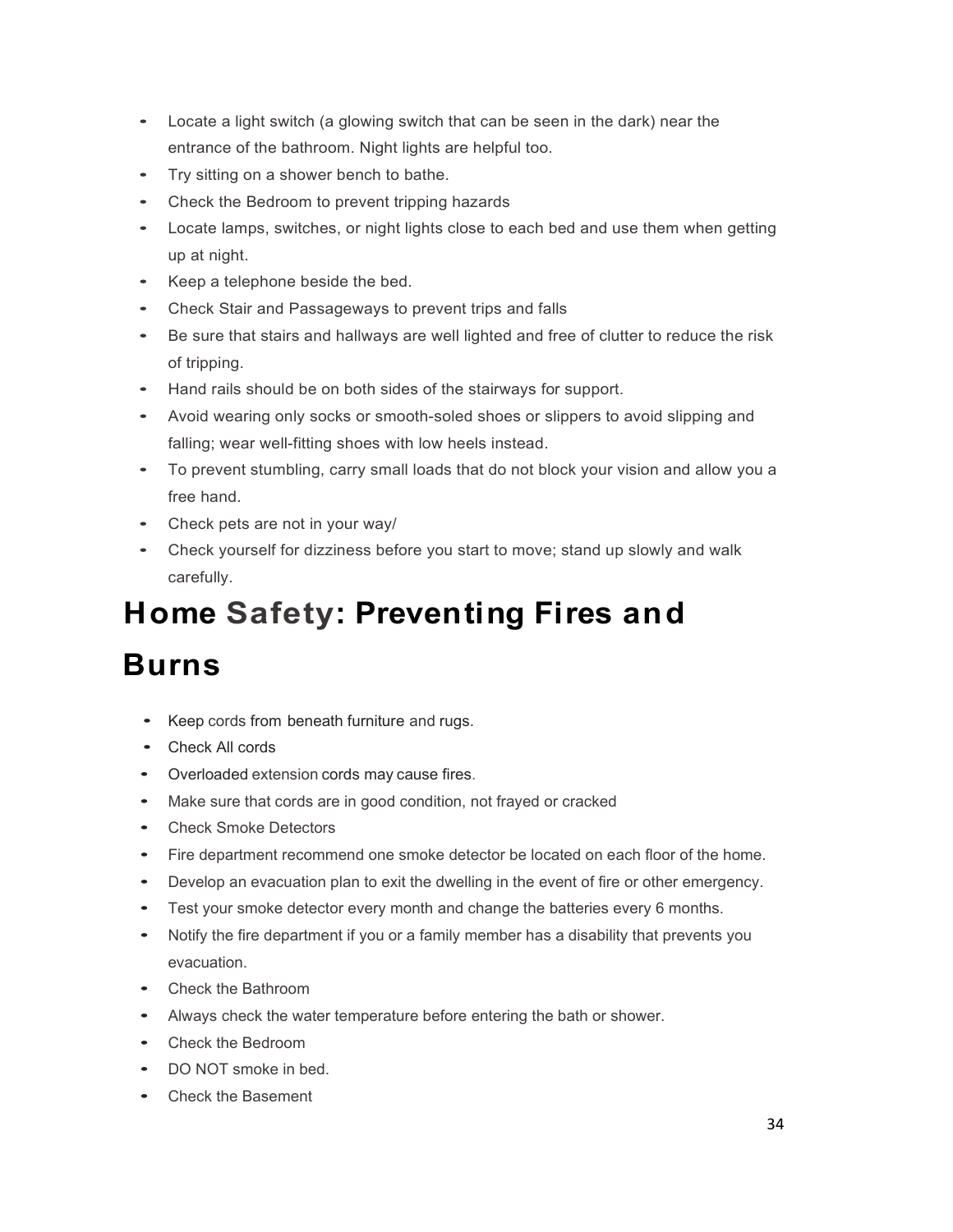- Use correct size fuses at all times.
- Gasoline, paints, solvents, and other flammable liquids should be stored out of living areas and away from heaters, furnaces, water heaters, rangers, and other gas appliances.
- Turn water heater temperature down to 115° F.
- Patients on Oxygen Therapy in the Home
- Due to the increased risk of the fire, patients should exercise caution when using home oxygen.
- Keep flames, spark, and flammable materials away from oxygen equipment.
- NEVER smoke or light a match when using oxygen.
- Keep oxygen tubing clear and straight to ensure proper oxygen flow.
- Store liquid oxygen in a well-ventilated area.

Note: Oxygen increases the speed at which things burn once a fire starts. Home oxygen therapy increases the amount of oxygen in the environment. Patients on long term home oxygen therapy should be reminded of these important issues.

### **Preventing Heat Illness**

#### *What is Heat Illness?*

- <sup>A</sup> collection of conditions including heat cramps, heat exhaustion, and heat stroke.
- As the heat and humidity rise so does the number of cases of heat illness.
- Heat cramps are muscle spasms inthe stomach, arms or legs which may begin duringor after heavy activity and may cause mild discomfort or severe pain.
- Heat exhaustion causes feeling of extreme weakness, nausea, vomiting, dizziness, and fainting and the person's skin turns pale, cold and moist with sweat.
- Heat stroke is <sup>a</sup> life threatening emergency which causes the person to lose consciousness, their skim to become red, hot and dry. The body does not product sweat!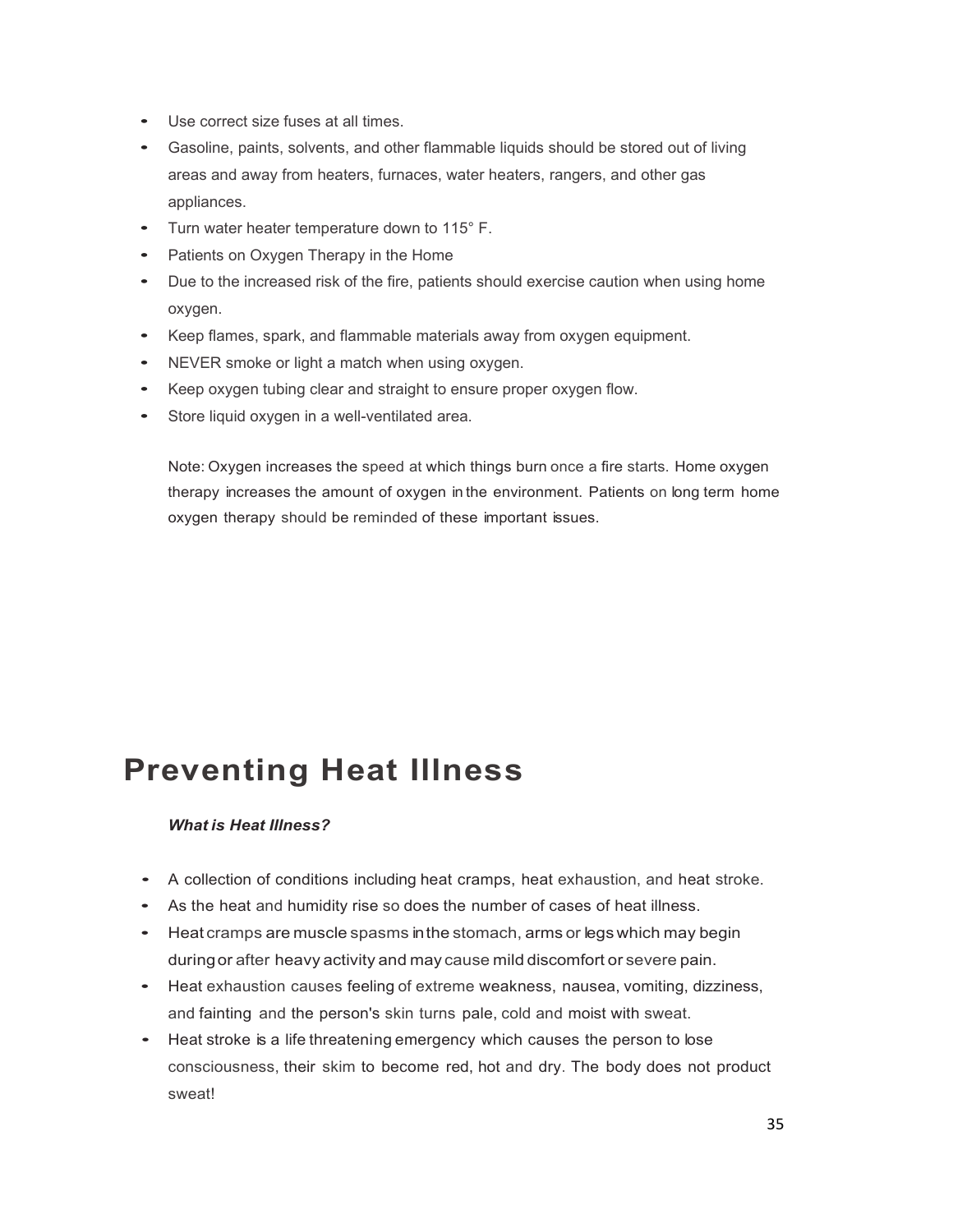### *Whois at Riskfor Heat Illness?*

- Children
- Obese persons
- Elderly persons
- Personswhoworkoutdoor
- Persons with chronic illnesses, such as heart or breathing problems
- Persons taking certain medications (check with your nurse)
- Persons with vomitingor diarrhea

### *How Can I Prevent Heat Illness?*

- Drink plenty of cool water on hot summer days but check with your doctor for any fluid restrictions.
- Reduce your physical activity and plan to do needed activities at cooler times during the day while taking many breaks and periods of rest between activities.
- Always wear <sup>a</sup> hat when exposed to direct sun light.
- Wear light-colored and porous clothing preferably cotton.
- Report any signs or symptoms of heat illness to your doctor immediately.
- Avoid alcoholic beverages.
- Avoid taking salt tablets unless ordered by your doctor.
- If you do not have air conditioning, keep your house well ventilated by keeping windows open and using fans to keep air circulating.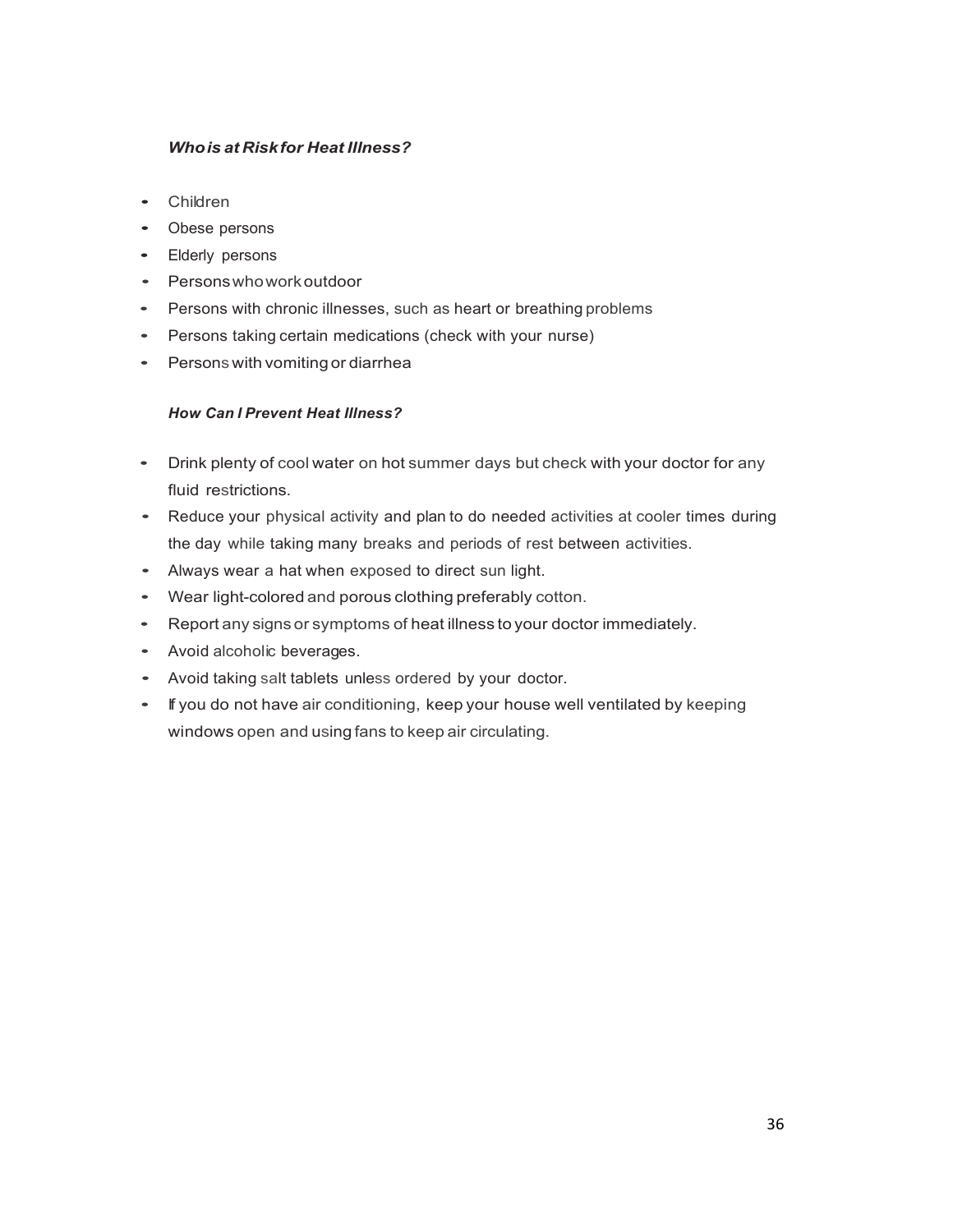## **Preventing the Flu**

### *Protect Yourself*

You can protect yourself from getting the flu this winter season by getting a flu shot.

### *What is the Flu?*

- <sup>A</sup> respiratory infection caused by <sup>a</sup> virus
- Commonly occurring from November through April.
- Usual symptoms are fever, chills, cough and muscle aches which can last from <sup>a</sup> few days to a week.
- Recovery is usual but complications such as pneumonia or death could develop.

### *Whatis Flu Vaccine?*

- Itismadefrom killed viruses.
- It does not give you <sup>a</sup> flu.
- The viruses included inthe vaccine change from year to year.
- Flu shots are given to adults by injecting intothe muscle of the upper arm.
- The protective effects of the vaccine beginafter about 1to <sup>2</sup> weeks and last an average of several months.

### *Who should get the vaccine?*

- Healthy people <sup>65</sup> and older
- Adults and children with heart and lung disease.
- People who have: kidney disease, diabetes, anemia, severe asthma, cancer, AIDS or HIV positive, or persons who are taking medications that lowers body's normal resistance to infection.
- People who are most susceptible to become seriously ill or die from the fluor its complications.

### *Who should not get the vaccine?*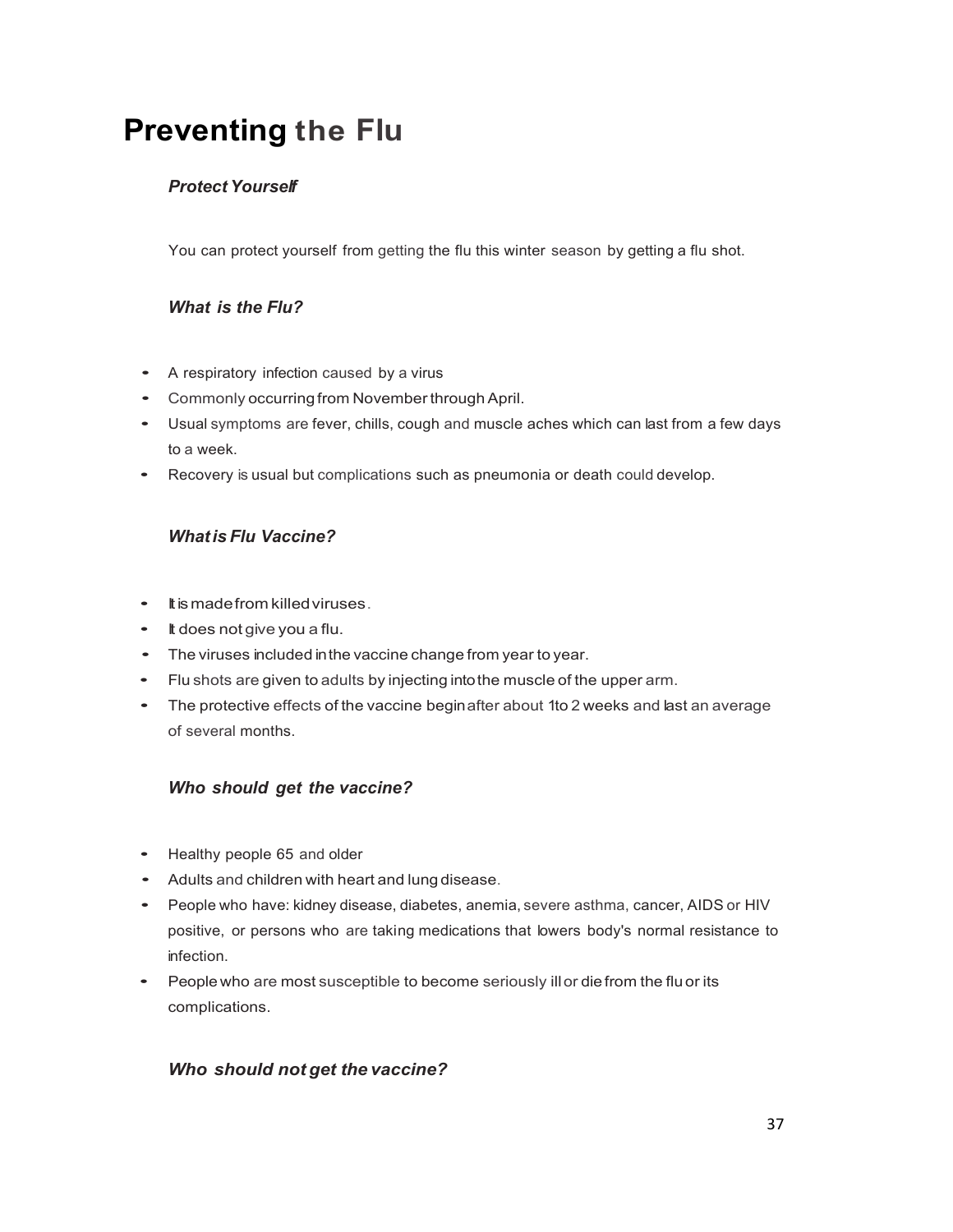- People who have serious and dangerous allergic reactions to eggs.
- Women who are pregnant
- People who are presently acutely ill and have <sup>a</sup> fever.
- People who have had <sup>a</sup> previous attack of Guillian-Barre syndrome.

### *What kinds of side effects are possible?*

- Soreness at the injection site up to <sup>48</sup> hours.
- Slight fever or achiness 1-2 days after injection
- As with any drug or vaccine, serious reactions can occur.

Please let your nurse know if you would liketo receive a flu shot or want further information on fighting the flu.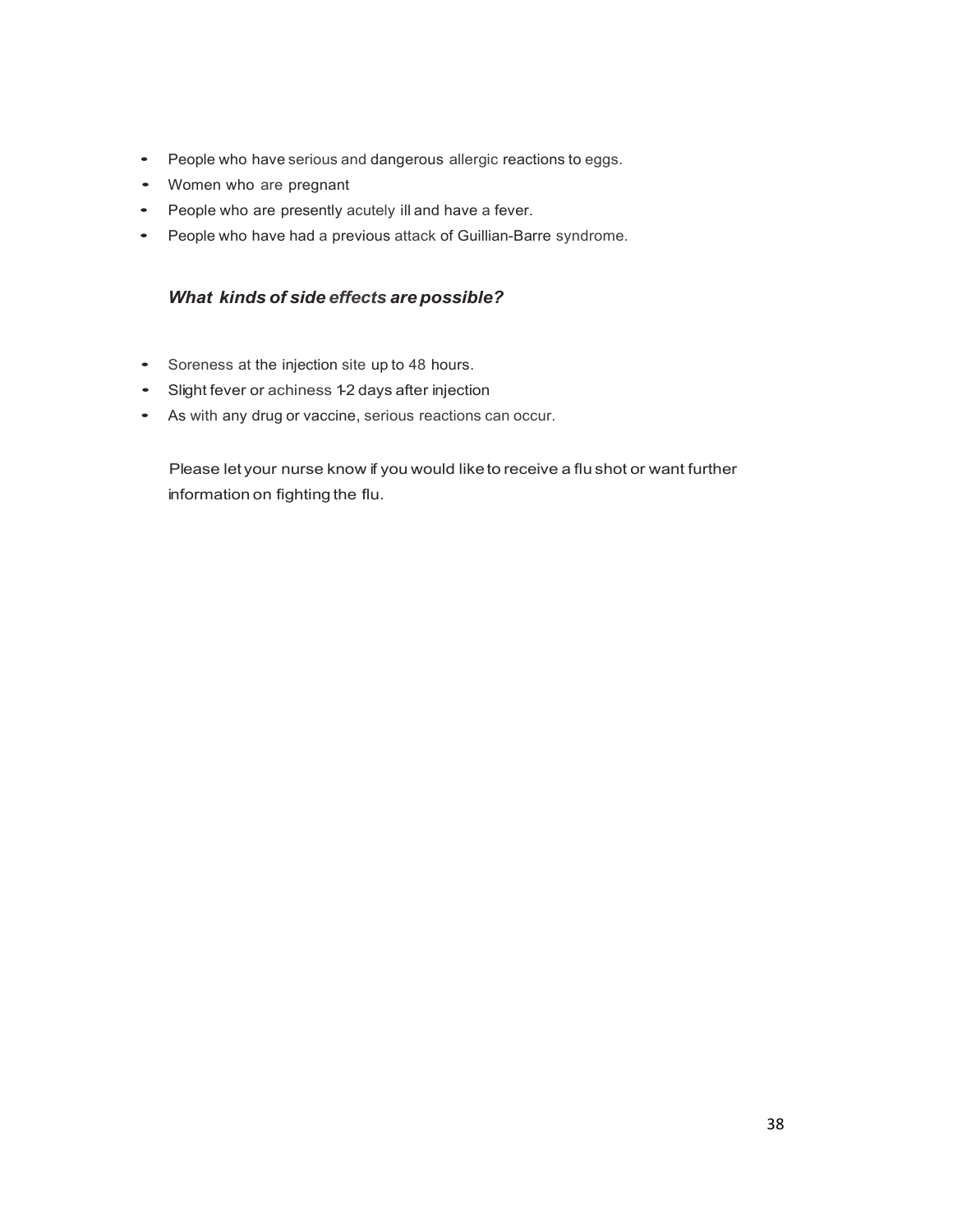## **Preventing the COVID-19**

### *Protect Yourself*

You can protect yourself from getting the COVID-19, by getting a COVID shot. CARE AND HELP HOME

### *What is the COVID-19?*

- <sup>A</sup> respiratory infection caused by <sup>a</sup> virus
- Usual symptoms are fever, chills, cough and muscle aches which can last from <sup>a</sup> few days to a week.
- Recovery is usual but complications such as pneumonia or death could develop.

### *Whatis COVID-19 Vaccine?*

- Itismadefrom killed viruses.
- It does not give you <sup>a</sup> COVID.
- COVID shots are given to adults by injecting intothe muscle of the upper arm.
- The protective effects of the vaccine beginafter about 2 to 3weeks and last an average of several months.

### *Who should get the vaccine?*

- Healthy people <sup>65</sup> and older
- Adults and children with heart and lung disease.
- People who have: kidney disease, diabetes, anemia, severe asthma, cancer, AIDS or HIV positive, or persons who are taking medications that lowers body's normal resistance to infection.
- People who are most susceptible to become seriously ill or die from the fluor its complications.

### *Who should not get the vaccine?*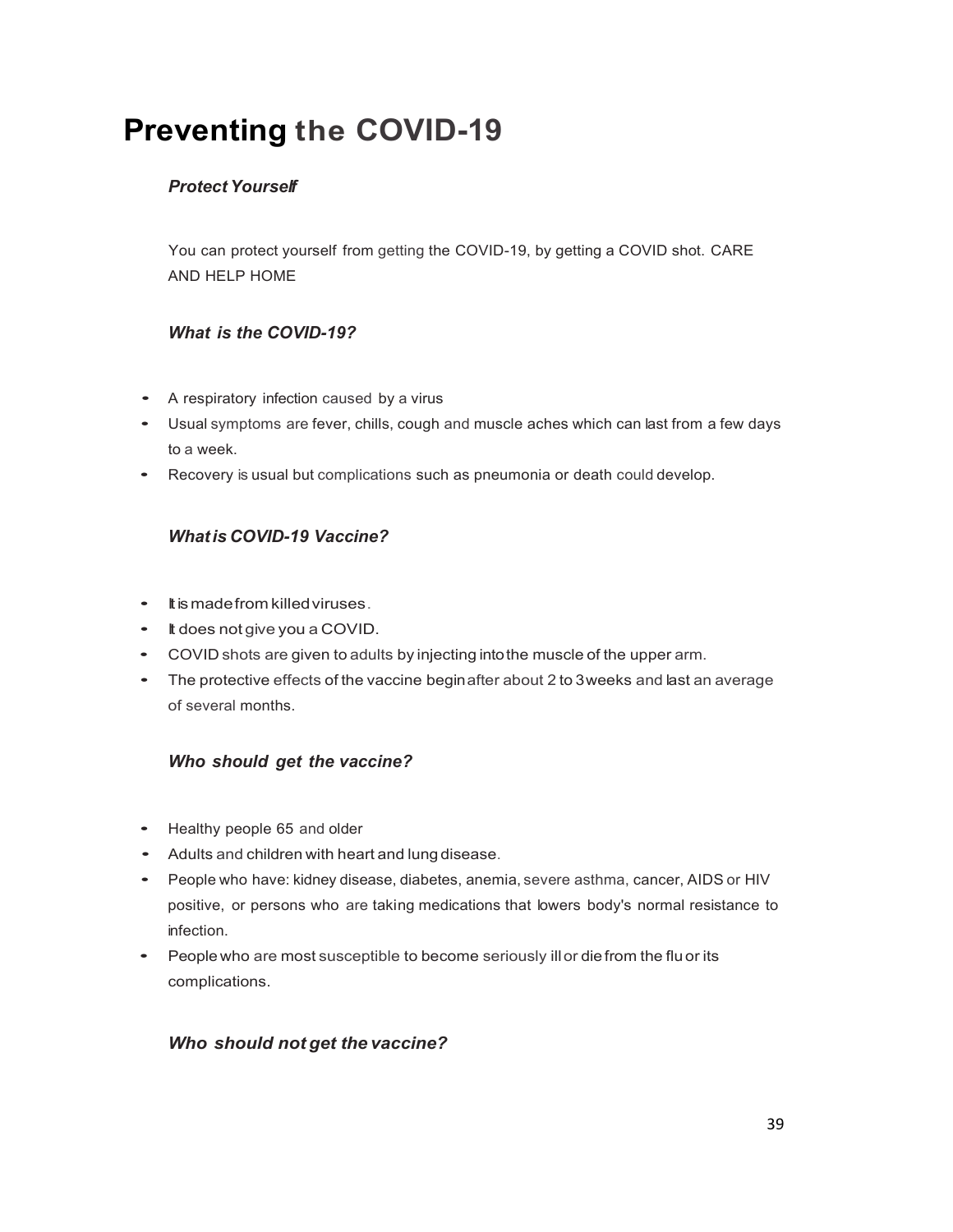- People who have serious and dangerous allergic reactions to eggs.
- Women who are pregnant
- People who are presently acutely ill and have <sup>a</sup> fever.
- People who have had <sup>a</sup> previous attack of Guillian-Barre syndrome.

### *What kinds of side effects are possible?*

- Soreness at the injection site up to <sup>48</sup> hours.
- Slight fever or achiness 1-2 days after injection
- As with any drug or vaccine, serious reactions can occur.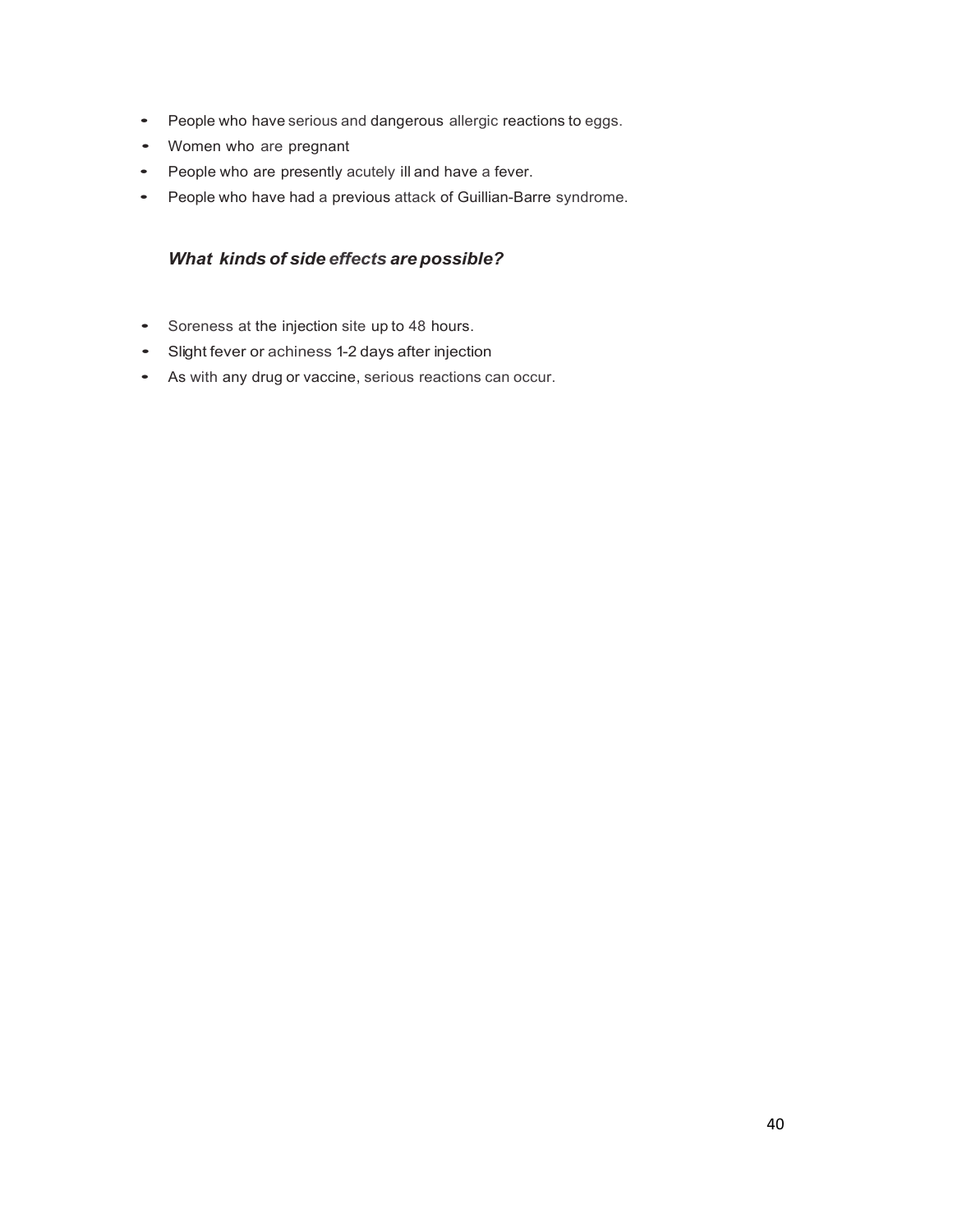## **Cold Weather Tips**

### *How can you have a warm and worry-freewinter?*

You can stay warm and safe by following a few safety tips.

### *Furnace Safety*

- Have <sup>a</sup> qualified serviceman check your furnace and clean it.
- Remove trash, papers, and paint from the area around the furnace.
- Use metal containers for ashes.

### *Fireplace Safety*

- Cover the fireplace opening with <sup>a</sup> sturdy metal screen or heat-tempered glass door.
- Never leave fire unattended.
- Before and after heating season, have qualified personnel clean the chimney and check it for crumbling bricks, loose mortar, obstructions, and creosote buildup.
- Burn only dry, well-seasoned hardwoods like oak and birch; avoid pine, spruce and wood that is green and moist.

### *Woodstove Safety*

- Recommend cast iron or heavy steel stoves with <sup>a</sup> damper or draft control.
- There should be <sup>a</sup> minimum clearance of <sup>36</sup> inches between stove and walls and ceiling.
- Should be positioned on <sup>a</sup> base such as metal or brick which extends <sup>18</sup> inches beyond stove in all directions.

### *Portable Space Heaters*

- Be sure heater shuts off iftipped over.
- Never leave children unattended with heater.
- Be careful around kerosene heaters with canister vacuum cleaners which can spread flames onto carpets, drapes, etc.
- Do not use around explosive fumes or materials.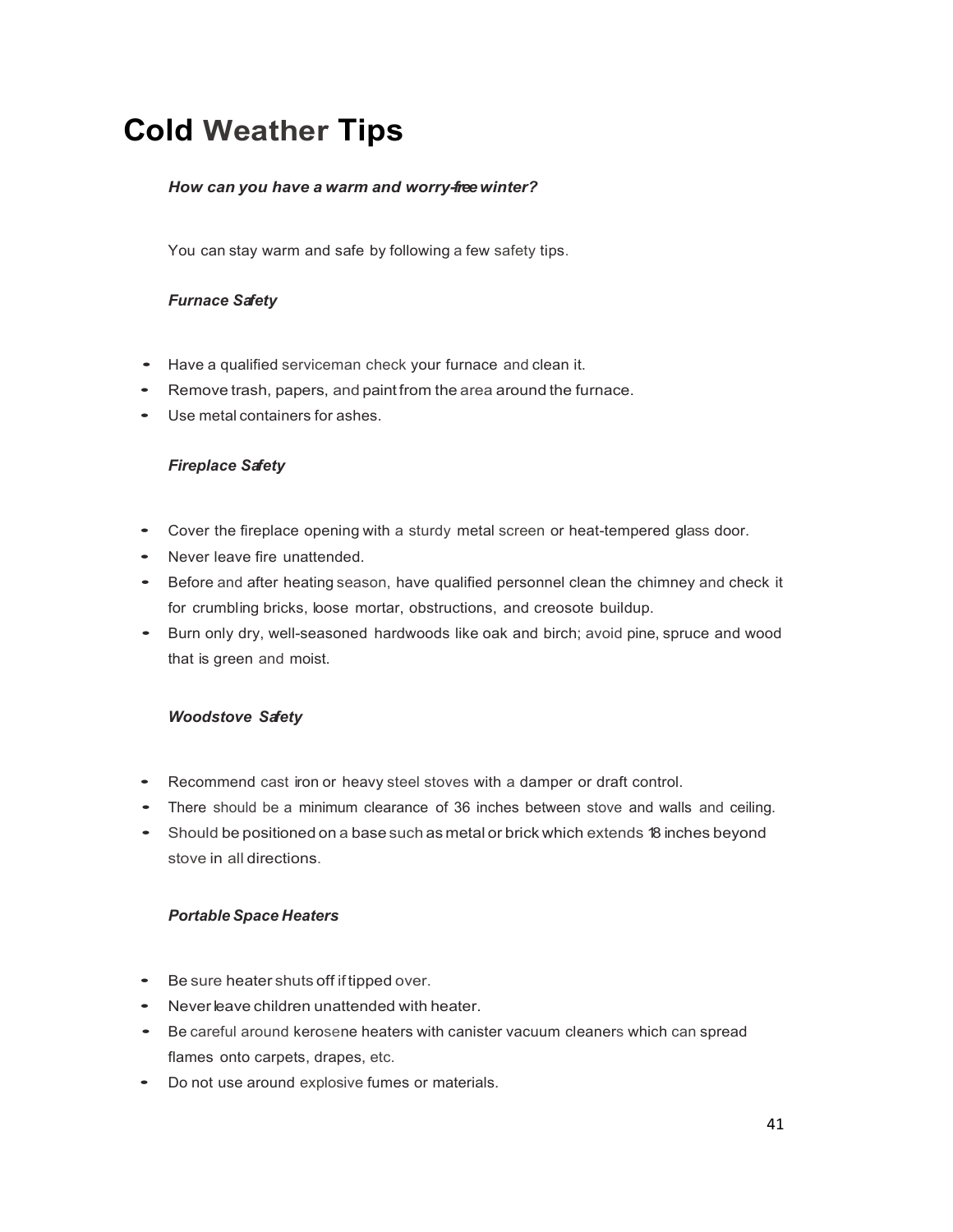### *Cold Weather Fire Safety*

- Make certain curtains and blankets do not touch heaters.
- Never let vaporizer run dry.
- Plug equipment into separate outlets or use heavy duty extension cords.
- Never fold or roll an electric blanket; heat builds up and the wires break, store flat and unplugged.

### *Smoke Detectors Save lives*

- Install <sup>a</sup> smoke detector on each level of your home; especially outside of bedrooms.
- Keep smoke detectors dust free; change batteries in the spring and fall when the clocks change.
- Test smoke detectors once <sup>a</sup> month.

### *Escape Planning*

- Establish <sup>a</sup> fire escape plan.
- Every room should have two ways out; make sure windows open and are not painted shut.
- Try to find an exit that does not require opening the bedroom door.
- Determine <sup>a</sup> meeting place for all household members away from the house.
- If you suspect fire, get out and call the fire department from <sup>a</sup> neighbor's house.
- Never re-enter your home, it could cost you your life.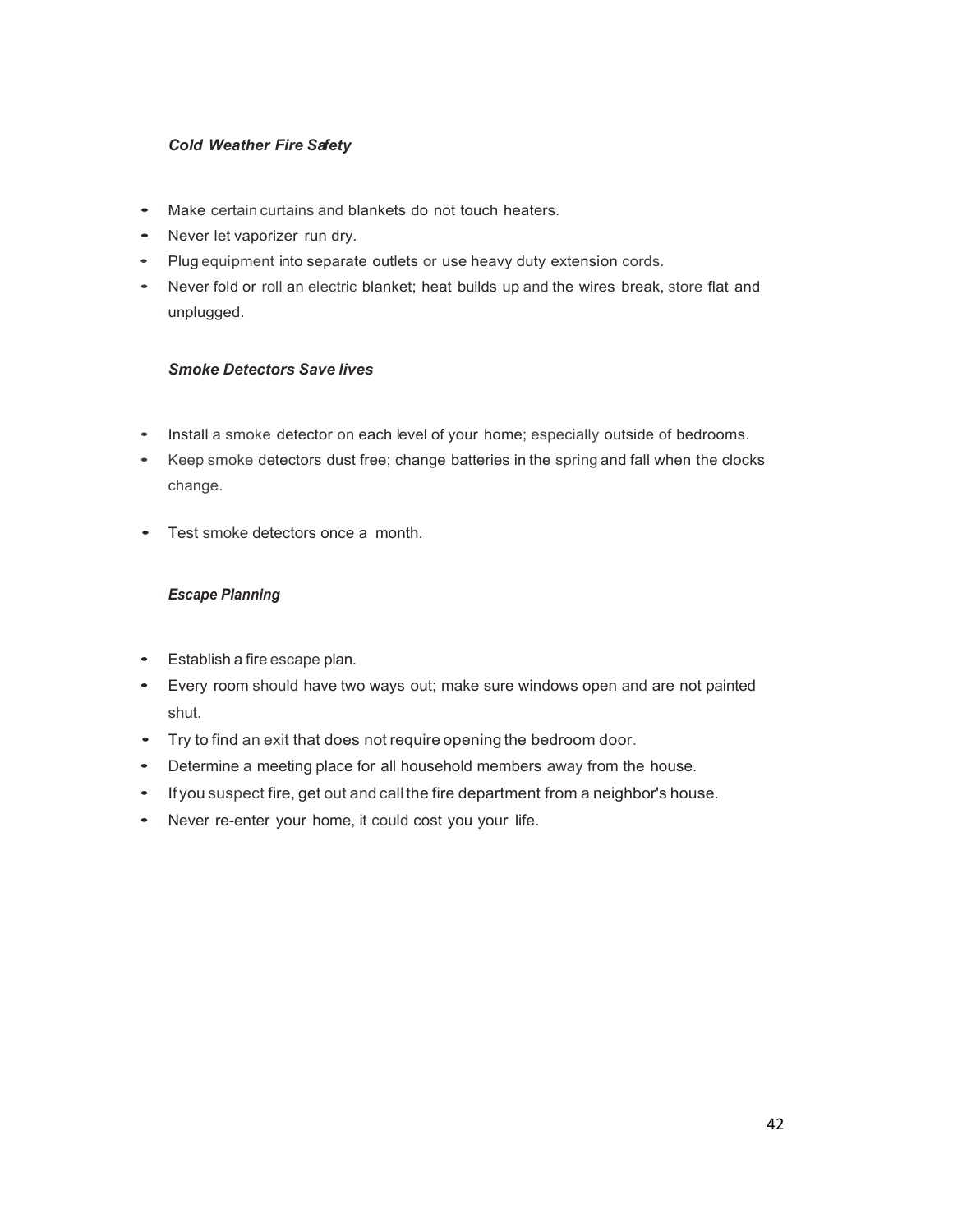## **Patient Guidelines for Using the On-Call System**

**CARE AND HELP HOME CARE OFFICE HOURS**: Monday through Friday - 8:30 AM to 5:00 PM

Saturday and Sunday - OFF

**THE ON-CALL SYSTEM CAN BE ACCESSED THROUGH OUR MAIN NUMBER 267-778-9180** PLEASE REMEMBER:

- 1. The on-call admin does not know every patient receiving services from CARE AND HELP HOME CARE AGENCY LLC. The on-call attendant is available for telephone consultation only.
- 2. DO NOT call the on-call attendant for:
- Questions about your schedule
- 3. These questions are important, but they are not emergencies. Make these calls during normal businesshours.

| When to                                                                                                                                                                                  | When to call                                                                                                                                                        | When to call                                                                                                                                                                                 |
|------------------------------------------------------------------------------------------------------------------------------------------------------------------------------------------|---------------------------------------------------------------------------------------------------------------------------------------------------------------------|----------------------------------------------------------------------------------------------------------------------------------------------------------------------------------------------|
| contact the                                                                                                                                                                              | your doctor                                                                                                                                                         | the Emergency                                                                                                                                                                                |
| <b>Blocked urinary</b><br>catheter or<br>feeding tube.<br>• Malfunctioning IV<br>or tube feeding<br>equipment.<br>Leaking ostomy<br>appliances<br>that you cannot<br>manage<br>yourself. | • Your doctor or<br>an on-call doctor<br>is always<br>available.<br>• If you have a<br>serious change<br>inyour medical<br>condition,<br>please call the<br>doctor. | • Chest pain<br>unrelieved by<br>your prescribed<br>medication!<br>• Sever shortness<br>of breath.<br>• Falls with inability<br>to get up or to<br>use arms and<br>legs.<br>Unresponsiveness |
|                                                                                                                                                                                          |                                                                                                                                                                     | Large amount of                                                                                                                                                                              |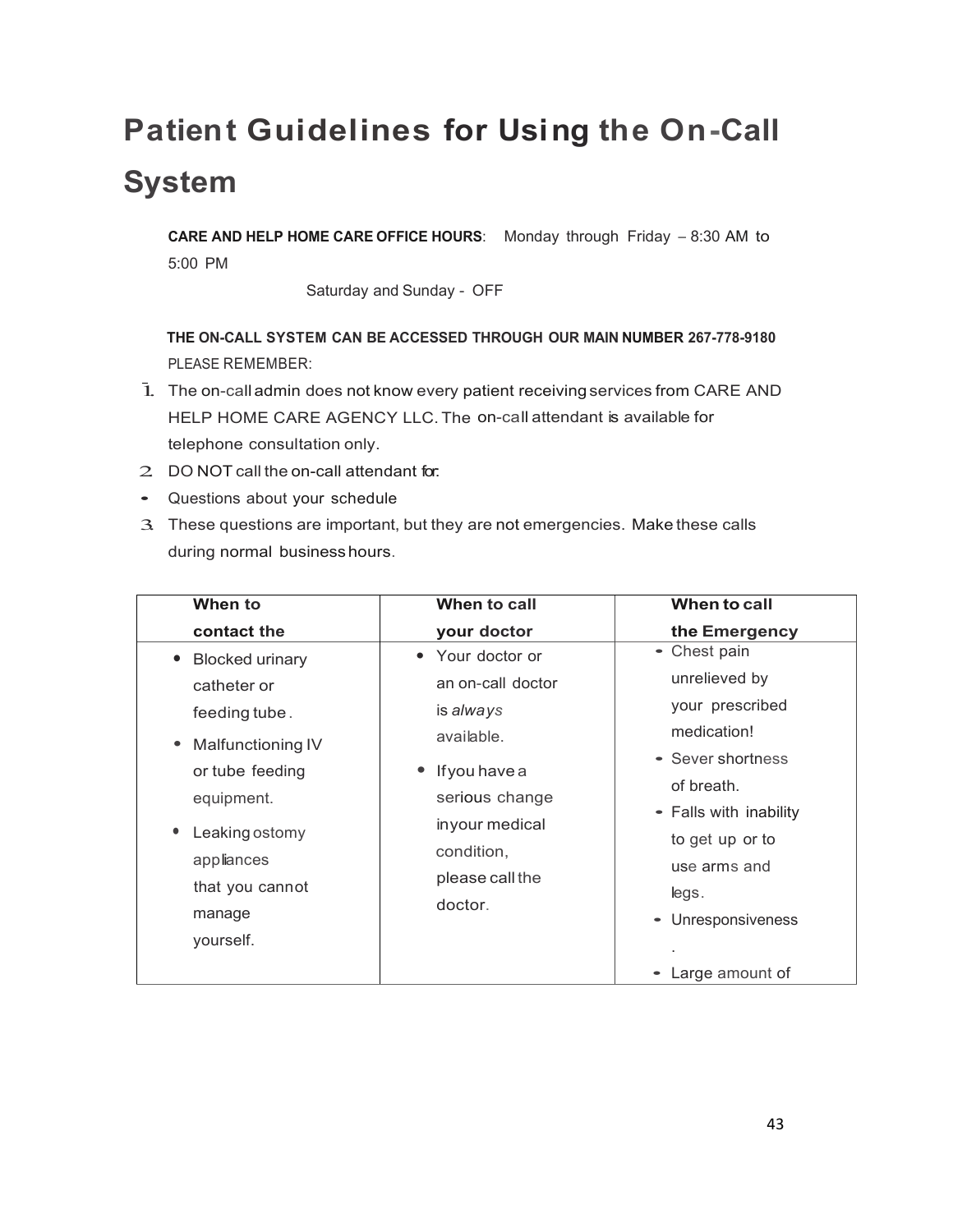## **How to contact the on-Call Administrator:**

- 1. Remember, after 5:00 PM weekdays and all weekends you are connected to the on call-employee.
- 2. State your name, phone number and primary coordinator. Give a brief description of the problem to the operator. The operator will ask you to spell your name!
- 3. The answering service will contact the on-call administrator.
- 4. The on-call admin will return your call as soon as possible. It may take time but if you do not hear from the admin within 30 minutes, call the answering service again
- 5. If on call operator does not pick please leave a voice mail and your voicemail will automatically will be forwarded to our coordinators email address. Directory of coordinators is located on our website at **www.4theseniors.com**

### **Client Comments and Concerns**

How do you feel about our services? We would like you to tell us. You may either complete this form or call us at the number listed below. We would also like to have your ideas regarding how we can improve your safety while at home on our service. You will receive a written response addressing your concerns and outlining our follow-up. We appreciate your candid remarks.

As stated inyour Client's Billof Rights (see page 3), you have the right to be given appropriate and professional home care services without discrimination. You also have the right to voice your concerns, grievances or complaints about your services without fear of reprisal.

Call: Care and Help Home Care Agency LLC at 267-778-9180

*You will receive a Client Survey at the completion of your care. It is very important In maintaining our quality standards that you complete the survey and send it back In the envelope provided.*